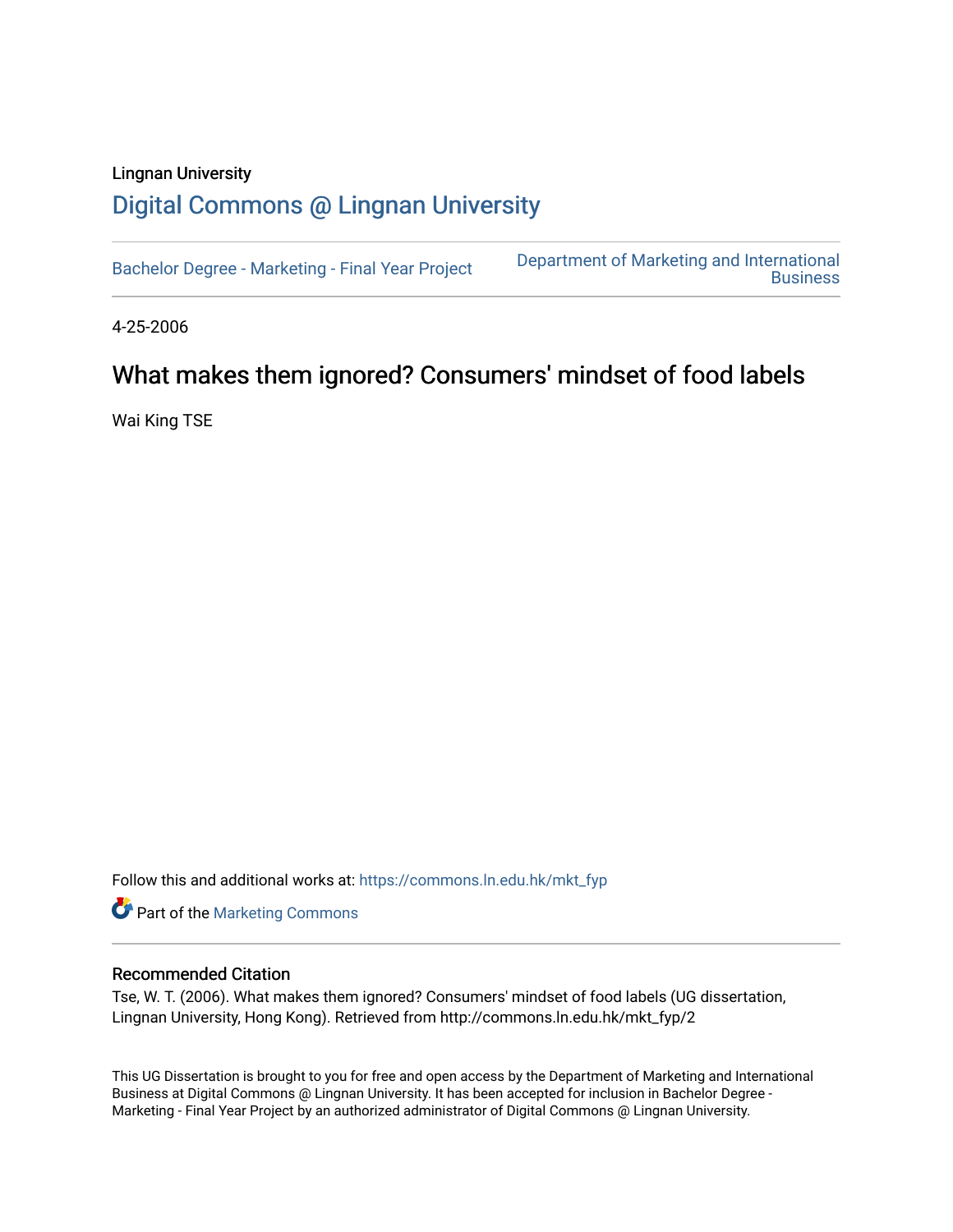## **LINGNAN UNIVERSITY**

**Department of Marketing and International Business** 

**BUS 331 Business Project** 

# **WHAT MAKES THEM IGNORED?**

**Consumers' Mindset of Food Labels** 

| <b>Project supervisor: Prof. CUI Geng</b> |                                     |
|-------------------------------------------|-------------------------------------|
|                                           | Second examiner: Dr. Paul A. WHITLA |

**Student name: TSE Wai King, Annit** 

뒝

ш Ш

Ш

m

ш

Ш

Ш

ш

Ш

Ш

Ш

m

Ш

ш

ш

m

Ш

Ш

m

Ш

Ш

**Student number: 1087263** 

**22 PL. OZ. (1 OT.)** 

Chocolate

Mint

期期间

Ш ŵ

шĪ

ш

Ш

ш

Ш

Ш

Ш

ш

Ш

Ш

Ш

m

Ш

Ш

Ш

Ш

Ш

Ш

ш

Ċ  $\bullet$  $\bullet$  $\bullet$  $\bullet$ 

 $\bullet$ 

 $\bullet$ 

 $\bullet$  $\bullet$ 

Ċ Ċ **Date of submission: 25 April, 2006**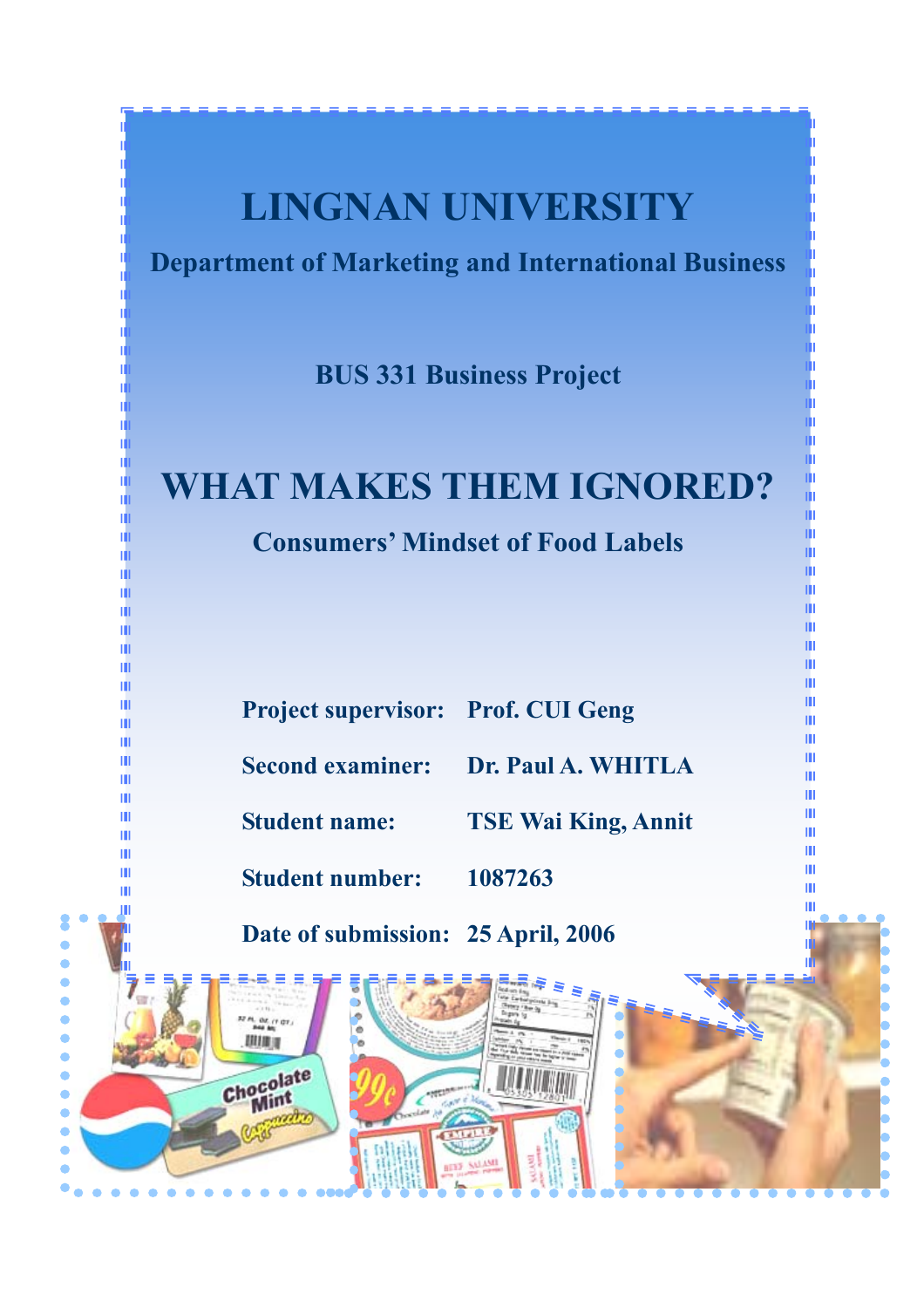#### **Acknowledgements**

 I would like to express my greatest gratitude to my project supervisor—Professor Cui Geng, Head of Department of Marketing & International Business at Lingnan University. Not alone for his time and effort devoted to this project, his patience, guidance and kindest support are vital for pushing me to advance further. Without his advice and insights, my project would not be enthused and full-blown today.

 Miss Lucy Tse, my dearest sister, I am so delighted to have your companionship for data collection during the New Year holidays. You are my most helpful and genuine friend, and are always there to cheer me up.

 For all the generous respondents who spent their invaluable time in answering my detailed questions, they should be greatly appreciated. Their kindness and cooperation in the interviews allowed the project to be completed smoothly. In addition, their opinions and experiences are useful for deriving essential implications for improving the society's understanding of food labels.

Lastly, I would like to say 'Thank you!' to all of you, who offered me ideas, comments and helps throughout this challenging yet wonderful year.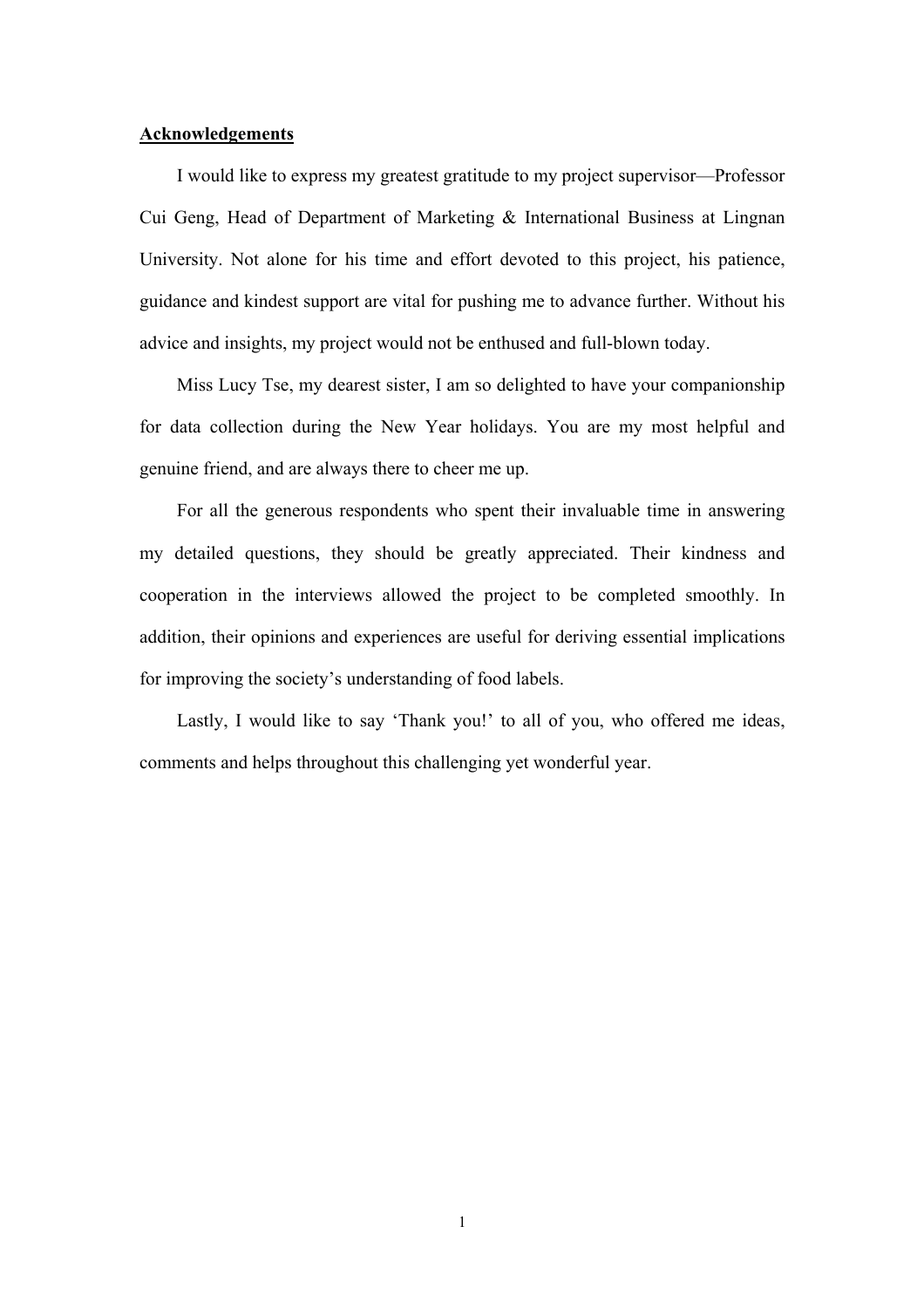#### **Executive Summary**

 While Hong Kong consumers are increasingly concerned with food safety and a healthy diet, their usage of food labels during purchase remains significantly low. In order to prospect for effective moves in the future, one concordant step for both the government and pre-packaged food manufacturers is to understand the consumers' perceptions and usage of food labels. This research explores what factors lead to such phenomenon and subsequently its implications in Hong Kong. The research also examines the behavioral variations of consumers in processing food labels.

 The study begins with a literature review to construct research hypotheses, covering aspects of the current practices and regulations in the market, and the reported studies of food labels from overseas. The primary research focuses on the perceptions, information sensitivity, potential biasing filters and processing involvement of the food labels among Hong Kong consumers.

 The study finds that the various internal biasing filters interact with respondents' perceived benefits and sensitivity to food labels, which further affect the processing involvement. These findings may help to explain the current low and incomplete usage of food labels among Hong Kong consumers.

 The government, manufacturers and consumers all need to be more aware of the potential benefits from adopting better labeling practices and using food labels for purchase decisions respectively.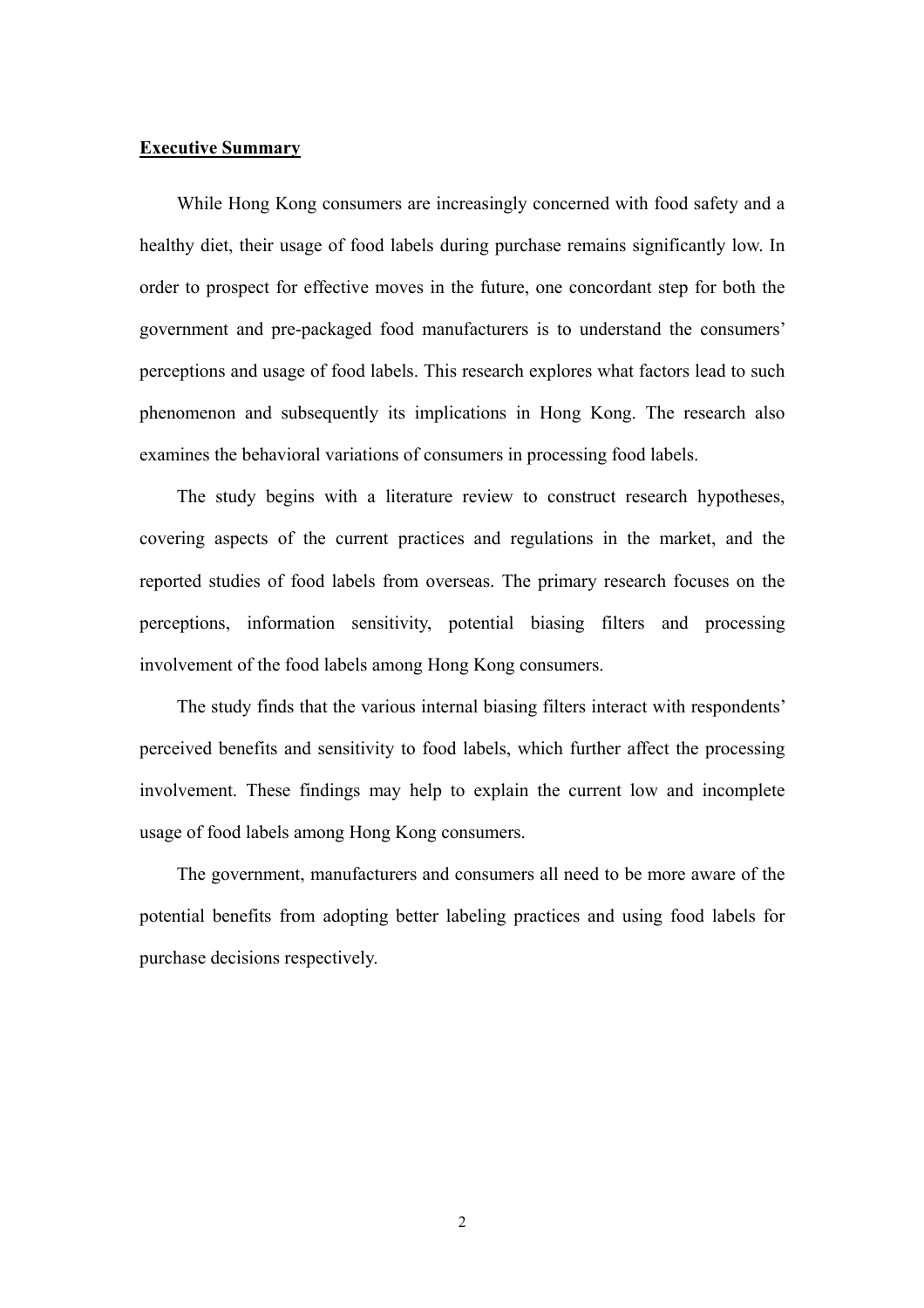|  | <b>Table of Contents</b> |
|--|--------------------------|
|--|--------------------------|

| 2.4 Food Labeling and Nutrient Labeling in Hong Kong 11 |
|---------------------------------------------------------|
|                                                         |
|                                                         |
|                                                         |
|                                                         |
| <b>CHAPTER 3</b>                                        |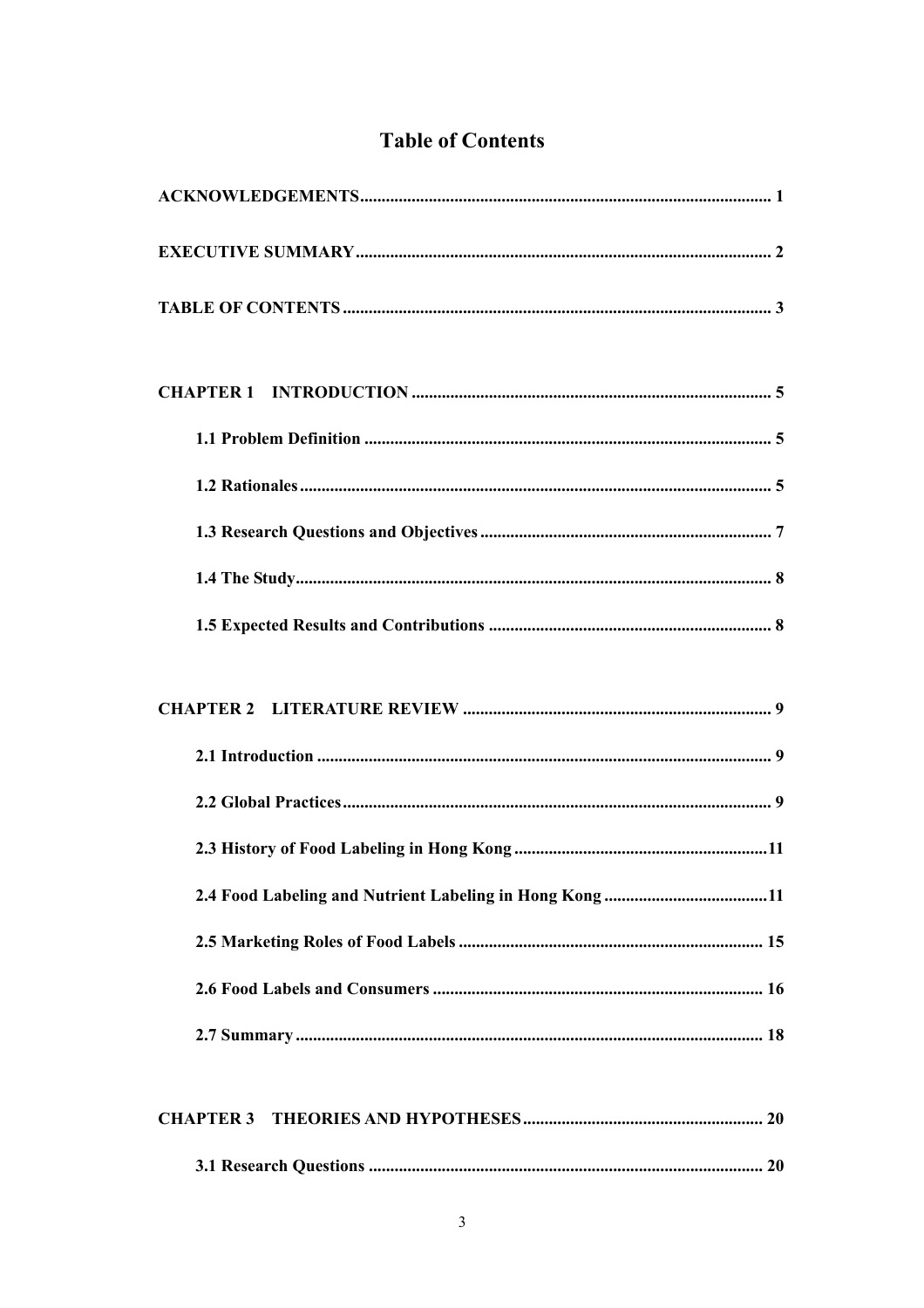| 59<br><b>6.1 Conclusion.</b> |
|------------------------------|
|                              |
|                              |
|                              |
|                              |
|                              |
|                              |
| <b>Appendix 2</b>            |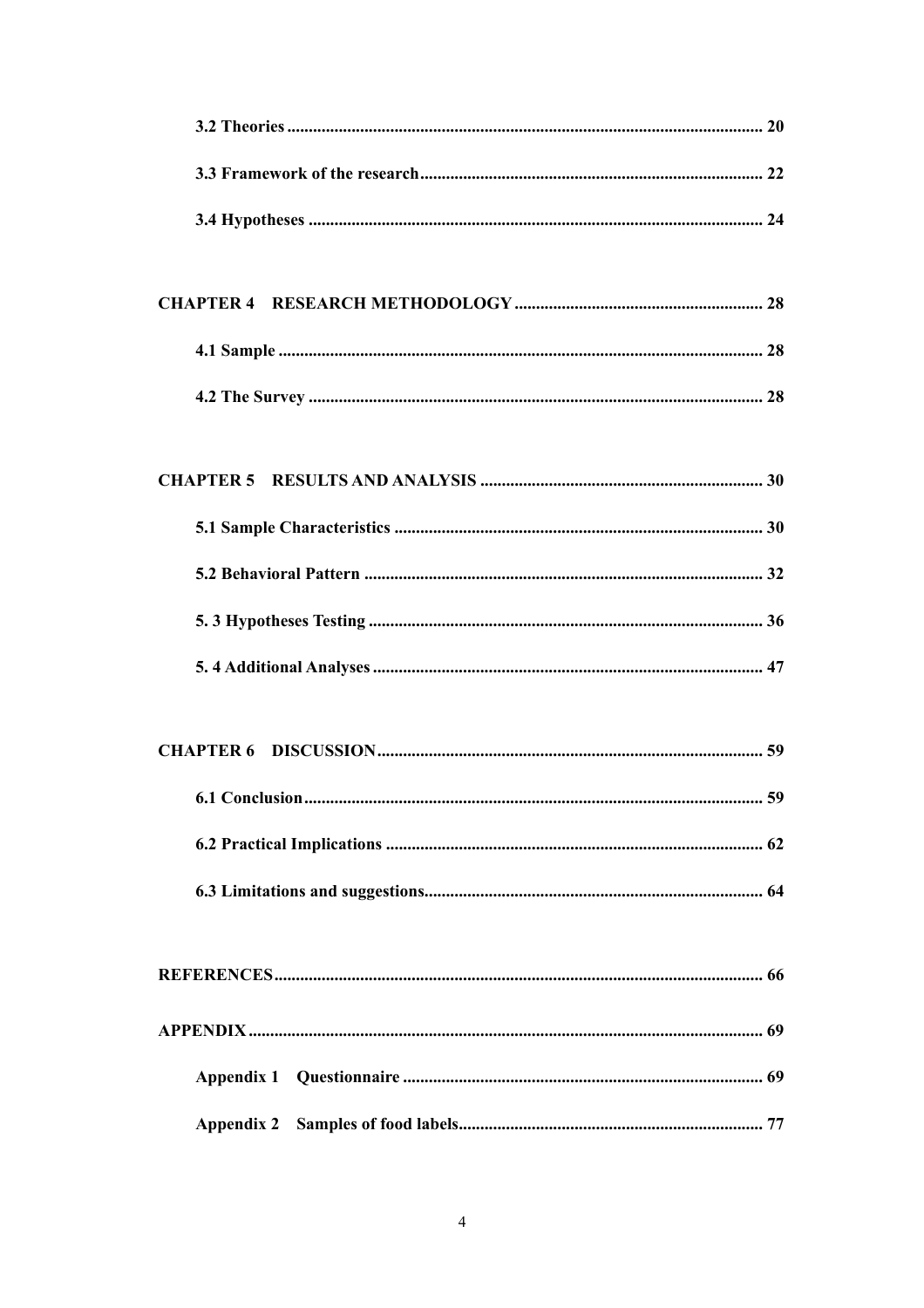### **Chapter 1 Introduction**

#### **1.1 Problem Definition**

 Consumers in modern society are more concerned with a healthy diet and food safety, and they would like to ensure that the food intakes are safe and beneficial to their body from daily consumption. Food labels can be one major source of information at the point of purchase. When consumers become more informed about the product, they may in one-way or another change their decision before making a purchase. However, the perception, usage and influence of food labels may vary among consumers, and all these will lead to different implications for the pre-packaged food manufacturers in their food labeling practices, and for the government in regulating food labels.

 In order to prospect for efficient moves in the future, both the government and pre-packaged food manufacturers need to understand the consumers' perceptions and usage of food labels. While Hong Kong consumers are increasingly conscious about healthy diet and food safety, they seem to have significantly low usage of food labels. The research focuses on exploring what factors cause such phenomenon and subsequently its implications for Hong Kong. The research also examines consumers' behaviors in processing food labels.

#### **1.2 Rationales**

 Theoretically, food labels can serve as a guide, which provides consumers the relevant product information. Food labels are not just for packaging or promotion considerations; it adds values to the product and becomes part of the product as a strong attribute. An expressive and truthful food label allows the consumers to refine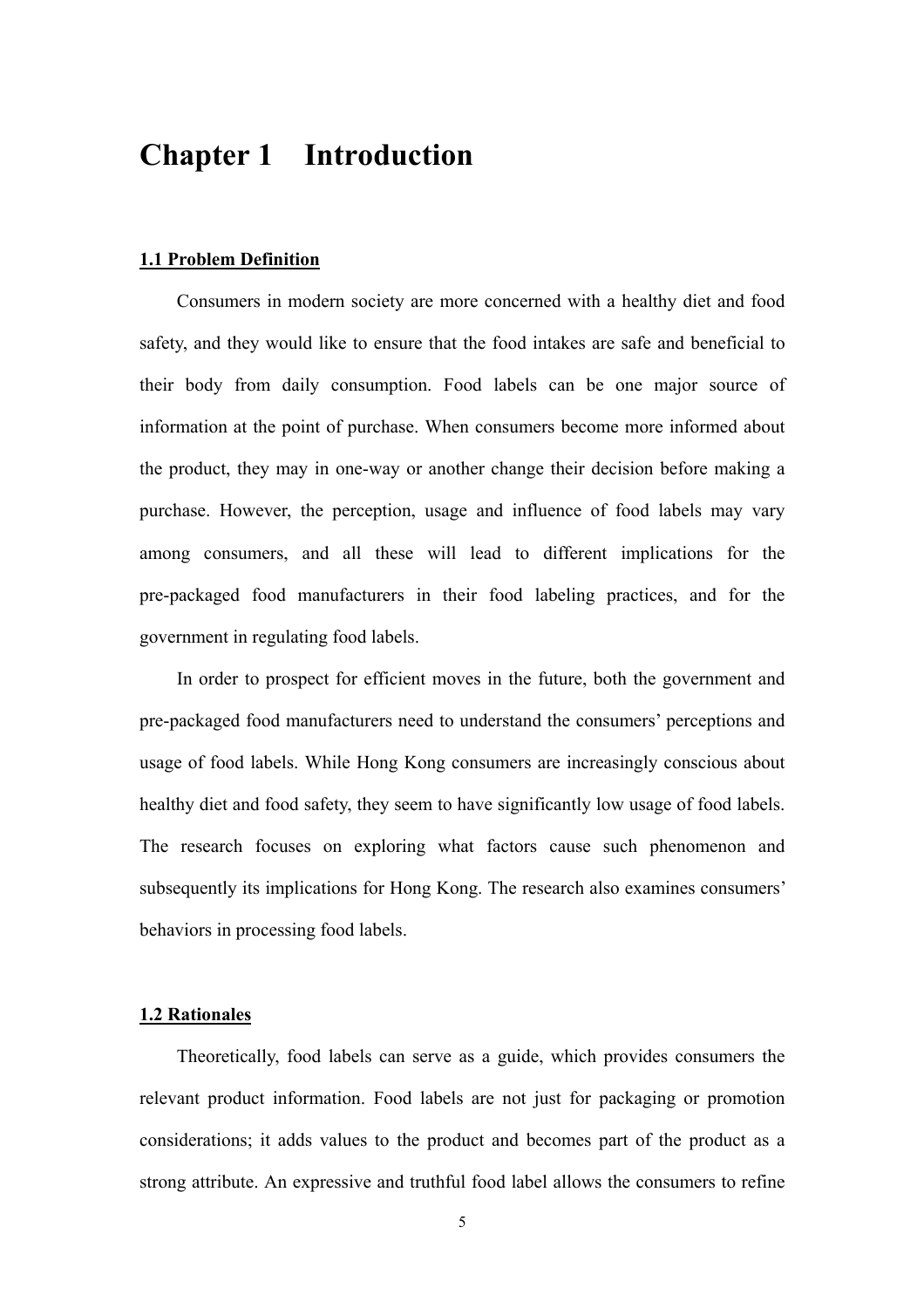their purchase decision in accordance with their needs and conditions. This also suggests that food labels can be a marketing device, which demonstrates genuine concerns of the manufacturers for their consumers. The government can make use of the food labels to identify any unqualified or unsafe products in the marketplace. With appropriate practices, food labeling can possibly benefit the whole society.

 Nowadays, Hong Kong consumers are more sensitive to food labeling issues, due to the growing level of health consciousness and food safety awareness. Moreover, "households across all income groups have purchased more packaged noodles, canned food, bread and biscuits" (AC Nielsen, 2001). Responding to these trends, the government has recently amended the Food and Drugs (Composition and Labeling) Regulation (Cap.132W), which requires manufacturers to adopt better labeling practices, and aims at enhancing food safety, protecting public' health interest and promoting a balanced diet. Do consumers find the amendments significant or helpful for better decision-making during purchase? This is the focus of the study.

 Consumers, however, may not fully understand or utilize the food labels. This leaves rooms for potential misleading and deceptive practices. The recent AC Nielsen Global Research Report (July 2005) showed that only half of the respondents (from 38 different countries) could partly understand the nutrition information labeled on the package. In addition, less than 25 % of the Hong Kong respondents say they would always check labels. It may be due to the fact that consumers have biased ideas about the labels as being irrelevant for purchase decisions.

 So, what roles do food labels play in the Hong Kong market? The research examines the current practices and regulations in the market, the reported studies, and conducts a primary study to understand the perceptions and usage patterns of the Hong Kong consumers regarding food labels.

6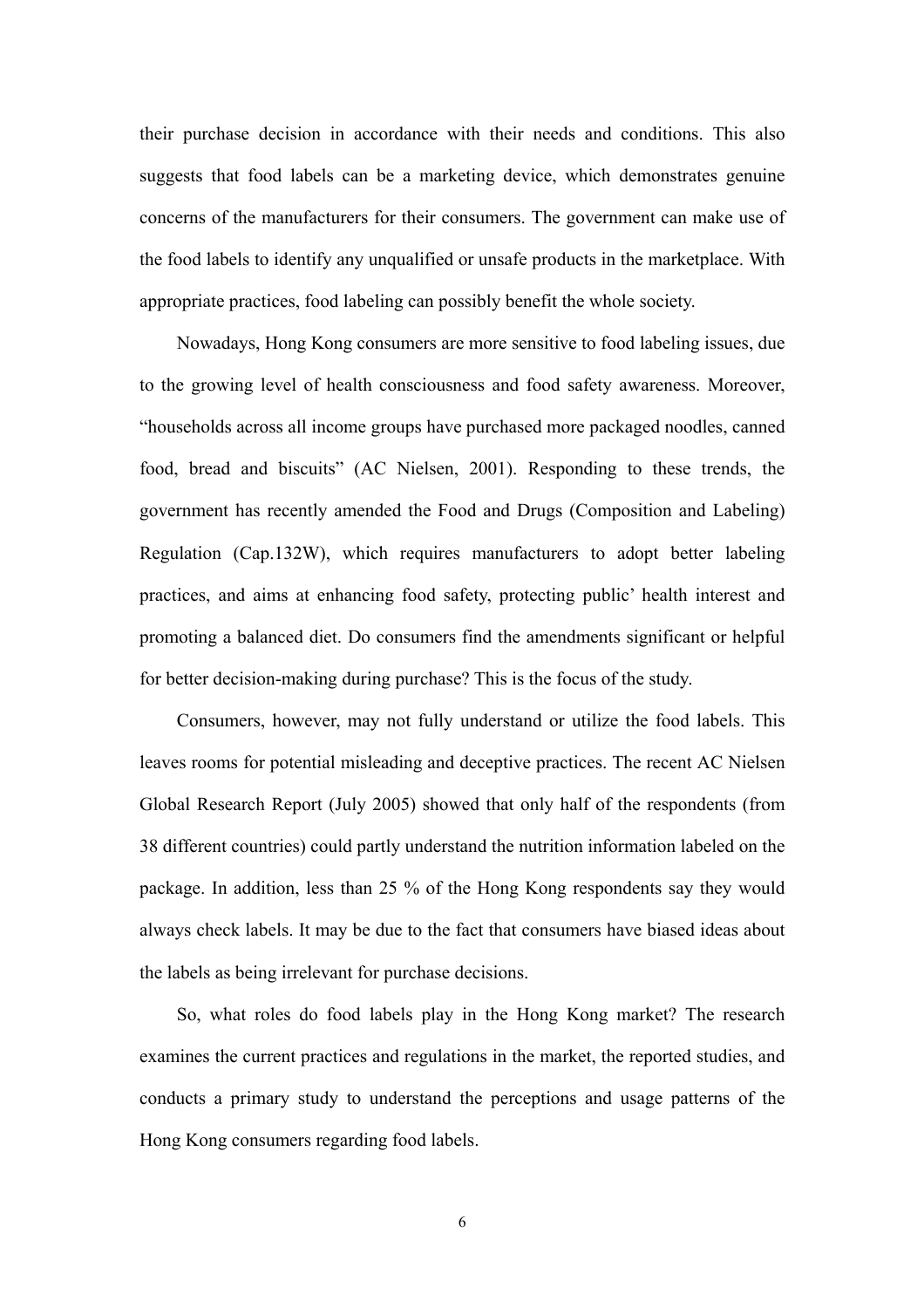#### **1.3 Research Questions and Objectives**

 The study focuses on the following three research questions. The first question examines the market situation and current regulations of the food labels in Hong Kong. Are there any proposed changes in regulations to improve the labeling quality? What are the implications for the pre-packaged food industry? Dose the changes significantly influence the consumers' decision-making? These questions help to explore the content, significance and implications of food label regulations.

 Second, what are the studies or practices regarding food labels in the other countries? How do they evaluate food labeling? Do they provide any insights for food labeling practices in Hong Kong? These research questions are to find out the different ideas about food labels among countries and their relevancy to the Hong Kong market.

 What are the marketing roles that food labels play for the government and the pre-packaged food manufacturers? What are the potential perceptions and specific usage of consumers regarding food labels? Answers to these questions provide insights for the Hong Kong government and the pre-packaged food manufacturers on how to respond to the growing trend of food labels.

 Third, the following research questions relate to the consumers' processing practice of food labels. How will they use the information on the different food labels? When and how often do they check the labels? Do they understand and believe all the labels' information? Do they have any biases of using food labels to make purchase decisions? These questions are to determine the perceptions, understanding and processing involvement of Hong Kong consumers regarding food labels, and to identify the magnitudes of different factors in shaping the consumers' mindset.

 The results of study help to understand more about consumers' decision-making process regarding the food labels, and to provide the government and pre-packaged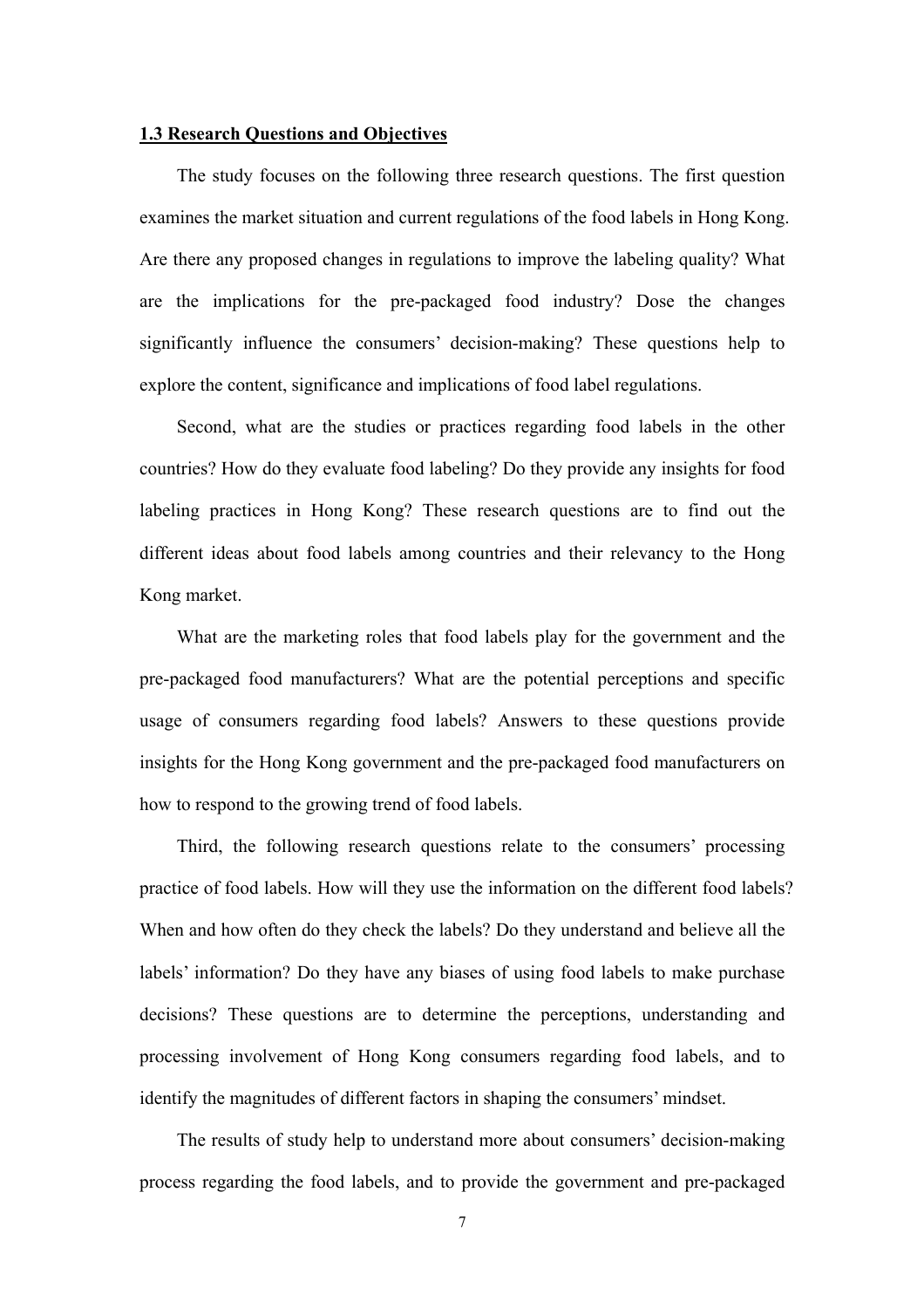food manufacturers with recommendations of handling food labeling issues.

#### **1.4 The Study**

 The primary research focuses on the perceptions, information sensitivity, potential biasing filters and processing involvement of the food labels that the Hong Kong consumers possess. There was a visit to supermarkets for identifying products used in the research. A random sample was drawn for conducting a survey. Respondents were the visitors of the supermarkets. The data collected from the survey was inputted into SPSS for data analysis and statistical tests.

#### **1.5 Expected Results and Contributions**

 The findings show that consumers check for food labels because of certain factors, which include the perceived benefits, information sensitivity or perceived ease of checking. However, their behaviors can still be affected by potential factors like biasing filters. Among the four biasing filters, which are distal attitudes, tangential attitudes, behavioral factors and demographics, each has various interaction with factors like information sensitivity or perceived benefits of food labels, and lead to different effects on the processing involvement. The study aims at generating more awareness of manufacturers and consumers about the potential benefits from adopting better labeling practices and using food labels for purchase decisions respectively.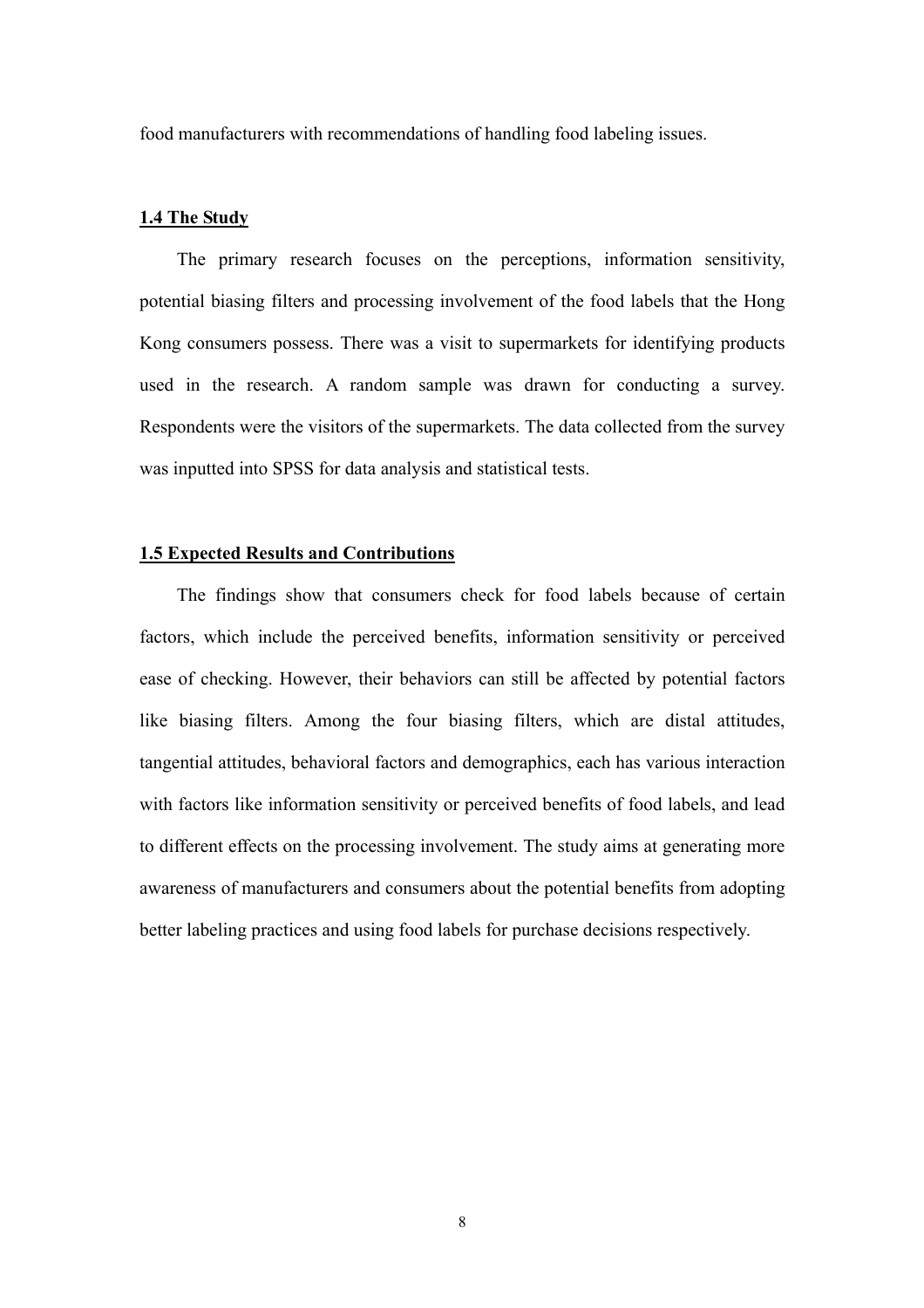### **Chapter 2 Literature Review**

#### **2.1 Introduction**

The food labeling practices represent part of the modern healthy lifestyle. Promoting a balanced diet and healthy food choices is the initial and genuine intention of food labeling. However, market practices may not always be perfect as expected by the consumers. Likewise, not all the consumers are knowledgeable enough to utilize the food labels. The government should work on both the regulations and education regarding the labeling issues. Whereas the manufacturers may have to refine their current practices, as they are facing greater challenges from the growing needs of consumers and the upcoming regulations. The practice of food labeling has now become a complex and arousing issue in Hong Kong.

 The literature review examines the global practices, followed by the chronological development, current changes and implications of food labeling in Hong Kong. The following part reviews the studies of food labels in terms of marketing roles and consumer perceptions.

#### **2.2 Global Practices**

#### **2.2.1 The food pyramid**

Consumers commonly use the food pyramid to design their healthy diet. It illustrates the appropriate portion of foods needed for daily intakes. However, relying only the general interpretations from the food pyramid may not be sufficient. Food labels that provide concise information facilitate consumers in making specific choices for healthy diet (Food and Environmental Hygiene Department/FEHD, 2005).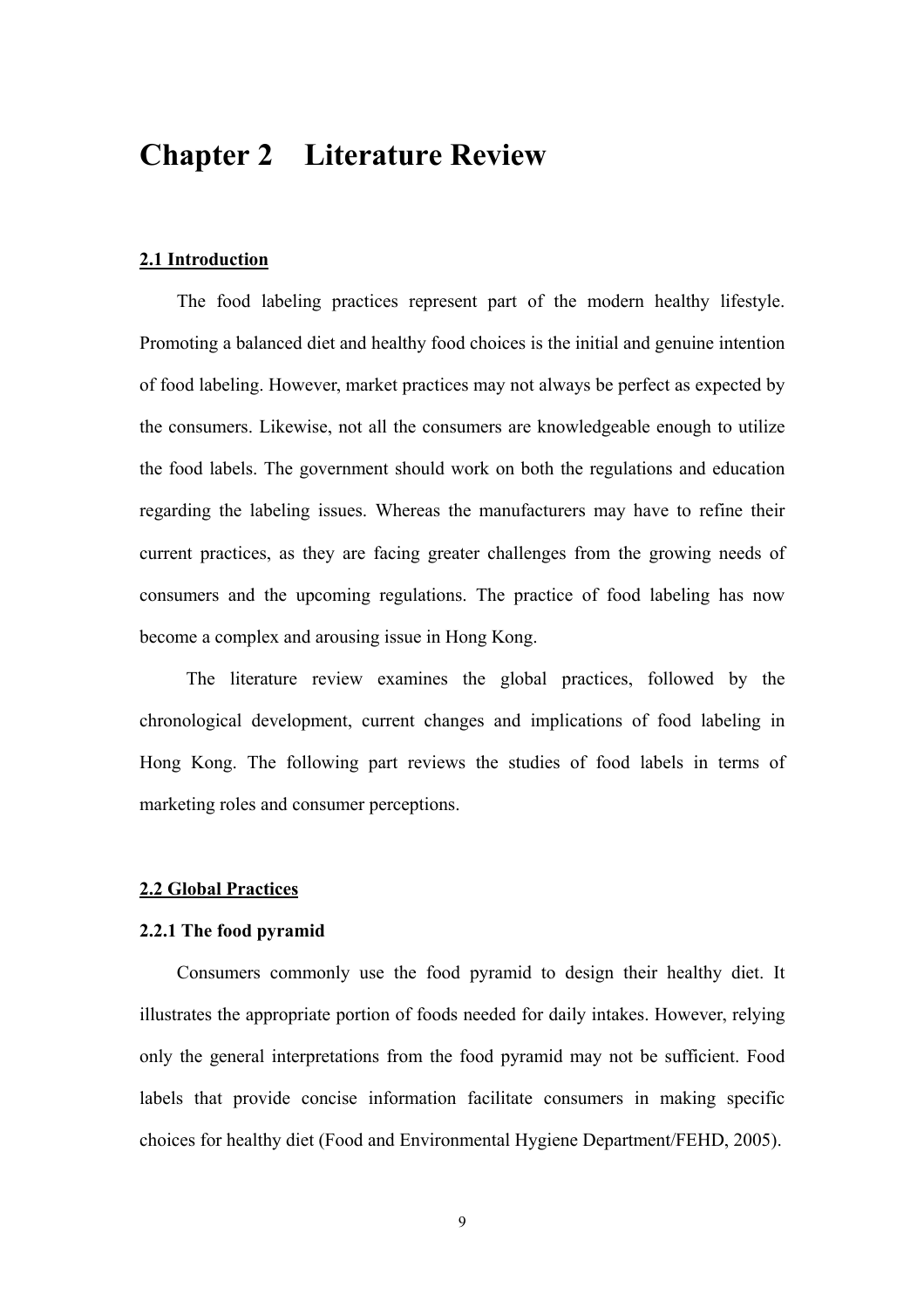

#### **Figure 1 The Food Pyramid**

Source: Food and Environmental Hygiene Department (2005)

#### **2.2.2 Codex Alimentarius Commission (Codex)**

The Codex Alimentarius Commission is an internationally recognized food authority. Since 1980s, it has published guidelines for nutrition information on food labels including Guidelines on Nutrition Labeling and Guidelines for Use of Nutrition and Health Claims (FEHD, 2005). They provide a template for applying nutrition labeling with consistent format and meaning, and highlight the specific conditions when making nutrient-related claims.

#### **2.2.3 Overseas Practices**

Many developed countries have already had in place a labeling system for prepackaged food. Nutrition labeling is mandatory in several countries including the US, Canada, Australia, New Zealand and Malaysia. In countries like Japan and Singapore, it is mandatory only for pre-packaged foods with nutrient-related claims. Countries that are currently developing the voluntary approach like the European Union, are also taking positive steps moving towards mandatory labeling.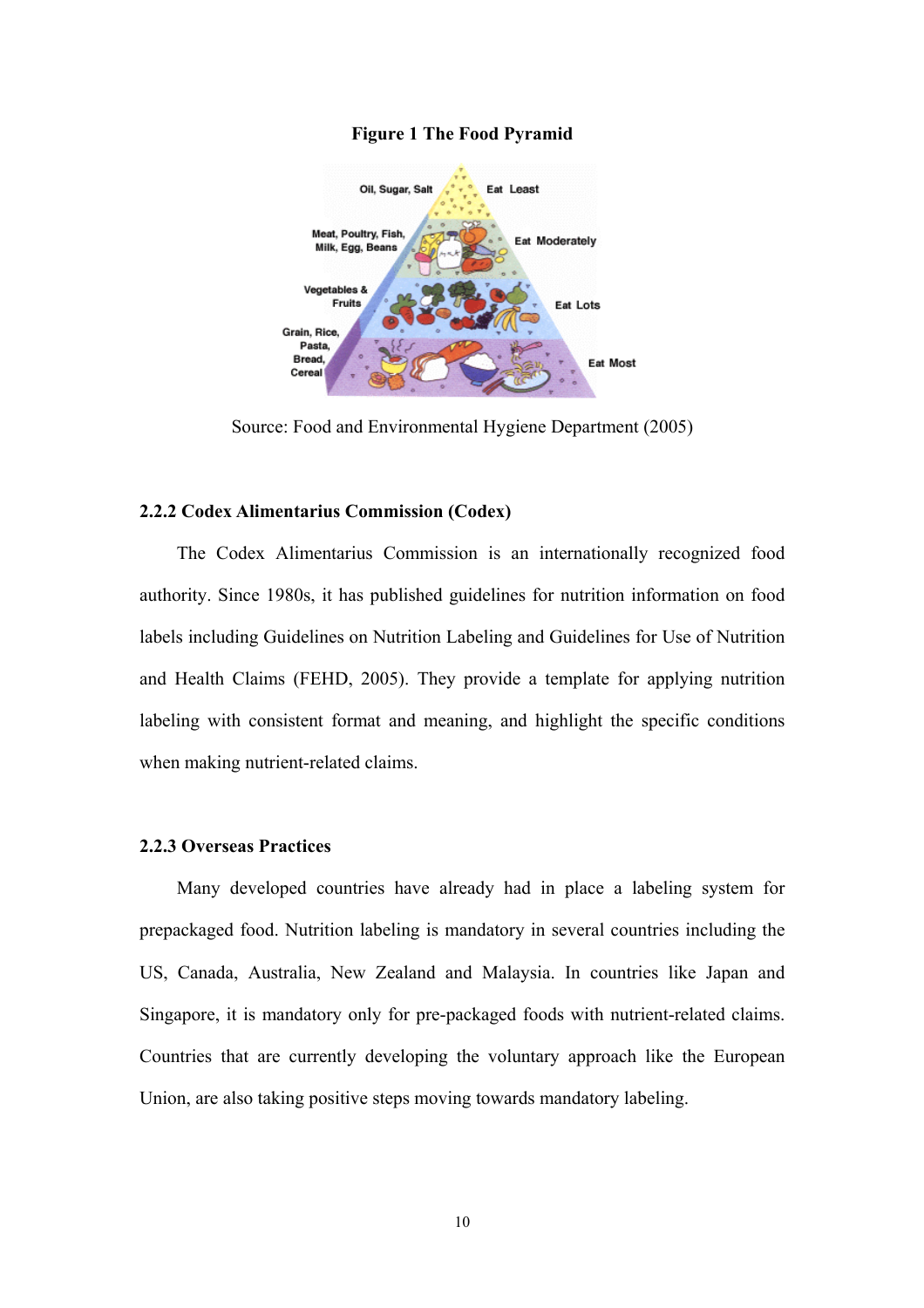#### **2.3 History of Food Labeling in Hong Kong**

#### **2.3.1 Legislation**

In Part V of the Public Health and Municipal Services Ordinance, Chapter 132 and the subsidiary legislation, the legal framework of food safety is well defined. The vital principle is that "no food intended for sale should be unfit for human consumption." Section 61 of the Ordinance—False Labeling and Advertisement of Food or Drugs (1997) marked the legitimate beginning of labeling practices in Hong Kong. In 2001 and 2003, consultation papers were prepared for Genetically Modified (GM) food labeling and Nutrition Information on the package respectively.

#### **2.3.2 Education**

The government continuously works on promoting the food labeling practices: lots of money and resources are used to regulate manufacturers and to educate the consumers for using the food labels. Inside the Health Education Exhibition & Resource Centre, a free and permanent exhibition of food labeling is held for visitors. Despite these efforts, the usage of food labels remains low in Hong Kong.

#### **2.4 Food Labeling and Nutrient Labeling in Hong Kong**

#### **2.4.1 What is on the label?**

According to the Food and Drugs (Composition and Labeling) Regulation, six main elements should be clearly marked in either English or Chinese language or in both languages on the labels of prepackaged foods:

#### 1. Name of the food

The legible food serves to inform consumers about the nature and type of foods, which shall not be false, misleading or deceptive in any respect.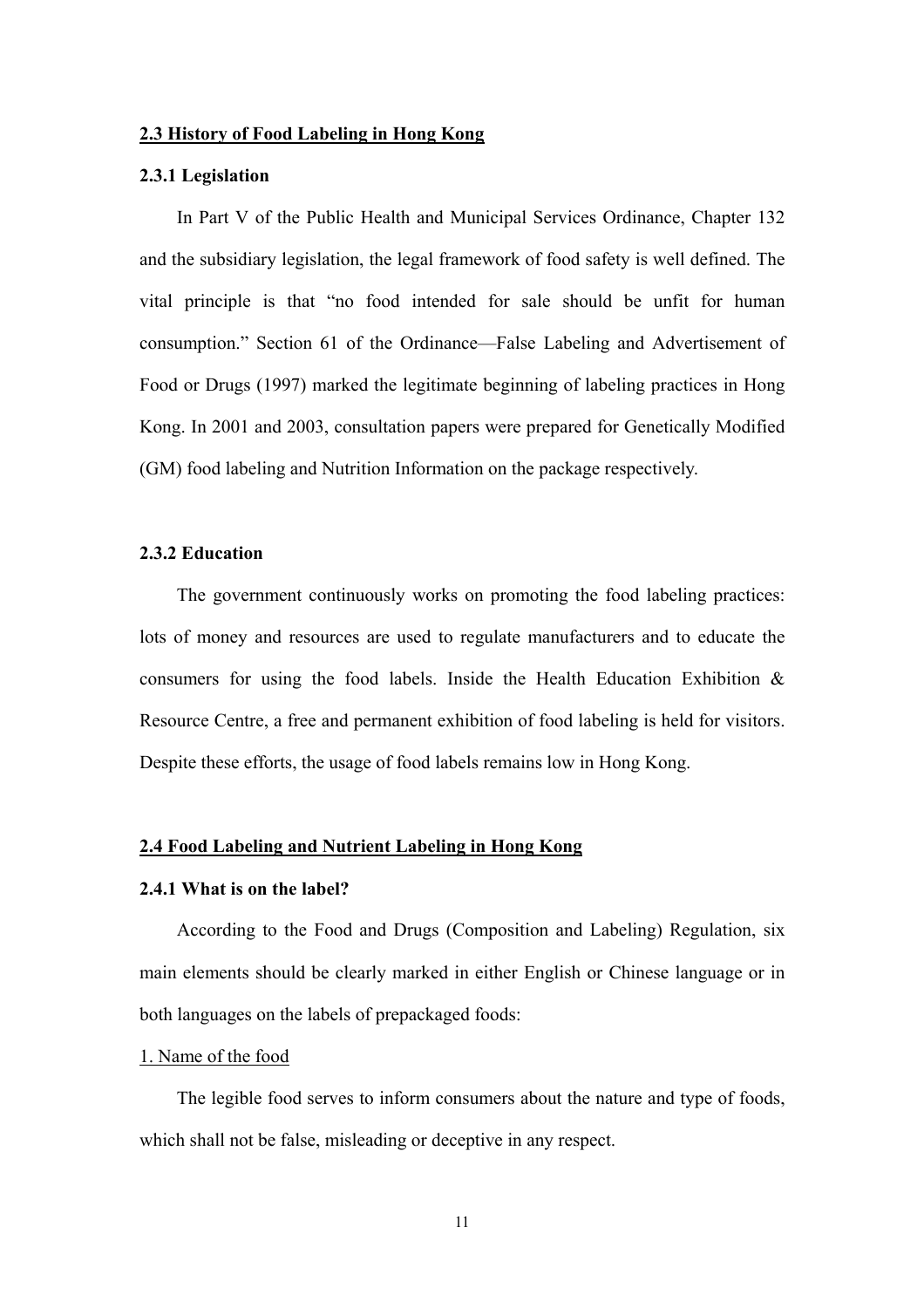#### 2. List of ingredients

Under appropriate heading like "ingredients", "composition", "contents" or words of similar meaning, the ingredients are to be listed in descending order of weight or volume. The ingredients list must specify the name of allergy-causing substances. Food additives are specified under its functional class, exact name or the identification number adopted by the International Numbering System for Food Additives (INS).

#### 3. Indication of "use by" or "best before" date

The "use by" or "best before" date should be shown in Chinese, English or both to indicate the shelf life of the food.

#### 4. Statement of special conditions for storage or instructions for use

Food labels shall provide a clear statement to indicate the special conditions required for the storage or special instructions for the use of the prepackaged food.

#### 5. Name and address of manufacturer or packer

Legible label shows the full name and full address of the manufacturer or packer.

#### 6. Count, weight or volume of food

The food label also includes the numerical count or net weight or net volume of the prepackaged food.

These six elements provide consumers important information of the pre-packaged food, and facilitate their purchase decisions. However, consumers still need for more clear indications of core nutrient elements to design a healthy diet. Food labels cover not only these six elements, but also nutrition information made on the food labels. In general, there are four types of nutrition information on food labels, which are nutrition labeling, nutrition claims, function claims and health claims. The research mainly focuses on how much consumers are involved in processing the six elements and the ten core nutrient elements in the nutrition labeling.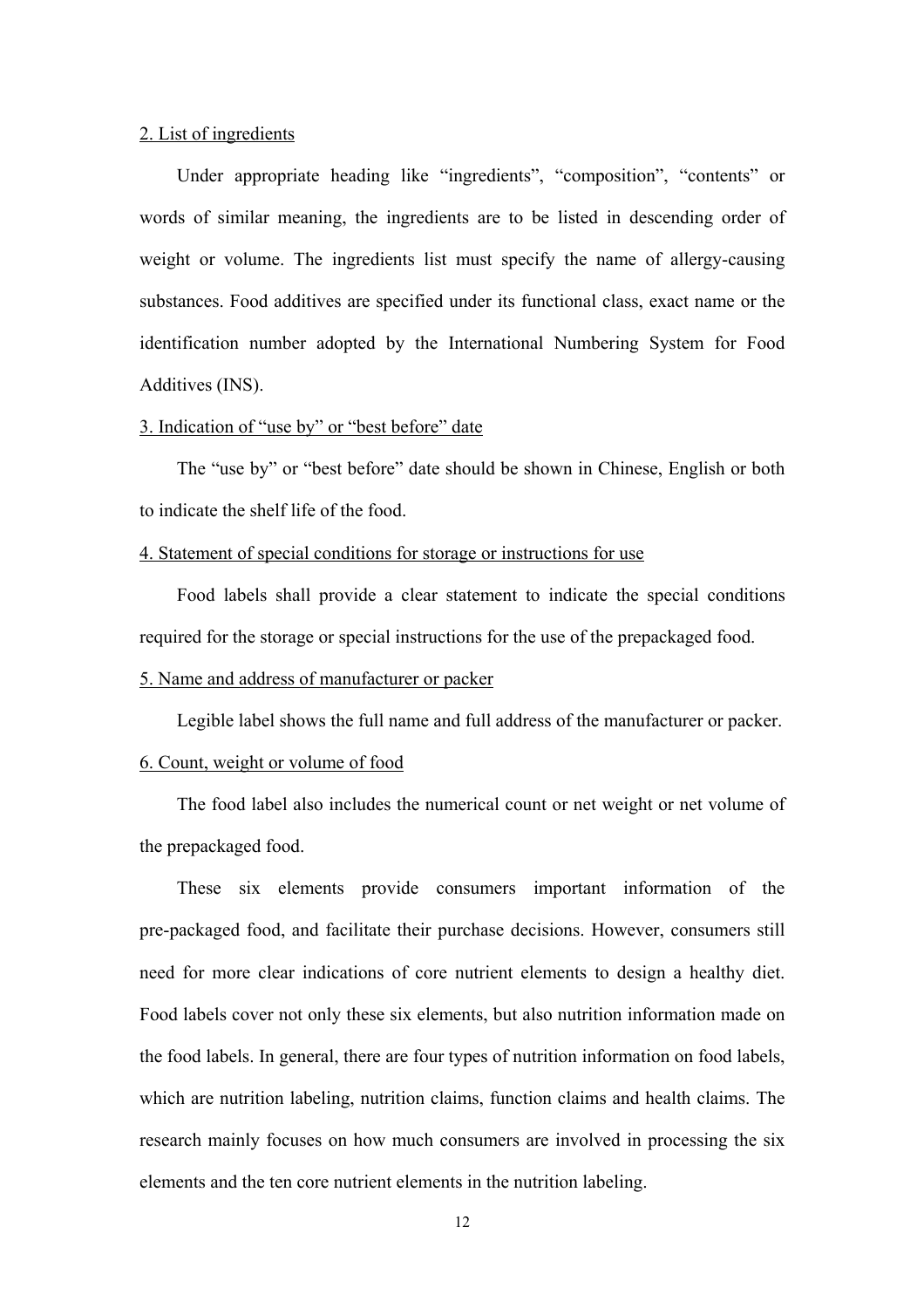#### **2.4.2 Nutrition Information—Inconsistency Problems in Content and Format**

Presently, Hong Kong has no specific regulations on nutrition labeling. Provision of nutrition information on food labels by manufacturers is voluntary. However, if they choose to use nutrition labels, the information presented must be accurate.

As labeling requirements vary across countries, nutrition labels found in the local market differ greatly in terms of content, expression method and format. Nutrients are expressed in different ways such as "per 100g", "per 100ml" or "per serving". It is inconvenient for the consumers to calculate and to compare the nutrition content of various products. Inconsistencies also exist in the label format and the listing order of the nutrients. It is even more difficult for consumers to make comparison directly.

Due to the inconsistency problem, consultation papers and legislation proposals were submitted for introducing new regulations to standardize the presentation of the nutrition information.

#### **2.4.3 Current Changes in Regulations and Implementation**

In July 2004, the Food and Drugs (Composition and Labeling) (Amendment) Regulation 2004 was introduced in line with the recommendations of Codex. The new amendments include the declaration of eight allergy-causing substances, the addictives, and the sequential markings of "best before" or "use by" date in Arabic numerals. The Amendment Regulation allows a grace period of 36 months until July 2007 for the manufactures to comply.

Meanwhile, the government is working on a new law concerning the nutrition information. The law is to be introduced in Legislative Council in 2006 and enacted as soon as 2008 with two phrases (Lee, 2005).

In the first phase, manufacturers of pre-packed food have to list the calorie content plus the amount of five core nutrients—protein, carbohydrates, total fat,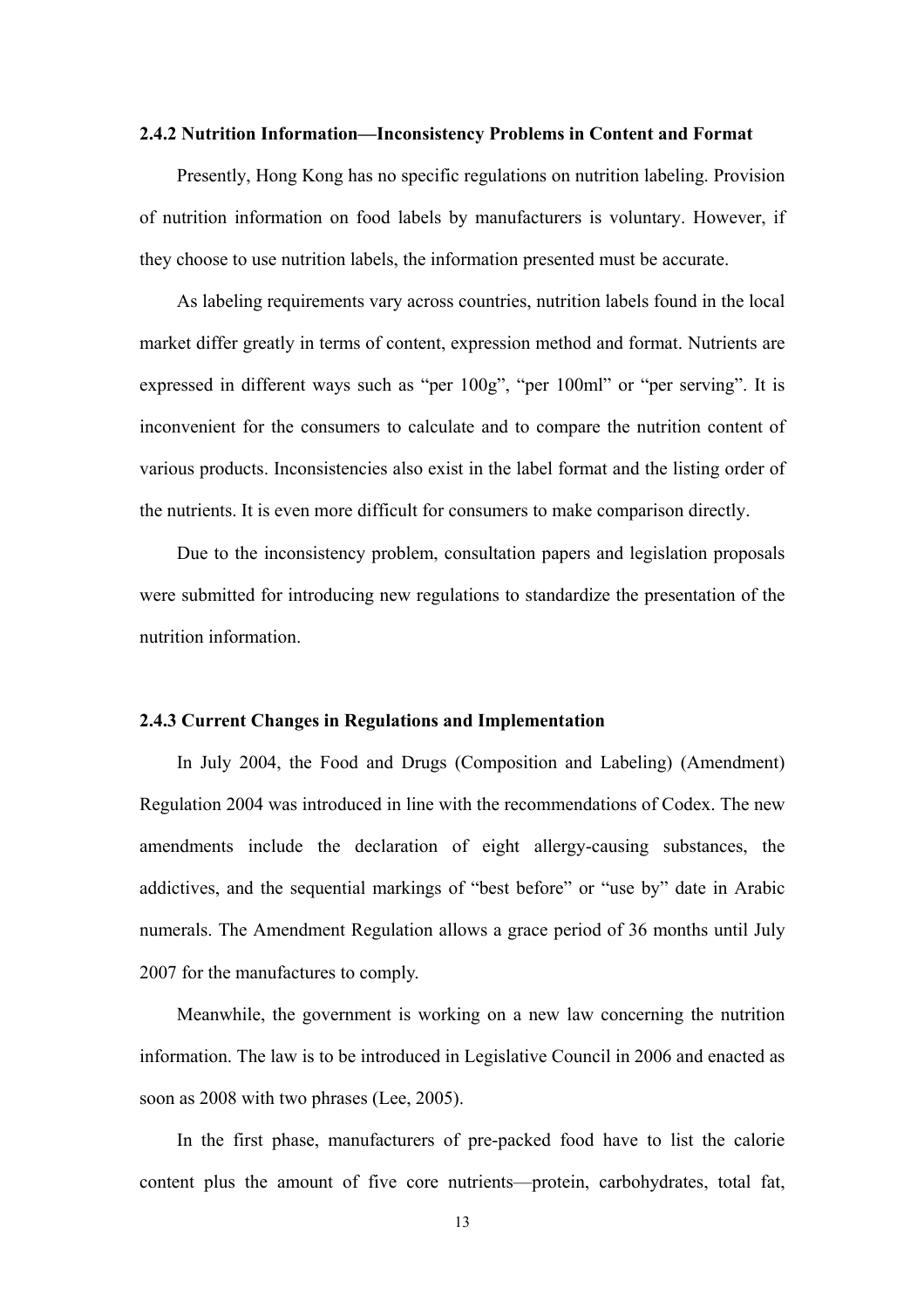saturated fat and sodium, or other nutrients the product claims it has. Phase Two that will follow two years later requires a display of calorie content and four more nutrients besides those introduced in the first phase--cholesterol, sugars, dietary fiber and calcium. The measuring unit, instead of per serving, is standardized as per 100 grams or 100 milliliters.

The proposed changes may imply the imperfection of current regulations that need adjustments. The detailed presentation of nutrition information could be either a threat or an opportunity to manufactures, and it is better not to draw any premature conclusions before further study. Besides, it is imperative to examine whether the changes will influence consumers' perception and usage of food labels.

#### **2.4.4 Implications for the Industry**

Regarding the proposed new law, Ho Yuk-yin of the Food and Environmental Hygiene department suggests "About 24 percent of the businesses will be affected in phase one, but the impact to small businesses will be minimal,'' (Lee 2005).

However, a local marketer suggests that about 190 small businesses may go out of business (Ng, 2005). Similarly, a US study suggests that mandatory labeling practices will result in numbers of companies with low market share in various food categories to exit the industry. The researchers also contend that leaders in the food enjoy a greater product distribution advantage over their smaller rivals (USA Today, 2005). In addition, their superior financial resources, brand awareness and customer knowledge, all enable the larger companies to anticipate and respond quickly and more effectively to the new regulations. Has the government actually underestimated or neglected the impact on small business?

The research will study how consumers perceived food labels in relation to their trust in the manufacturers, and to testify which side of the opinions is truly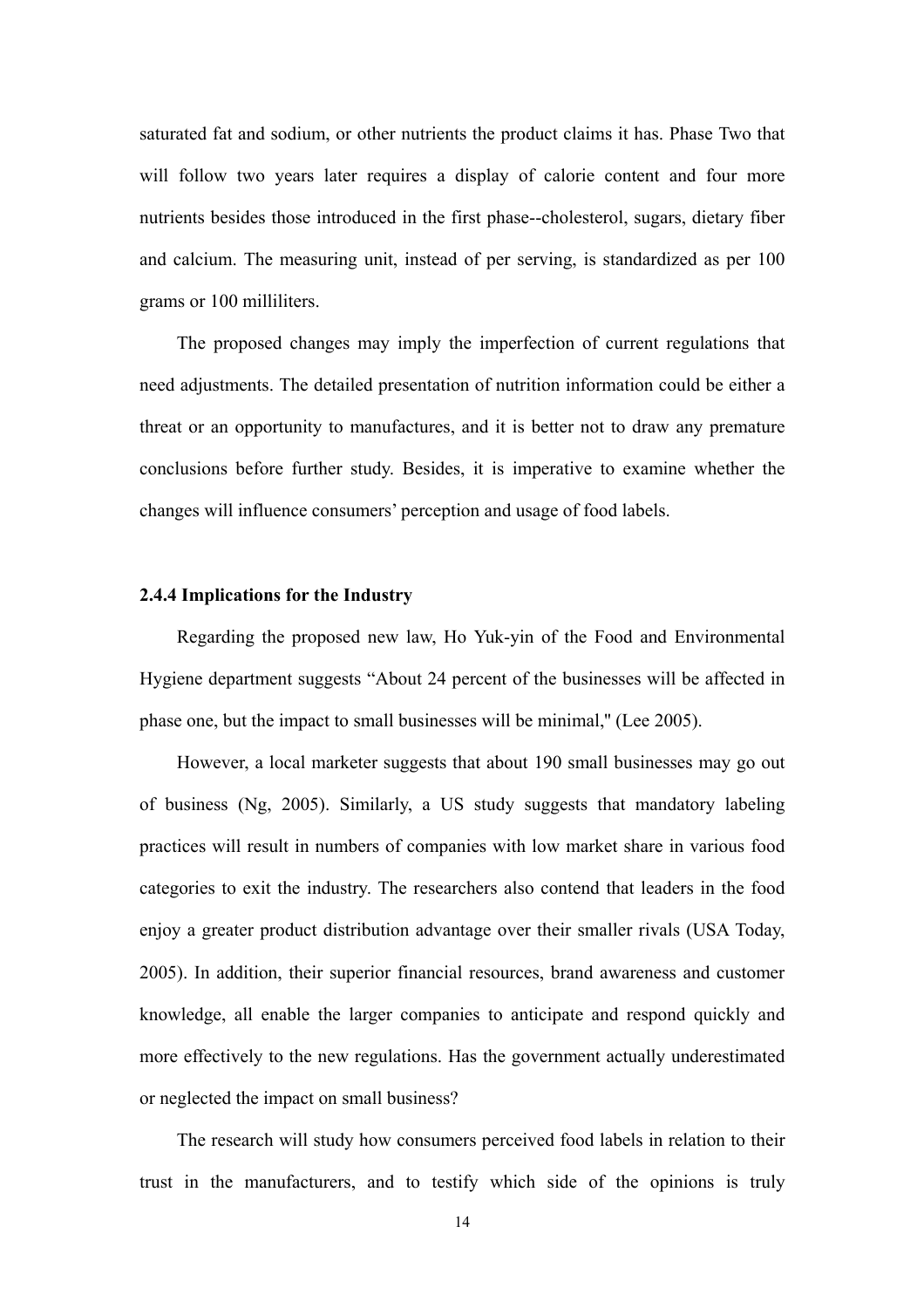representing the situation in Hong Kong.

#### **2.5 Marketing Roles of Food Labels**

#### **2.5.1 Government**

The practice of food labeling is a public health tool for government to promote a balanced diet and to facilitate healthy food choices. This helps building up better government image of always caring for public health issues and keeping abreast of modern practices in healthy diet. Regulating food labels can enforce manufacturers to maintain good formulation of foods and benefit the public health by compulsory application of legible food labels. The government can also save more public spending in medical services by providing education about a balanced diet.

#### **2.5.2 Pre-packaged Food Manufacturers**

Manufacturers can actually utilize permitted food labels for marketing products. Food labels can be one of the most important and direct means to communicate product information (Chan, 2002). It is essential to inform consumers about the health benefits and innovations of a product. Manufacturers should fully display positive information by using labeling practices providing it is legitimate and scientifically proven (Walker, 2005). The use of a label as a 'selling proposition' can possibly increase sales up to 12 % as the package appearance and product image are critically enhanced (Richmond, 2005).

It is also an excellent opportunity to review their products—Are the ingredients and formation of food truly healthy and safe to face the open disclosure? Can the marketers benefit from adding the food labels on the package? Both the government and manufacturers should emphasize on how to address the food labeling practices seriously and prepare for responding to the various and changing consumers' needs.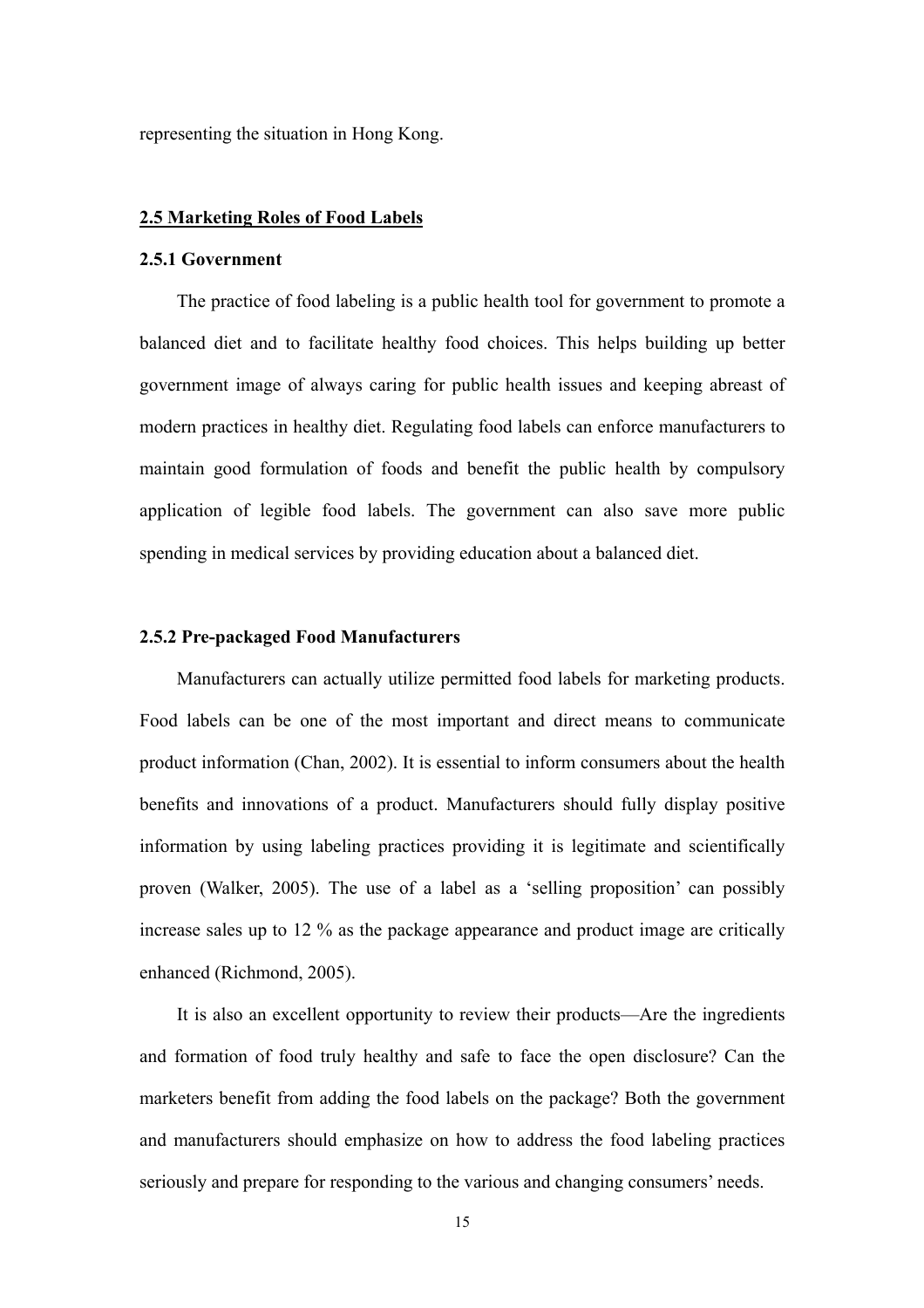#### **2.6 Food Labels and Consumers**

#### **2.6.1 Functions of Food Labels**

With the protection of packaging material, prepackaged food may look clean and hygienic. However, it is still difficult for consumers to ascertain the quality and composition of the food by its superficial appeal to the senses. Because of this, it is a prerequisite for prepackaged food to bear a true and legible label for consumers to understand the content of the food and make the right choice. Food manufacturers or packers must label their products in a prescribed, uniform and legible manner. Consumers may then benefit from food labels at the time of purchase (Food and Environmental Hygiene Department, 2005).

Although the AC Nielsen report (2005) shows that only 25% of the respondents from the 38 interviewed countries would always check for the food labeling during purchase, we cannot simply deny the value of the food labels. The information approach to decision making suggests that consumers will process stimuli in making final decisions, and the involvement increases relatively with the product's importance. Since making healthy food choices is now one of the main concerns in daily life, consumers are more involved in processing the food labels, especially those who suffer from allergies or adverse reactions to certain substances.

The comprehensiveness and clarity of the food labels can actually be the benchmark for consumers to choose food products that give them greater level of trust. Consumers' previous experiences play an important part in maintaining confidence in the product, and the existence of adequate information on products holds the key to long-term confidence (Chan, 2002). However, consumers may still develop different perceptions and end up with various evaluations of food labels.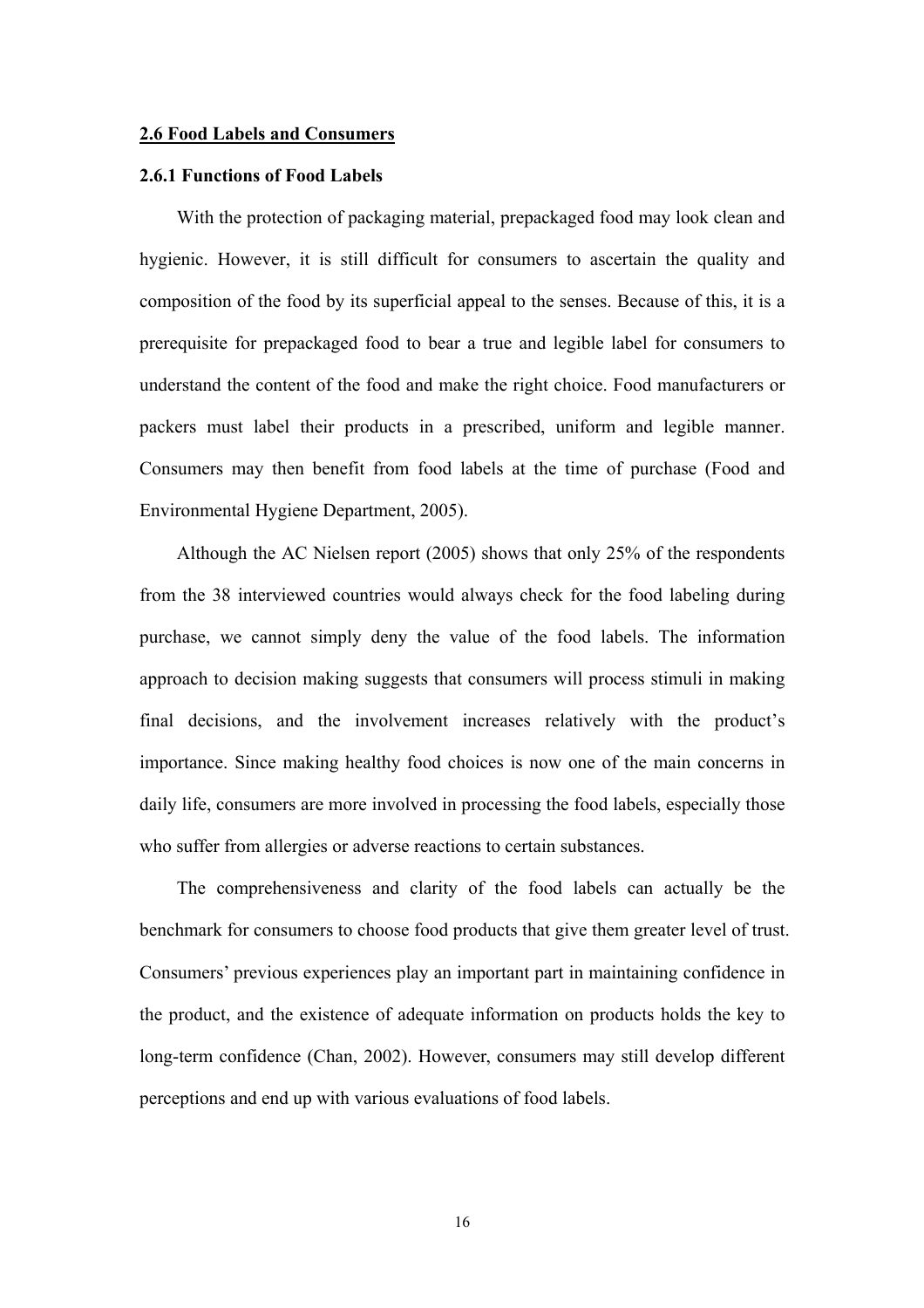#### **2.6.2 Studies on Consumers' Perceptions of Food Labels**

 The demand for information on the food labels can be initialized with the consumers' expenditure on the products (Dimara, 2005). As suggested in Dimara's case study in European countries, the increase in expenditure will urge consumers to search for more information from food labels, in order to support and justify the right decision for purchase. The study of Freiden (1981) suggests that some consumers even simply use the amount of the information on food labels to rate the brand without fully utilizing the information contents. Under the theory of non-use benefits, consumers tend to perceive the product with more information as more favorable.

 On the other hand, consumers may not always relate the amount of information positively to the quality. Some consumers have more doubt in the increasing volume of information that appears in advertisement or on the food labels (Mazis, 1997). The information overload may create hostile environment for consumers to make objective decisions. Negative belief and skepticism towards food labels or health claims will prevent consumers from enjoying the real health benefits the foods offer.

 Consumers often rely on government to monitor the food labels in the market, and simply assume the government has approved all the information on the food labels. Moreover, consumers in general have poor understanding of the nutritional facts and health claims on the food labels (Williams 2005). Among them, there are consumers who consider certain foods healthier only if they carry health claims.

 The Food and Drug Association of United State is well aware of the above problem, and continuously works on refining policy and education to improve consumers' knowledge. The association does encounter difficulties in informing every consumer about whether the information and claims on food labels are scientifically proven, as addressed by their officer Schneeman (Adamy 2005). Since the perception of consumers of utilizing food labels varies, and marketers often manipulate the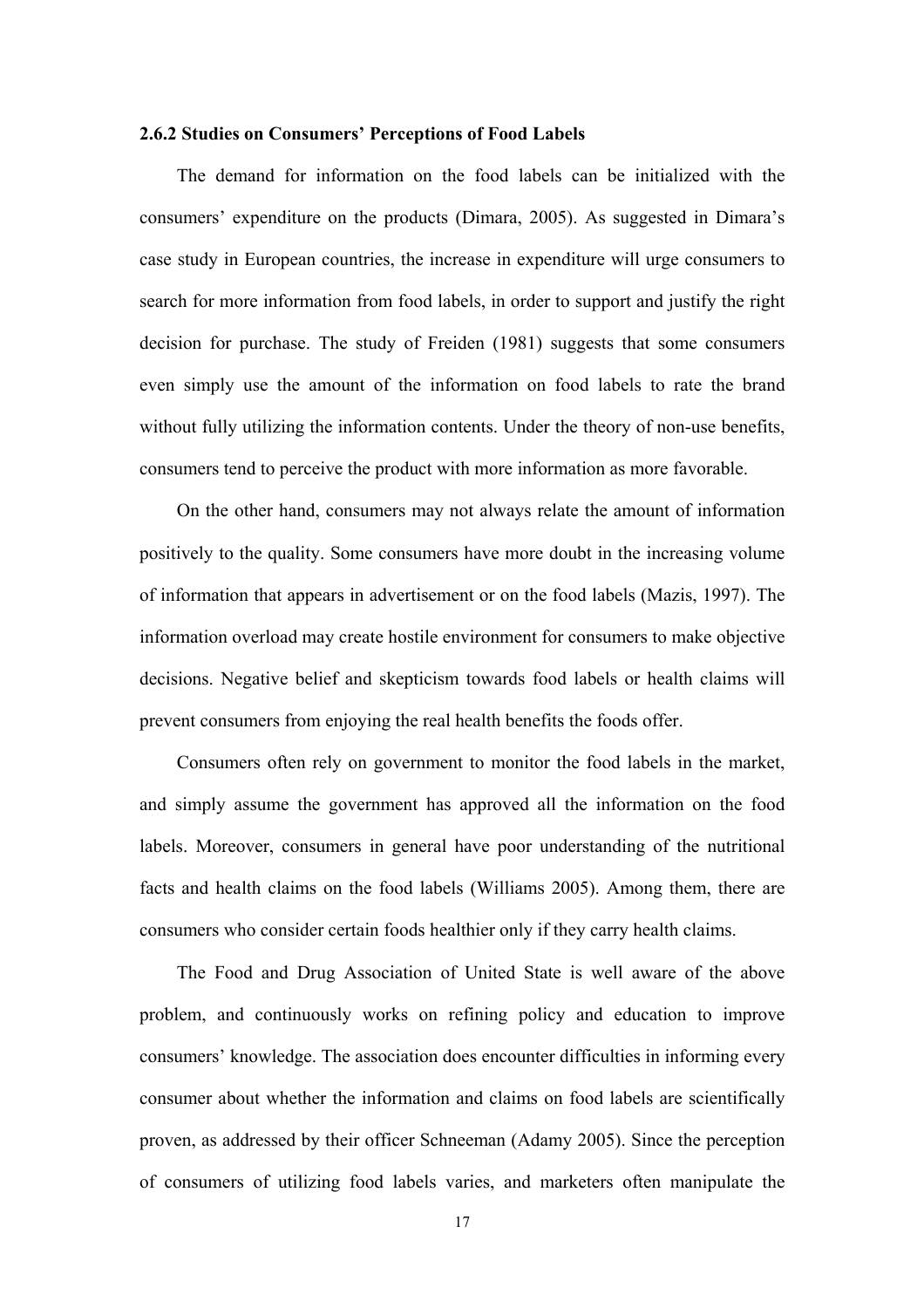information context, precautions are vital to prohibit any misleading food labels.

 Government is not the only party for promoting positive concepts of using food labels. Education in schools may help to build up positive benefits of wisely, and objectively reviewing information and health claims on food labels (Lai, 2004). Therefore, consumers can become more capable of making efficient choices and enhance safety in daily intakes.

 The observed perceptions of consumers regarding food labels vary and directly affect how they may benefit or be harmed. The fact is that no one can deny that the function of food label is to protect consumers with more information in a complex market. Perception of food labels is only one of the critical factors regarding food labels. This paper will focus on the impact of biasing filters and aims at deriving insights for improving understanding of the consumers, the government and manufacturers regarding food labeling.

#### **2.7 Summary**

The emergence of food labeling practices is actually a response to the growing health consciousness of consumers. Both manufacturers and the government realize the growing concern and the need for new legislations and better industry practices. However, it is yet too early to tell whether these changes can enhance the current practices and benefit the food industry as well as the consumers. The interactive and interdependent relationship between consumers, the government and the pre-packaged food manufacturers implies that the latter must attend to the changing interests and perceptions of consumers regarding food labels when they plan for their future moves.

As mentioned in the previous section, although the Hong Kong government has been continuously working on regulations and promotions of food labeling practices, the understanding and usage by general consumers remain at a low level. It may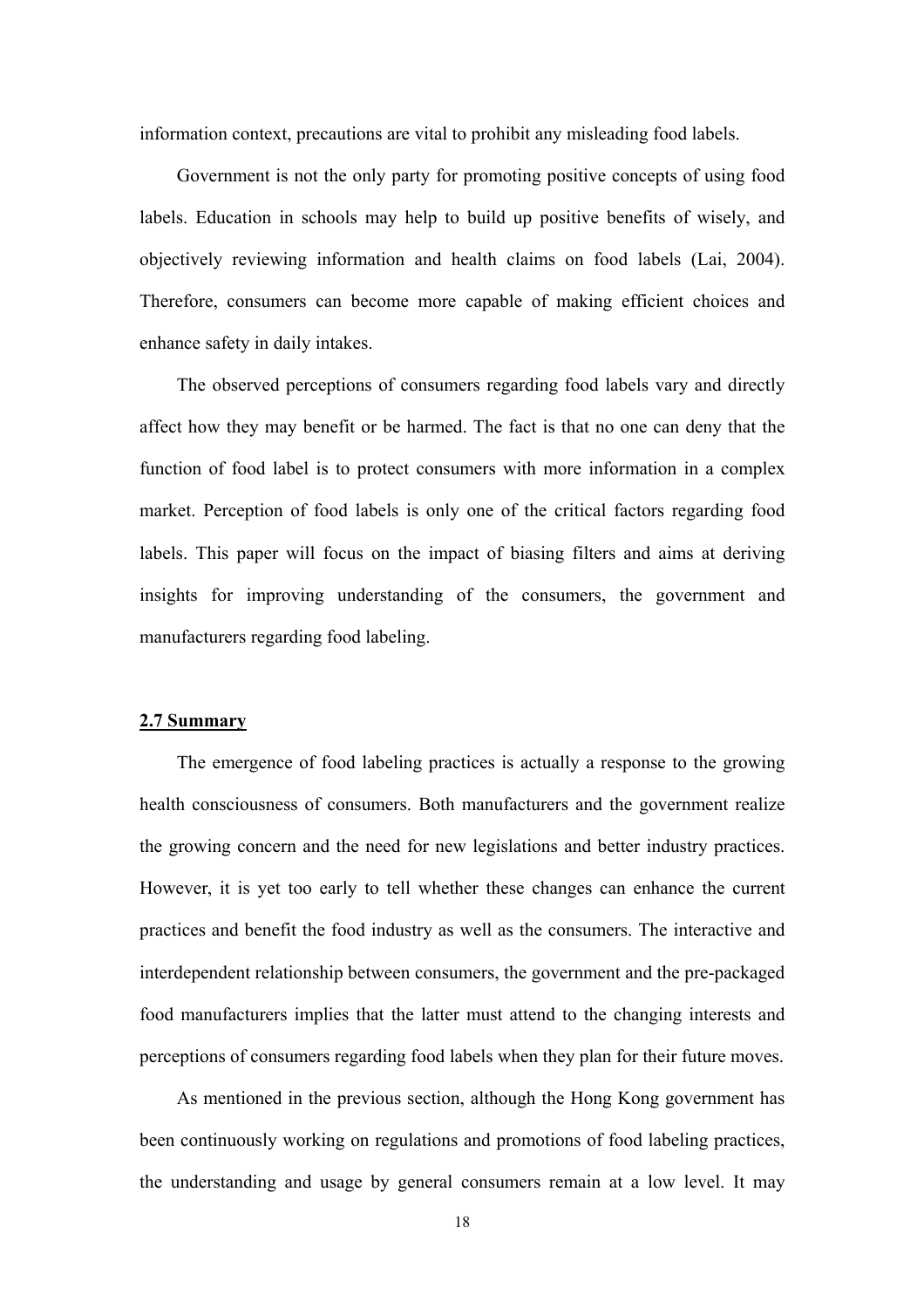suggest that the government has failed to adopt the appropriate approaches or they should refer to international practices and learn from others' success.

Besides, the perceived importance and relevancy of food labels vary across countries. Consumers and manufacturers in Hong Kong may have not yet realized the importance and benefits of food labeling practices. Consumers used to make hasty decisions before carefully studying the labels information, while manufacturers often manipulate the food labels to exaggerate claims they make. Consumers may suffer from substances hazardous to their body, causing allergy or other illness. Manufacturers are actually taking great risk by adopting improper labeling; they may lose the reputation, long-term confidence from consumers, even the whole business. Thus, it is necessary to understand how consumers perceive and process the food labels and refine promotion and education tactics to encourage greater use of the food labels. The following study propose several hypotheses about Hong Kong consumers regarding the food labels. The findings would help the government and food manufacturers to observe specific conditions in designing future plans.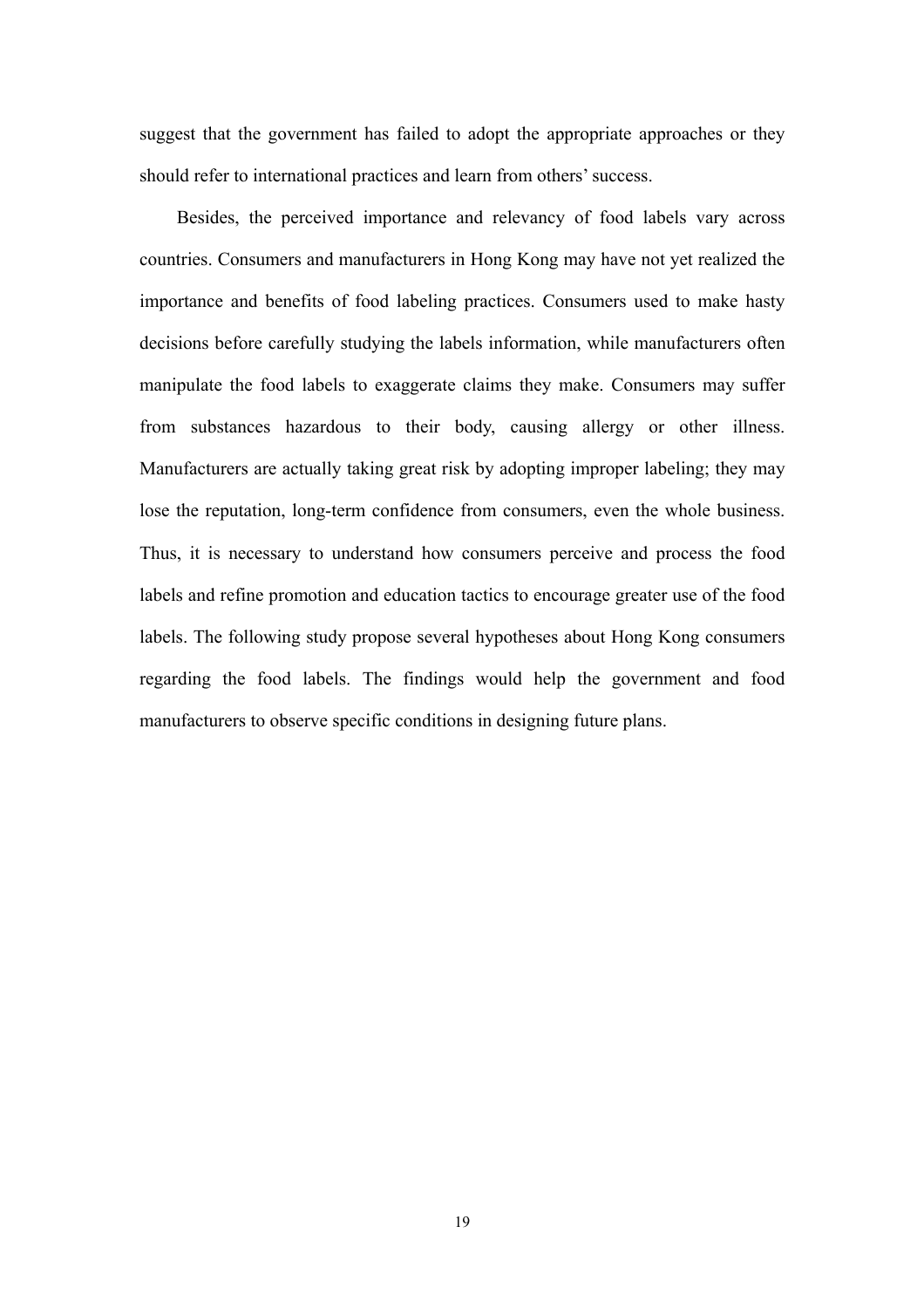### **Chapter 3 Theories And Hypotheses**

#### **3.1 Research Questions**

 Consumers differ in their attitudes towards food labels; some emphasize abundant information to insure labels quality, while some ask for easily understood nutritional values under standardization. Consumers with better background of advanced education or high income, tend to possess stronger demand for product information (Becker 1976). They are sensitive to the released information and willing to seek information in an active manner. Perceived benefits of consumers towards food labels also significantly influence how consumer search and process food labels (Srinivasan and Ratchford, 1991). It is essential for marketers to identify the different segments of consumers, which vary in information searching behavior. This may help designing effective communications of product benefits.

 Given the same food labels in hand, consumers may respond differently due to the internal biasing filters like health consciousness or trust in regulation effectiveness (France and Bone 2005). These filters may actually lead to an adverse product perception after processing the information on the labels. Other possible filters can be the perceived product quality or consumption volume. Exploring the effect of these biasing filters and the relative significance of each filter on product perception will be vital to refine food labels' role in delivering information to consumers.

#### **3.2 Theories**

 The research is mainly based on the theory of biasing filters in processing product information, along with the concepts of information sensitivity, perceived benefits and perceived ease of label checking as the predictor variables.

Becker's research (1976) provides a cross-national comparison between the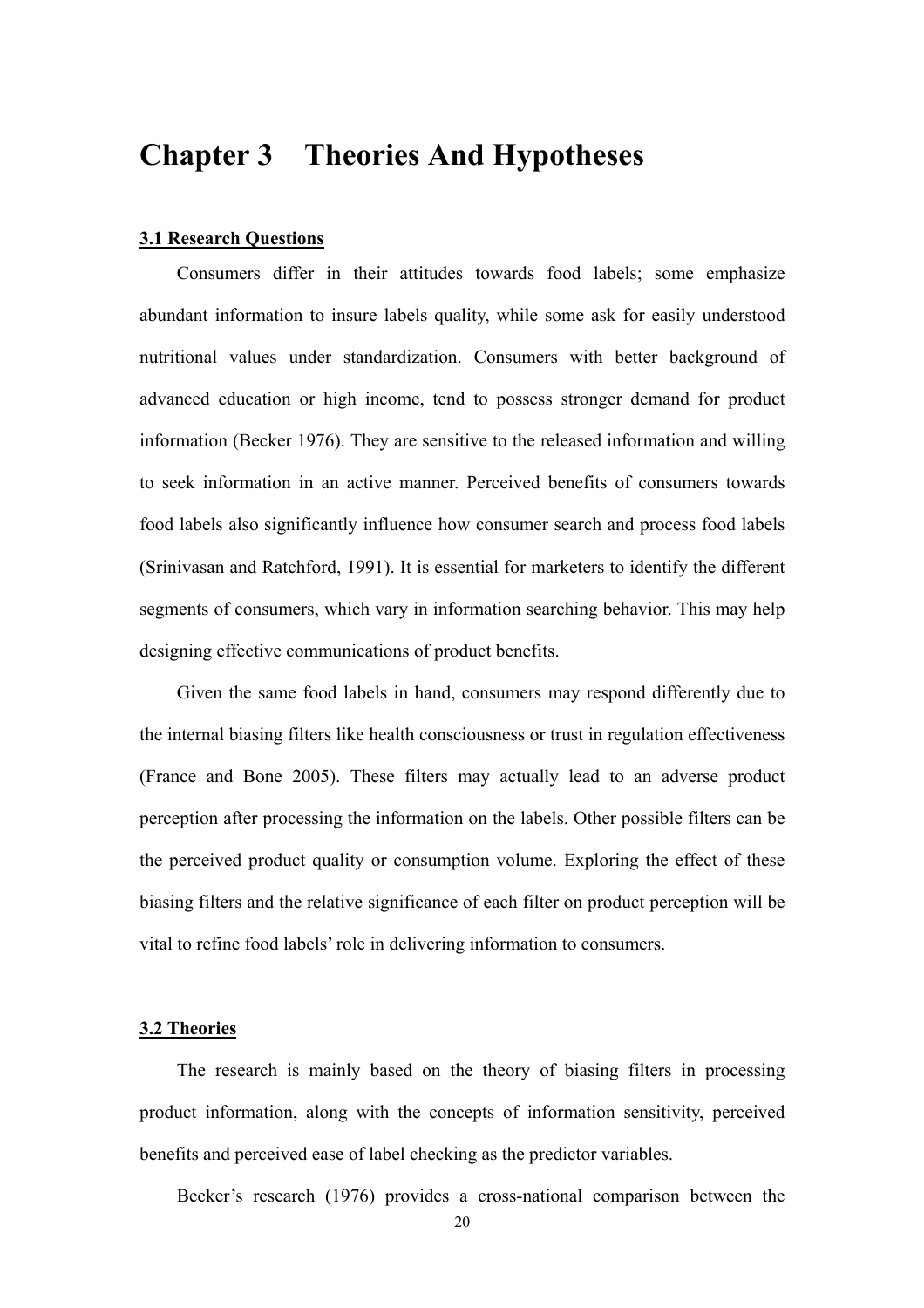United States and Germany, which discovers that the well-educated consumers with high income in the advanced industrial countries are more sensitive to product information. The tested information mode is the subscription to consumer reports. Information Seekers are those who actively seek comprehensive details. Becker predicts there will be more Information Seekers in other countries with increasing significance and they will bring along changes in the information acquisition and processing. Srinivasan and Ratchford (1991) propose a model for automobile purchasing using perceived benefits and risk analysis for information search. Their model shows a significant positive relationship between perceived benefits and information search. The searching involvement has positive effect on cost savings and consumer satisfaction. This model suggests consumers will increase their effort for searching and processing information when they have more perceived benefits. They may make better purchase decisions to reduce the risks associated with the purchase or to find the best product that can satisfy their needs. Whether the product information can fulfill the selection criteria and how easily consumers can understand the labels will determine whether they will proceed to purchase or to return the product to the shelf (NutraIngredients, 2005). It suggests that consumers' processing involvement of food labels also relates to their perceived ease of label checking.

Given the significant effects of sensitivity, perceived benefits and ease of processing food labels, this study focuses on how consumers process information of food labels under the influences of biasing filters.

The central theory for this study is the biasing filters model, which is introduced by France and Bone (2005) in a research regarding the dietary supplement products. The model theorizes when consumers process information through different filters, they may bias their perceptions of the product. The scholars suggest when a product has been available on the market for some time, the specific beliefs of the product will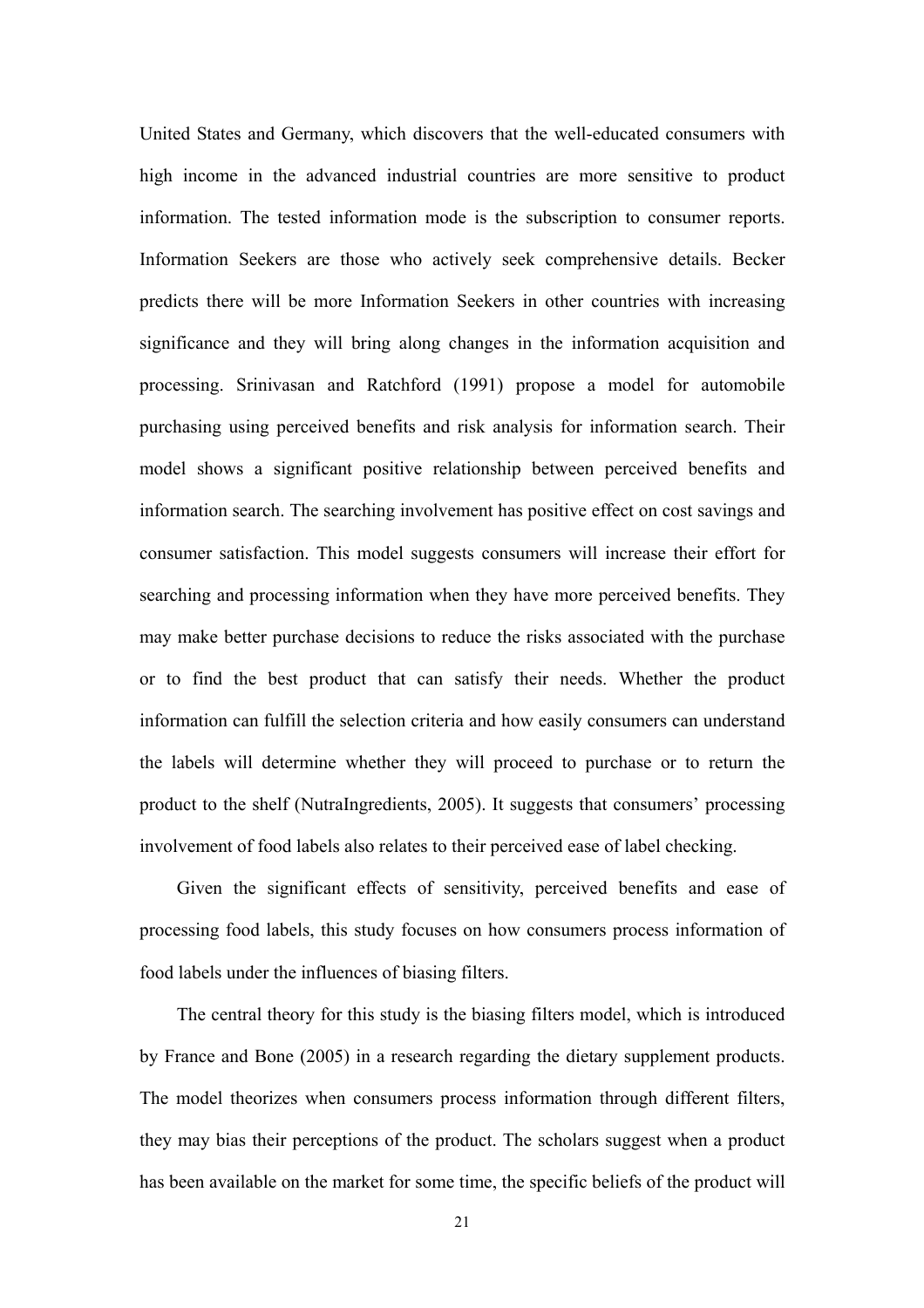systematically bias the consumer's interpretation of the product's claims. They have postulated four filters: distal attitudes, tangential attitudes, behavioral factors and demographics. The first three filters will create a confirmatory bias in the interpretation of product claims (part of the product label) to confirm specific beliefs. From the research results, they conclude that distal attitudes and tangential attitudes are more significant in influencing consumers' interpretations of product information and affect the perception of the product.

This research examines the information sensitivity, perceived benefits and ease of processing food labels, and to what extent they use food labels as significant information tools in the decision-making process. The study concentrates on how the biasing filters interact with the information sensitivity, perceived benefits and affect the processing involvement of food labels.

#### **3.3 Framework of the research**

#### **3.3.1 The Variables**

 The independent variables are mainly the four biasing filters. For distal attitudes  $filter(X1)$ , there are two variables, which are the trust in regulation effectiveness  $(X1.1-1.2)$ , and perceived product quality  $(X1.3)$ . The second filter of tangential attitudes are perceived self-innovativeness (X2.1), health consciousness (X2.2—2.3) and the skeptical attitudes  $(X2.4 \t -2.5)$ . The behavioral factors filter  $(X3)$  includes consumption volume  $(X3.1-3.2)$ , purchasing purpose  $(X3.3-3.4)$  and previous usage of food labels  $(X3.5-3.6)$ . The filter of demographic factors  $(X4)$  refers to the age  $(X4.1)$  and gender  $(X4.2)$ .

The dependent variables are criteria of measuring the processing involvement of food labels. They are the frequency  $(Y1.1 - 1.3)$ , coverage  $(Y2.1 - 2.6)$ , nutrients checking (Y2.7—2.16), and standardization requirements (Y3.1—3.5) of food labels.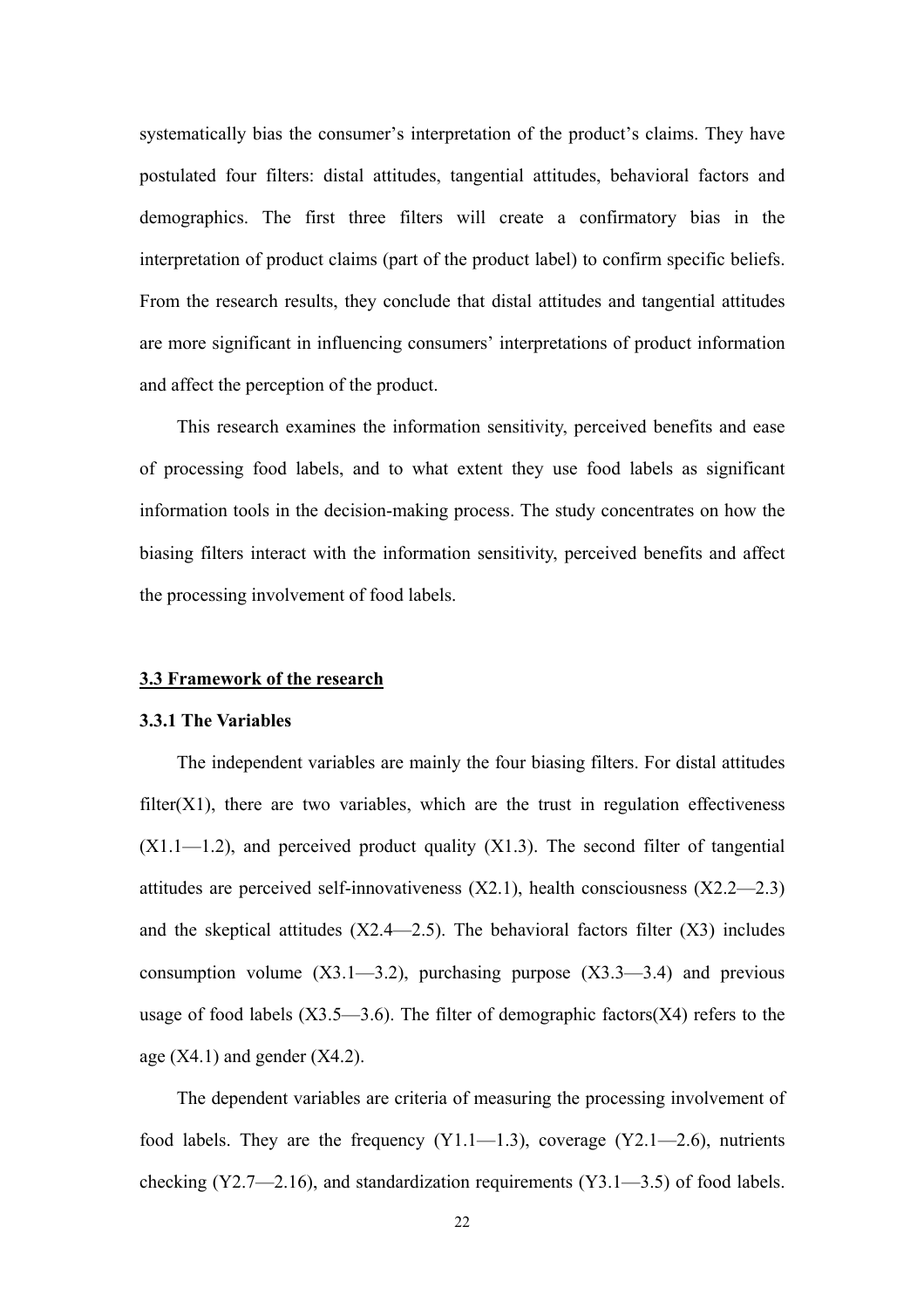The purchase intention (Y4.1—4.2) is the last dependent variable for evaluation.

The predictor variables are the information sensitivity  $(Z1.1 - 1.3)$ , perceived benefits  $(Z2.1-2.4)$  and perceived ease  $(Z3.1-3.2)$  of food labels, and the demographic data (Z4—6). They can help to make comparison between different groups of samples.

#### **3.3.2 The Relationship among factors**

Given the same sensitivity to information, ease and benefits perceived by consumers regarding food labels, their processing involvement still substantially vary. It may be due to the various internal filters in consumers' mindset. These filters may directly influence the processing involvement or they may have indirect impact of supporting or weakening the effect of information sensitivity, perceived benefits or perceived ease on processing involvement. The diagram below demonstrates consumers' processing involvement under the influence of biasing filters.

#### **Figure 2—How do biasing filters affect processing involvement of food labels?**

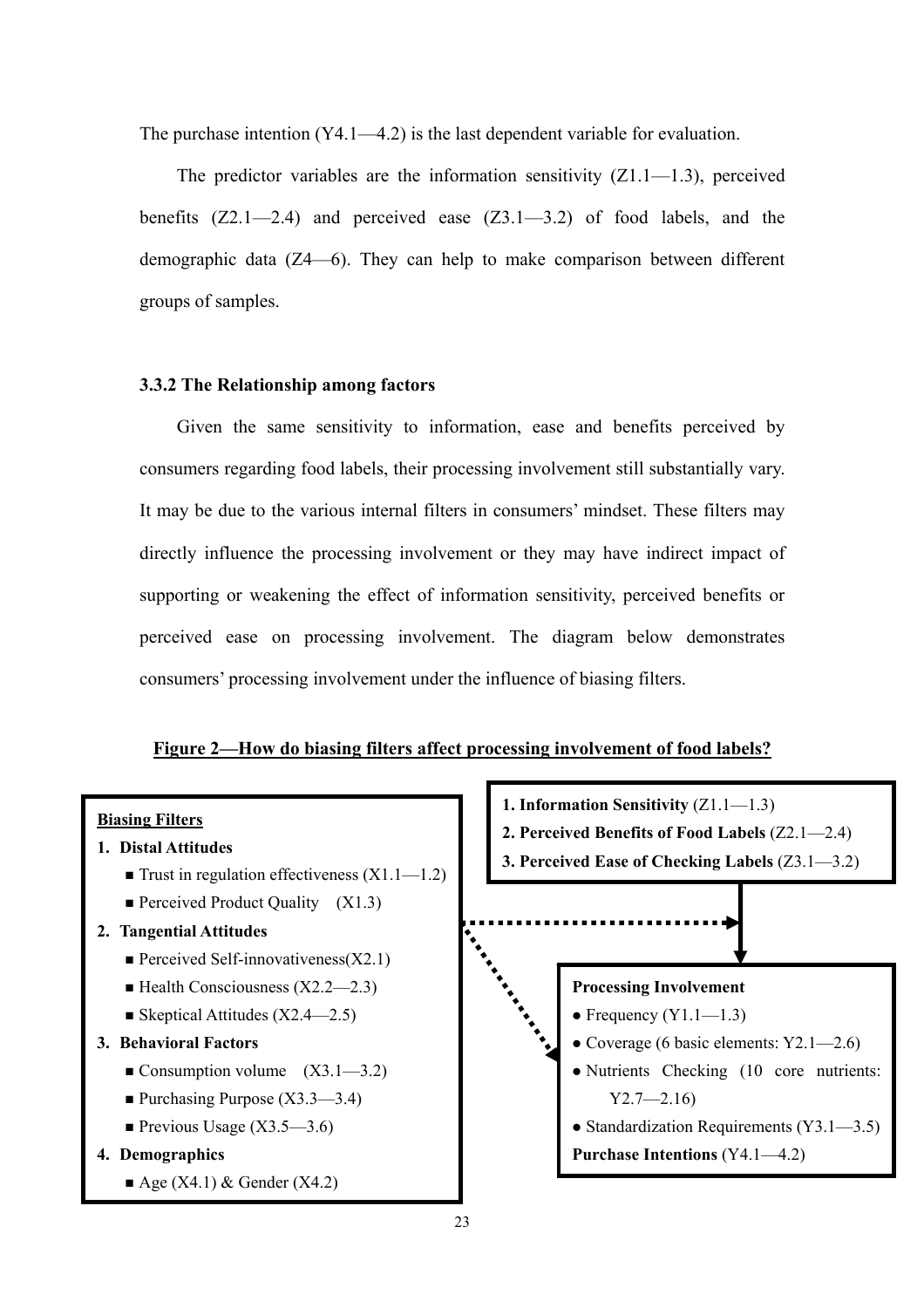#### **3.4 Hypotheses**

Based on the above theories and the framework, this study would test the following hypotheses.

#### **Hypothesis 1—Distal Attitudes**

#### Trust level in regulation effectiveness

Consumers' trust level in regulation effectiveness refers to their evaluation of the government's performance in regulating labeling practices. Consumers who believe the government has already inspected all food labels will not perform much label checking, they believe none of the unqualified or misleading food labels are on shelves. It is hypothesized that the greater the trust in regulation effectiveness, the less the consumers will be involved in processing food labels. The processing involvement is examined under three criteria—a) frequency, b) coverage and nutrients checking and c) standardization requirements of food labels.

 *Hypothesis 1a: Consumers' levels of trust in the regulation effectiveness have a negative effect on the processing involvement of food labels.* 

#### Perceived quality of products

 Perceived quality of products will be negatively related to the processing involvement of food labels. Facing enormous information of different products, consumers have greater confidence in quality products with more positive remarks, and demand for less information and are less involved in processing the food labels.

*Hypothesis1b: Perceived product quality has a negative effect on the processing involvement of the food label.*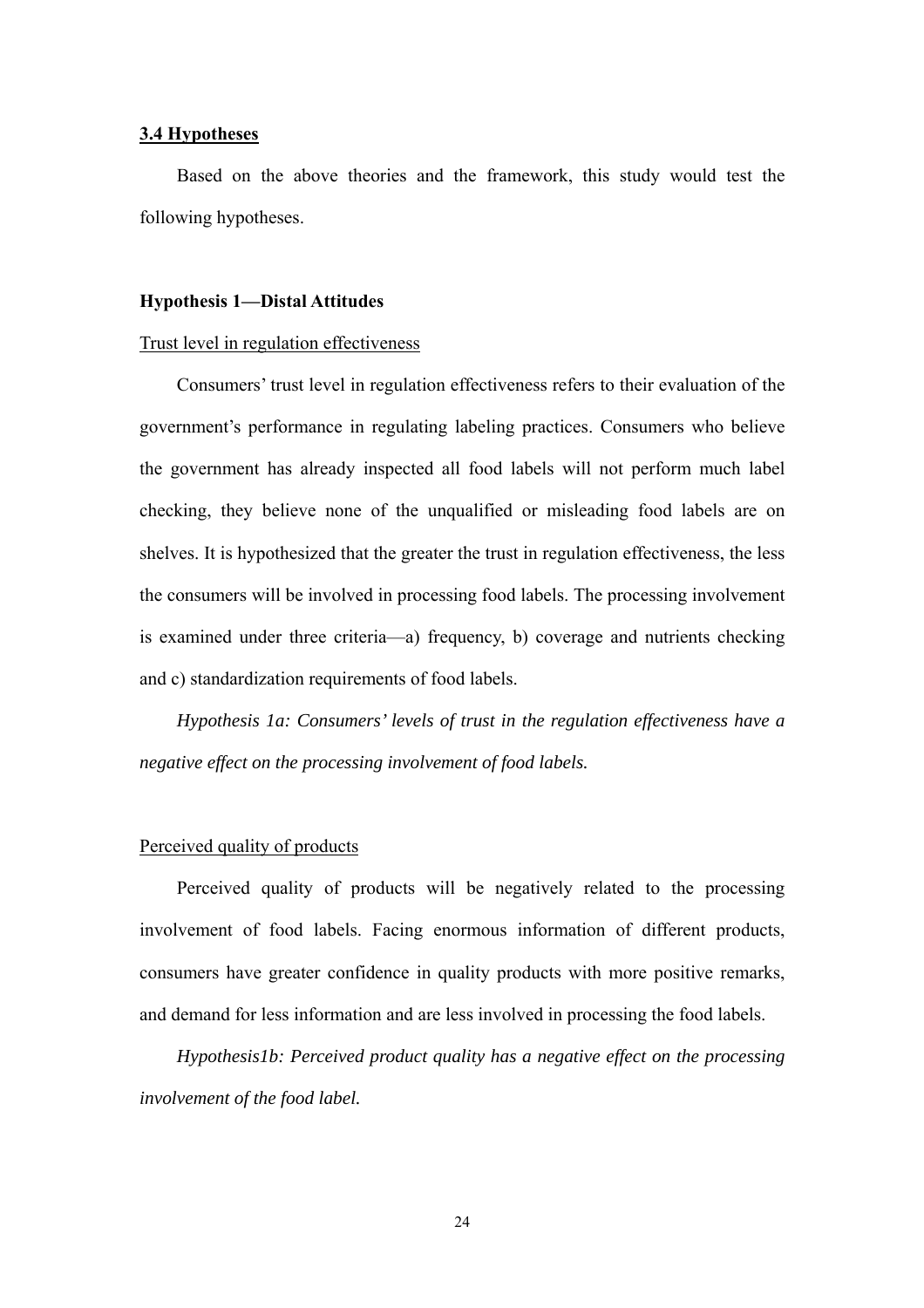#### **Hypothesis 2—Tangential Attitudes**

#### Perceived self-innovativeness

The innovativeness of consumers has positive effect on the involvement of processing food labels. As the product is new to the consumers, the uncertainty level may deter the purchase intention. However, if consumers perceive themselves to be innovative, they are more likely to be involved in processing the label to raise the sense of security. Hence, the more innovative the consumers perceive themselves, the more the consumer will be involved in processing the food labels.

*Hypothesis 2a: The perceived self- innovativeness of consumers has a positive effect on the involvement of processing food labels.* 

#### Health consciousness

 Health consciousness of consumers has a positive effect on the involvement in information processing. Moorman and Matulich (1993, as cited by France and Bone) define health motivation as "goal-directed arousal to engage in preventive health behaviors", which implies consumers with high health consciousness will engage in behaviors like acquiring product information on food labels to ensure the product is beneficial and safe to their body. Hence, the greater the health consciousness, the more the consumers will be involved in processing the food labels.

*Hypothesis 2b: Heath consciousness of consumers has a positive effect on the processing involvement of the food labels.*

#### Skepticism

Skeptical attitude is positively related to the involvement of processing food labels. In order to understand the products, people are expected to be more involved in the processing food labels, they check more frequently and request for greater details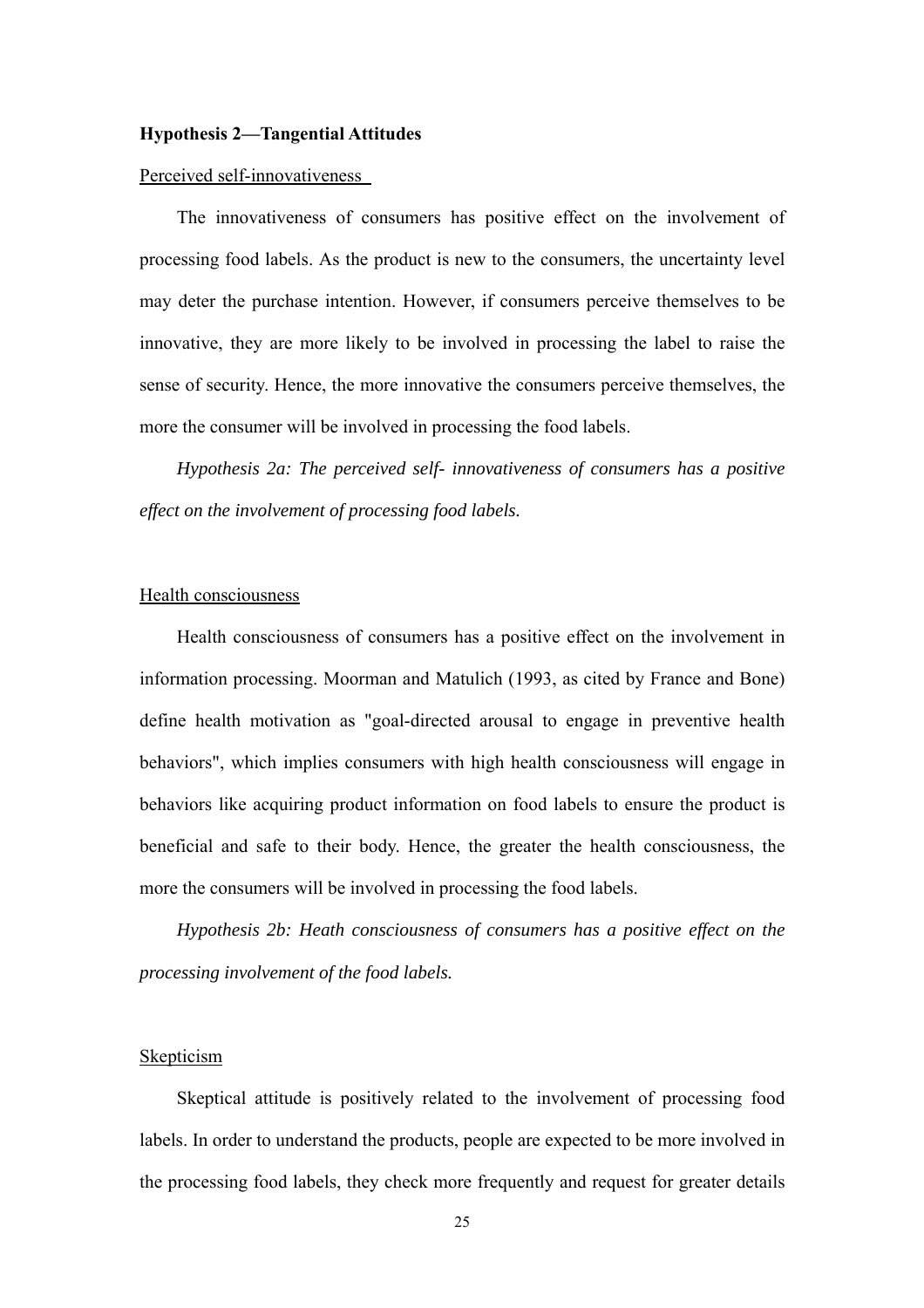of individual substances. Hence, the more skeptical the consumers are, the more he/ she will be involved in processing food labels.

*Hypothesis 2c: The skeptical attitude of consumers toward a food product has a positive effect on the processing involvement of food labels* 

#### **Hypothesis 3—Behavioral Factors**

#### Consumption volume

Consumption volume has a positive effect on the processing involvement of the food labels. As more money is spent on the products, the consumers become more sensitive to the purchase decision, and look for more details of the product to make their decisions (Dimara, 2005). Hence, the more the consumer purchases, the more the consumers will be involved in processing the food labels.

*Hypothesis 3a: Consumption volume has a positive effect on the processing involvement of food labels.*

#### Purchasing purpose

The purchasing purpose will affect how much consumers will be involved in processing the food labels. If the product is purchased for others, they may be more involved when the person is closely related to them, or they have special health concerns for the consumers.

*Hypotheses 3b: When buyers are closely related to the users, who have special health concerns, they will be more involved in the processing.* 

#### Previous usage of food labels

Negative experience of using food labels has a negative effect on the processing involvement. If consumers were not satisfied with the previous usage of food labels,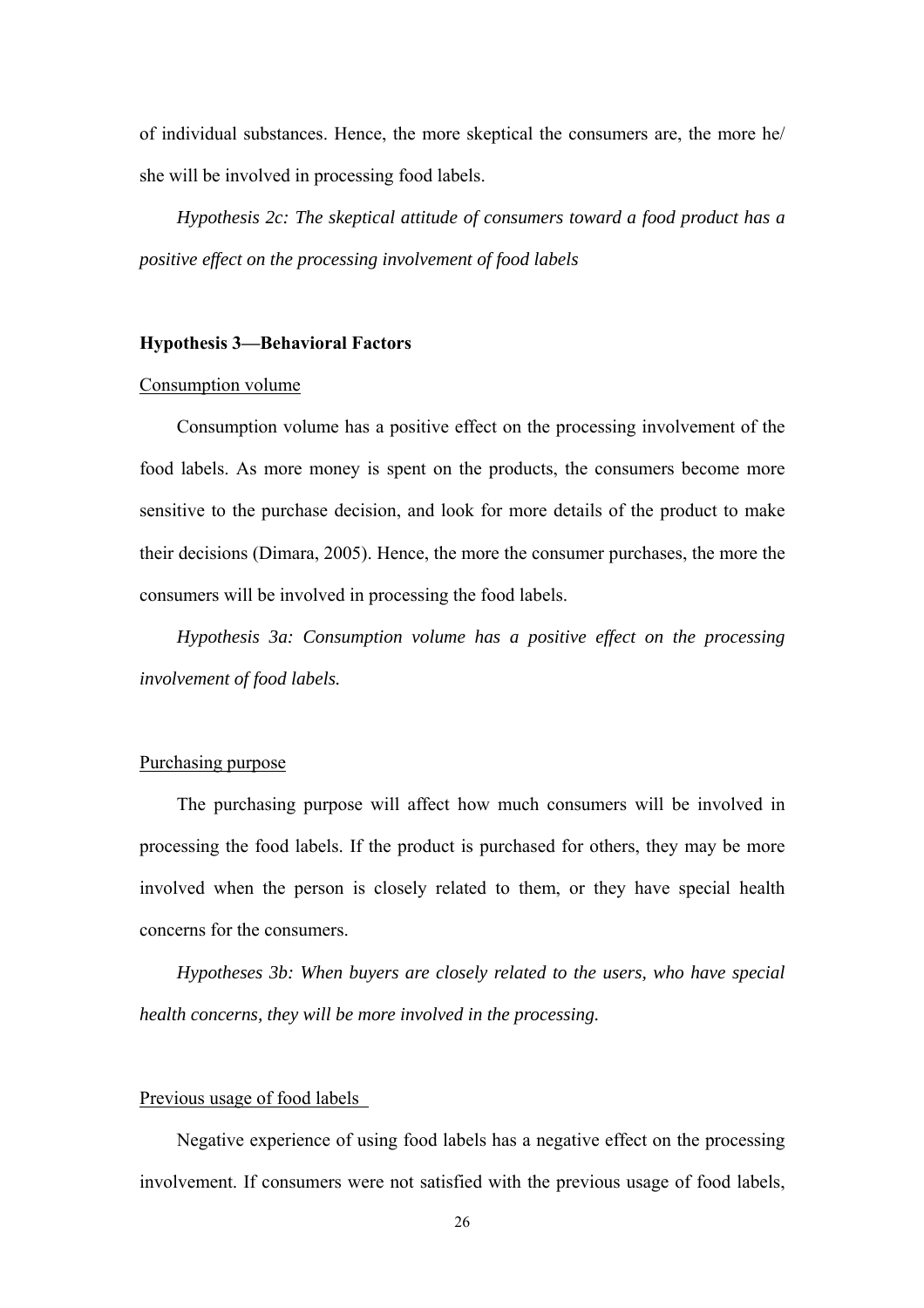their pre-existing belief towards the food label is more negative, which in turn discourages them to check food labels in the future. Therefore, negative experience from previous usage will result in less processing involvement.

*Hypothesis 3c: The unsatisfactory experience from previous usage of food labels has a negative effect on the processing involvement.* 

#### **Hypothesis 4—Demographic Factors**

#### Gender

Gender affects processing involvement of food labels. Meyers-Levy (1989 cited by France) proposes men tend to be "selective processors", focus mainly on limited important criteria, but women are "comprehensive processors" who always look for as much information as possible. Hence, women will be more involved in processing the food labels than men are.

*Hypothesis 4a: Men are less involved in processing the food labels than women.* 

#### Age

Aging will have a negative impact on the processing involvement of food labels. The comprehension ability decrease as consumers age increases, while at the same time older people tend to have limited alternatives in making choice as they process the information less effectively. Hence, as age of consumers increases, the involvement in processing food label decreases.

*Hypothesis 4b: Age has a negative effect on processing involvement of food labels.*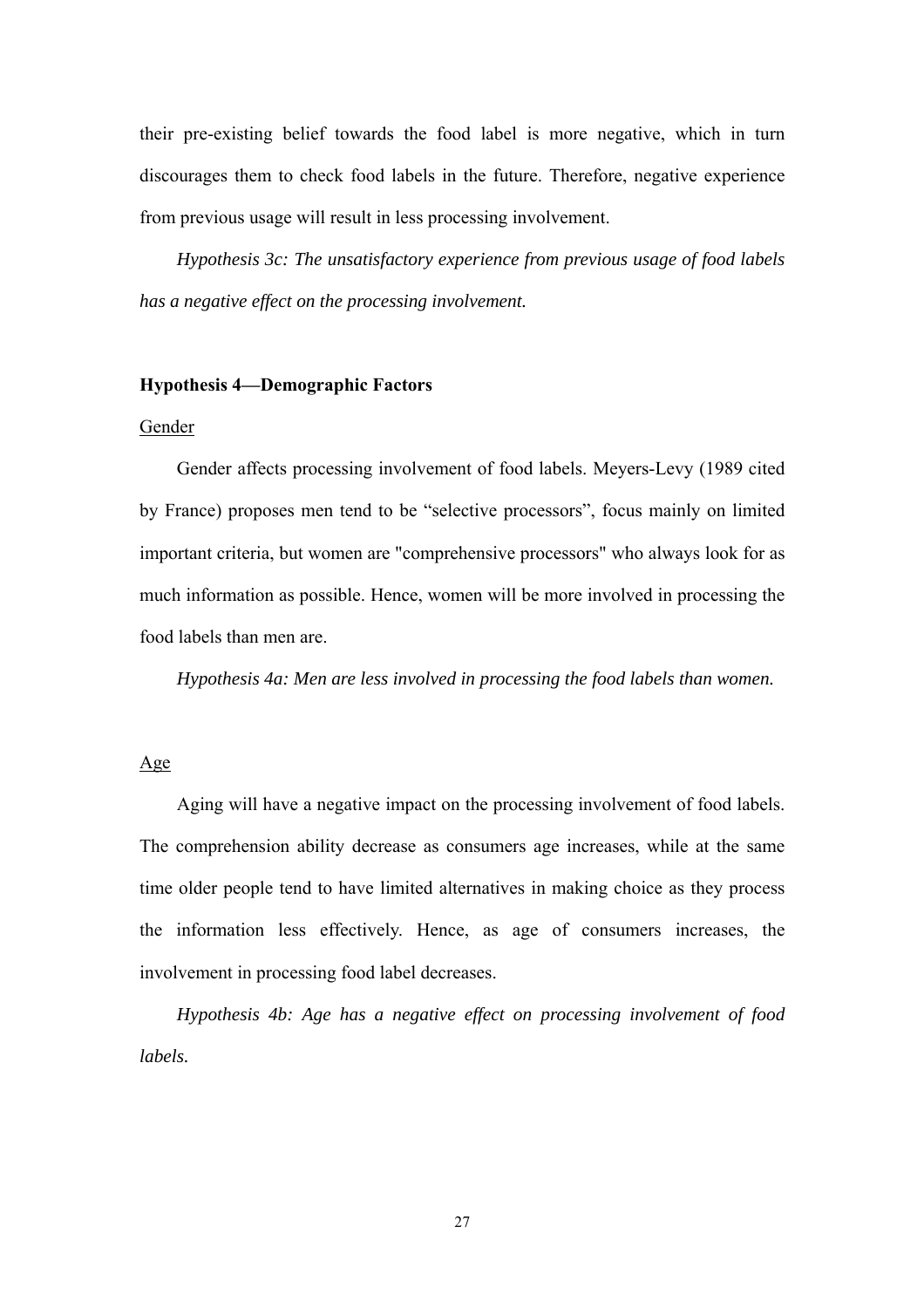### **Chapter 4 Research Methodology**

#### **4.1 Sample**

The research population are the Hong Kong consumers who purchase prepackaged foods, and the study focuses on a sample of supermarket shoppers. The researcher conducted survey from a random sample of 10% from the sampling frame. In other words, every tenth shopper was asked to fill in the questionnaire. When the shopper refused to provide information, another tenth person was invited for the interview. The process continued until enough questionnaires were collected.

The researcher interviewed the supermarket shoppers about their perception, usage pattern of food labels via completing questionnaires. The sample was randomly selected from three supermarkets located in different districts: Wan Chai, Tsim Sha Tsui and Tsuen Wan. With even distribution of surveys, an equal numbers of questionnaires were collected from each district and from each gender. The purpose was to reduce the geographical and gender biases. The supermarket chosen for this research was the Park'n Shop Superstore that usually had a high patronage throughout the week. In each selected superstore, the study interviewed 30 shoppers from each gender. Thus, 180 was the minimum number of interviewees required for the research.

#### **4.2 The Survey**

The questionnaire consisted of five parts. (Appendix I—Questionnaire Design) Part I is about the consumption pattern of the pre-packaged foods. It measures consumers' monthly purchase frequency, average spending and products purchased.

Part II explores consumers' information sensitivity and perceived benefits of food labels. The part focuses on their perceived reliability, validity, ease of using food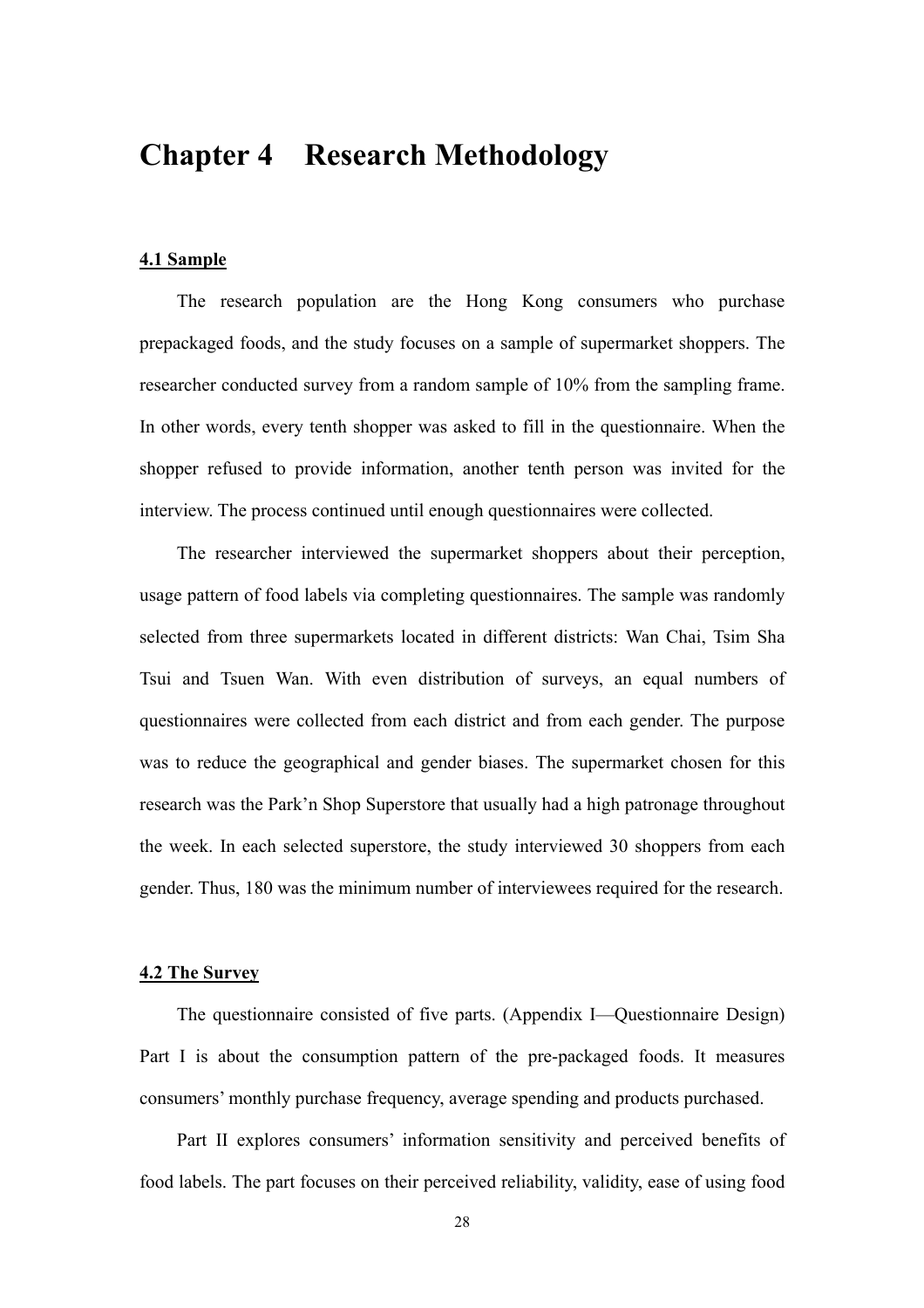labels, it helped to indicate the possibility of consumers using food labels to facilitate decision-making.

Part III is related to the biasing filters of processing information. The biasing filters might explain why consumers do not response directly to the perceived benefits of food labels. This part explores the criteria that consumers upheld internally to decide their involvement of processing food labels.

Part IV focuses on the processing practices of food labels, which respondents adopted during purchase. For measuring the processing involvement, this part focuses on the frequency, coverage and information requirements of label checking.

Part V aims at collecting the sample demographics. It collects information of the respondents' gender, age, education level, occupation and personal monthly income.

29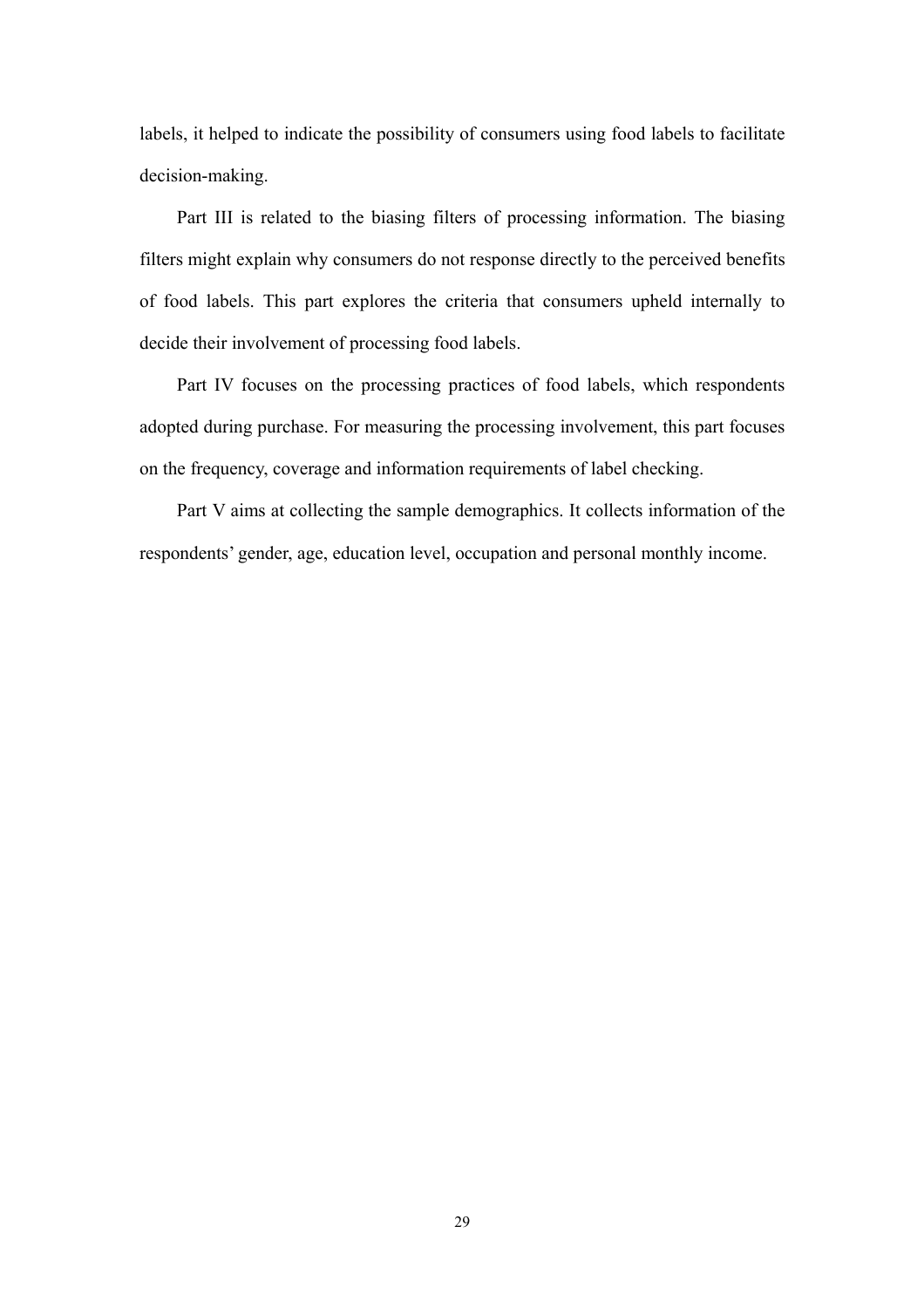### **Chapter 5 Results And Analysis**

#### **5.1 Sample Characteristics**

The supermarket shoppers are the target sample for the survey. Face-to-face interviews were conducted with 180 shoppers in January 2006. Demographic variables are some of the factors that might affect consumers' perceptions and usage pattern of food labels. They include gender, age, education, occupation, and income. Gender and age are the control variables in this study. There is an equal number of interviewees in both genders, which are categorized into five age ranges in Table 1.

|                    |           |        | <b>Sex</b> |             |
|--------------------|-----------|--------|------------|-------------|
|                    |           | Male   | Female     | Table Total |
| Age                | <17       | 6.7%   | 5.6%       | 6.1%        |
|                    | 18-25     | 30.0%  | 35.6%      | 32.8%       |
|                    | $26 - 35$ | 22.2%  | 15.6%      | 18.9%       |
|                    | $36 - 50$ | 26.7%  | 27.8%      | 27.2%       |
|                    | >50       | 14.4%  | 15.6%      | 15.0%       |
| <b>Table Total</b> |           | 100.0% | 100.0%     | 100.0%      |

**Table 1 Age and Gender distribution** 

The age distribution pattern is similar in both gender groups. The respondents are mainly aged in the range of 18 to 25 and 36 to 50, making up nearly 60% of the sample. Both groups are the main consumers of the prepackaged food products.

As shown in Table 2 below, there are about 45% of the respondents working in the service sector and 31% in the business sector. About 13% of respondents are students whose personal monthly incomes are the lowest among the sample. Around 53% of the total sample have personal monthly income of less than \$10,000. Among the 180 respondents, about 65% have attained middle education level.

Table 2 below shows that around 90% of the respondents from the largest age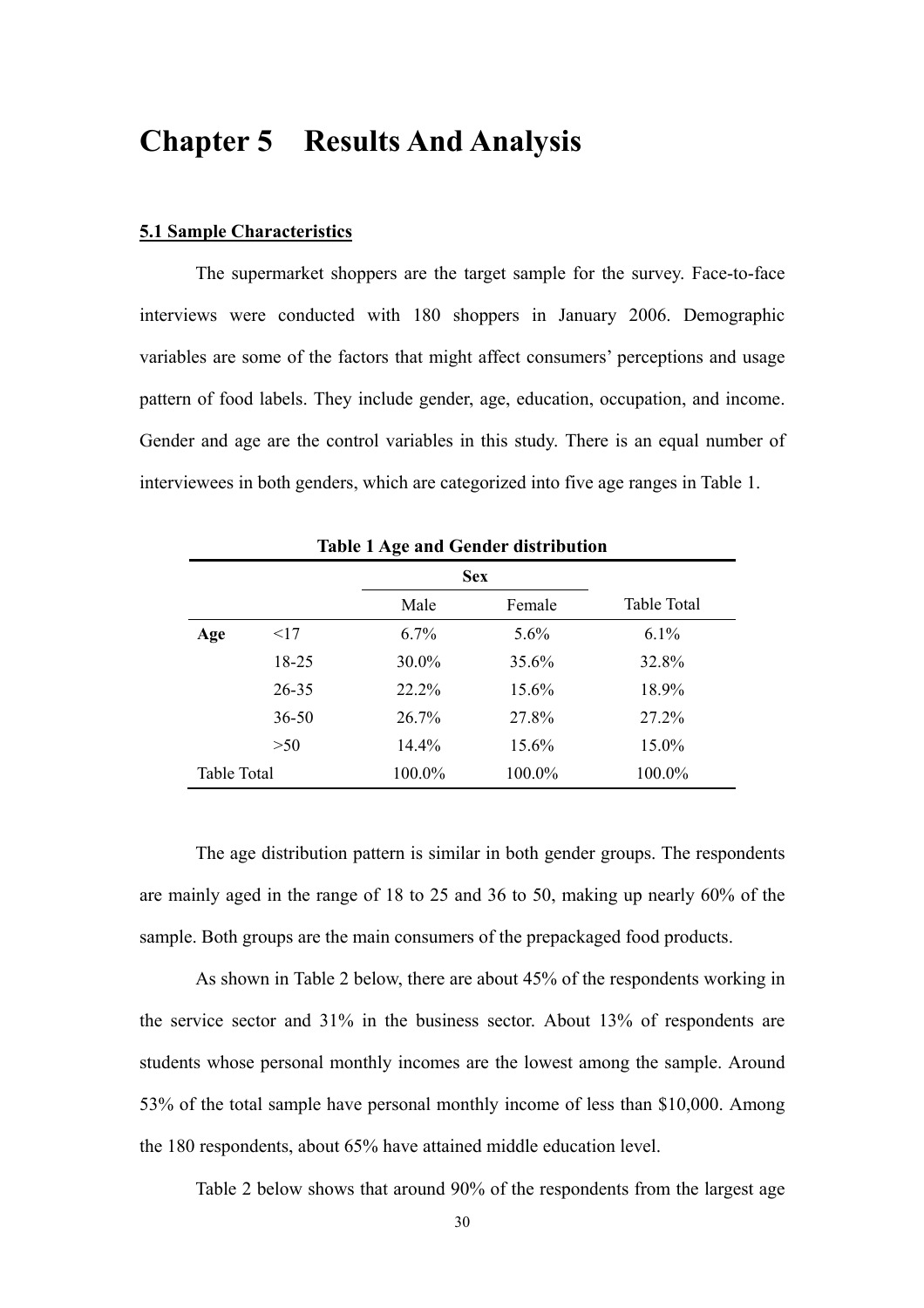range of 18 to 25 have low income and have attained middle education level. Respondents in the age of 50 onwards, the 15% of the sample, form the largest portion of having completed high education, receiving higher income and working in the business sector. And this is actually reflecting the real situation in Hong Kong.

|                   |                   |        | 0      |           |        |        |             |
|-------------------|-------------------|--------|--------|-----------|--------|--------|-------------|
|                   |                   |        |        | Age       |        |        |             |
|                   |                   | <17    | 18-25  | $26 - 35$ | 36-50  | >50    | Table total |
| No of sample      |                   | 11     | 59     | 34        | 49     | 27     | 180         |
| % of the sample   |                   | 6.1%   | 32.8%  | 18.9%     | 27.2%  | 15.0%  | 100%        |
|                   |                   |        |        |           |        |        |             |
| <b>Occupation</b> | student           | 63.6%  | 23.7%  | 2.9%      | $.0\%$ | 3.7%   | 12.8%       |
|                   | service sector    | 27.3%  | 61.0%  | 47.1%     | 34.7%  | 33.3%  | 45.0%       |
|                   | industrial sector | $.0\%$ | $.0\%$ | 8.8%      | 18.4%  | 11.1%  | 8.3%        |
|                   | business          | $.0\%$ | 11.9%  | 41.2%     | 42.9%  | 51.9%  | 31.1%       |
|                   | others            | 9.1%   | 3.4%   | $.0\%$    | 4.1%   | $.0\%$ | 2.8%        |
|                   |                   |        |        |           |        |        |             |
| <b>Education</b>  | middle            | 100.0% | 81.4%  | 55.9%     | 51.0%  | 48.1%  | 64.4%       |
|                   | high              | $.0\%$ | 18.6%  | 44.1%     | 49.0%  | 51.9%  | 35.6%       |
|                   |                   |        |        |           |        |        |             |
| <b>Income</b>     | low               | 100.0% | 91.5%  | 38.2%     | 22.4%  | 22.2%  | 52.8%       |
|                   | middle            | $.0\%$ | 8.5%   | 55.9%     | 51.0%  | 29.6%  | 31.7%       |
|                   | high              | $.0\%$ | $.0\%$ | 5.9%      | 26.5%  | 48.1%  | 15.6%       |
| Table Total       |                   | 100.0% | 100.0% | 100.0%    | 100.0% | 100.0% | 100.0%      |

**Table 2 Demographic variables** 

From this table, it is also observed that majority of the respondents are in the service sector, possessing middle education level and belong to the low-income group. The income level is positively related to occupation and education. Across the different age groups of Table 2, there is an increasing percentage of respondents having high education level and high income level. Respondents with higher education or employment in business sector tend to have higher income, which also implies greater purchasing power. And more of the respondents working in business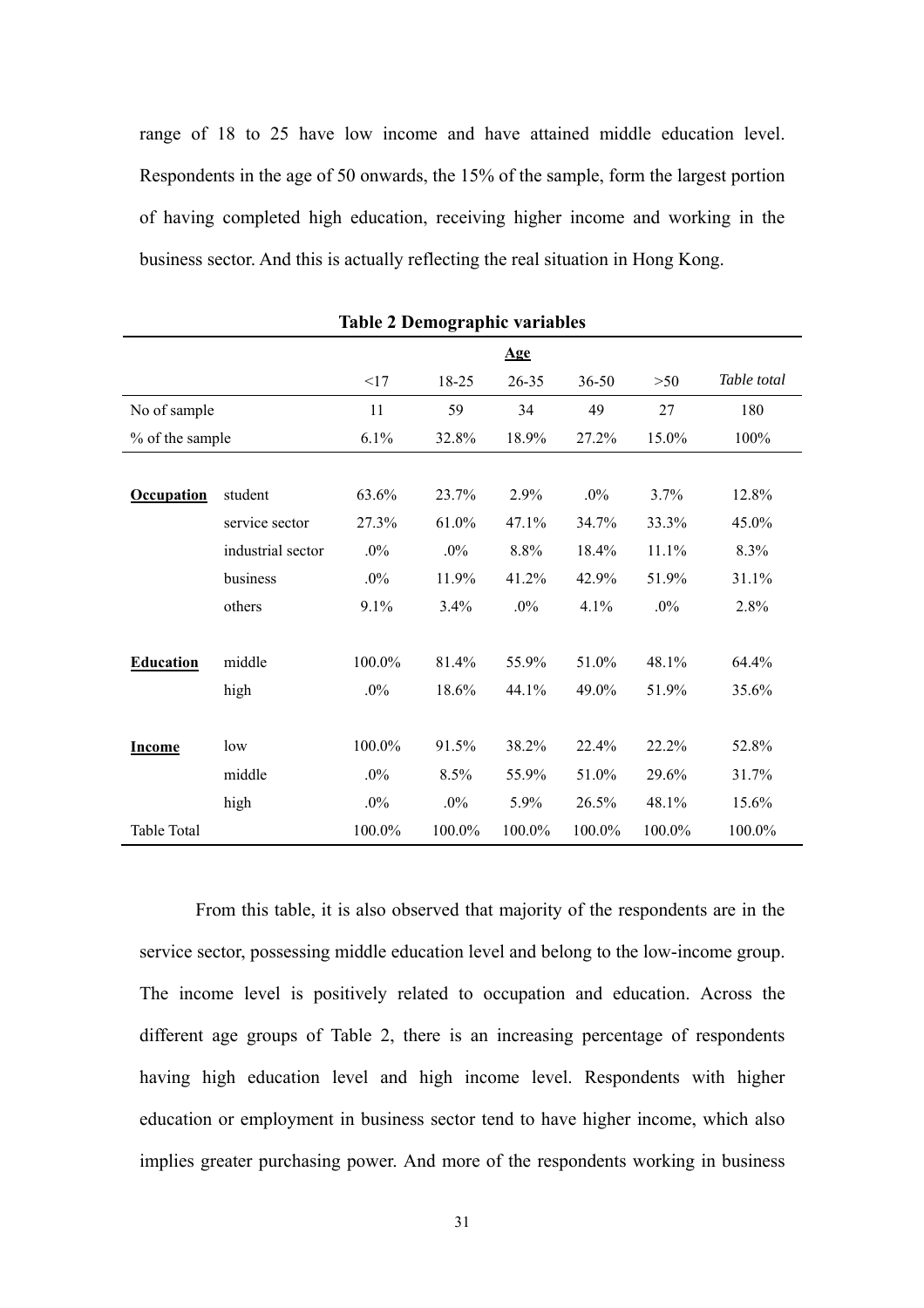sector belong to older age group. These demographic factors may affect respondents' consumption behaviors and information processing pattern which are to be discussed in later section.

#### **5.2 Behavioral Pattern**

#### **5.2.1Consumption Pattern**

Table 3 shows that respondents usually purchase the prepackaged staple foods 4 to 6 times a month. As shown in Table 4, about 30% and 38% of the sample make an average spending of \$41 to \$60 or more than \$80 respectively for purchasing the prepackaged staple foods.

|       |              | Frequency | Percent |
|-------|--------------|-----------|---------|
| Valid | 1 to 3 times | 43        | 23.9    |
|       | 4 to 6 times | 89        | 49.4    |
|       | 7 to 9 times | 23        | 12.8    |
|       | $>9$ times   | 25        | 13.9    |
|       | Total        | 180       | 100.0   |

**Table 3 Monthly purchase**

|       |             | o<br>л.   | o       |
|-------|-------------|-----------|---------|
|       |             | Frequency | Percent |
| Valid | \$0-\$20    | 12        | 6.7     |
|       | \$21-\$\$40 | 26        | 14.4    |
|       | \$41-\$60   | 54        | 30.0    |
|       | \$61-\$80   | 19        | 10.6    |
|       | $>$ \$80    | 69        | 38.3    |
|       | Total       | 180       | 100.0   |

#### **Table 4 Average spending**

 The most commonly bought pre-packaged staple foods is the canned food. As shown in Figure 3, nearly 50% of the sample (around 90 respondents) purchased the food in the previous month. It might be due to the busy lifestyle of Hong Kong consumers who have less time to prepare food and want to enjoy their meals in a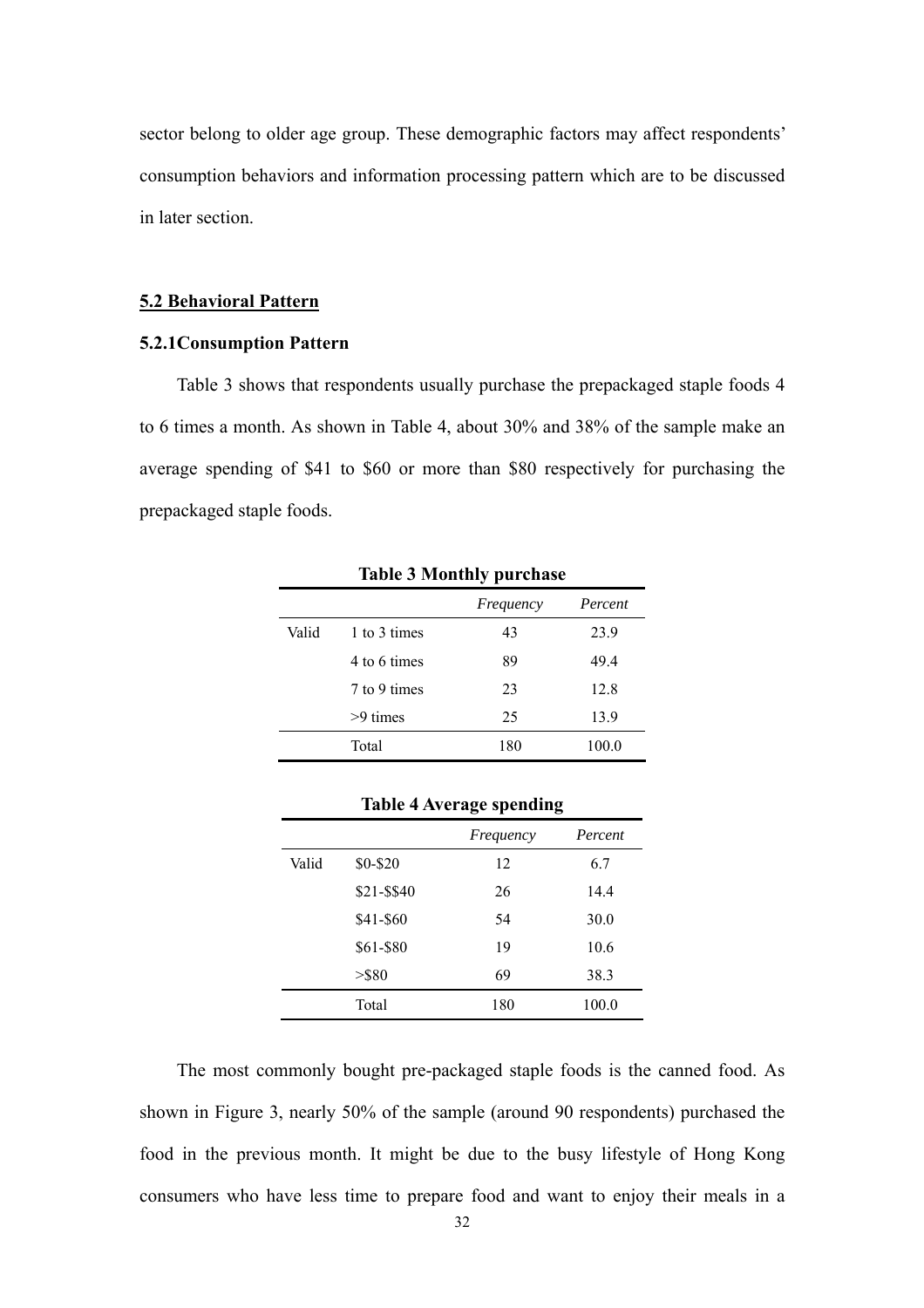convenient and timesaving way. Respondents also frequently purchase other staple foods like cereals and biscuits. About 60 out of the 180 have purchased the two types of food respectively.



**Figure 3 Consumption of pre-packaged staple foods**

#### **5.2.2 Food Label Processing Pattern**

 Apart from viewing the consumption pattern of the respondents, the study also examines their processing pattern and involvement of food labels. When and how often do consumers check food labels? These are imperative for planning any marketing moves regarding food labels.

From Table 5, it shows that majority of the respondents incline to check the food labels when they are buying new products, probably to check for any suspicious allergy-causing substances. However, it shows that respondents are not that influenced by the circumstantial factor of dieting. They would not make additional checking even when they are on a diet. This may imply that respondents do not find food labels useful for planning their diet, or perhaps they rely on other sources of information. About 30% of respondents check the food labels during every purchase. This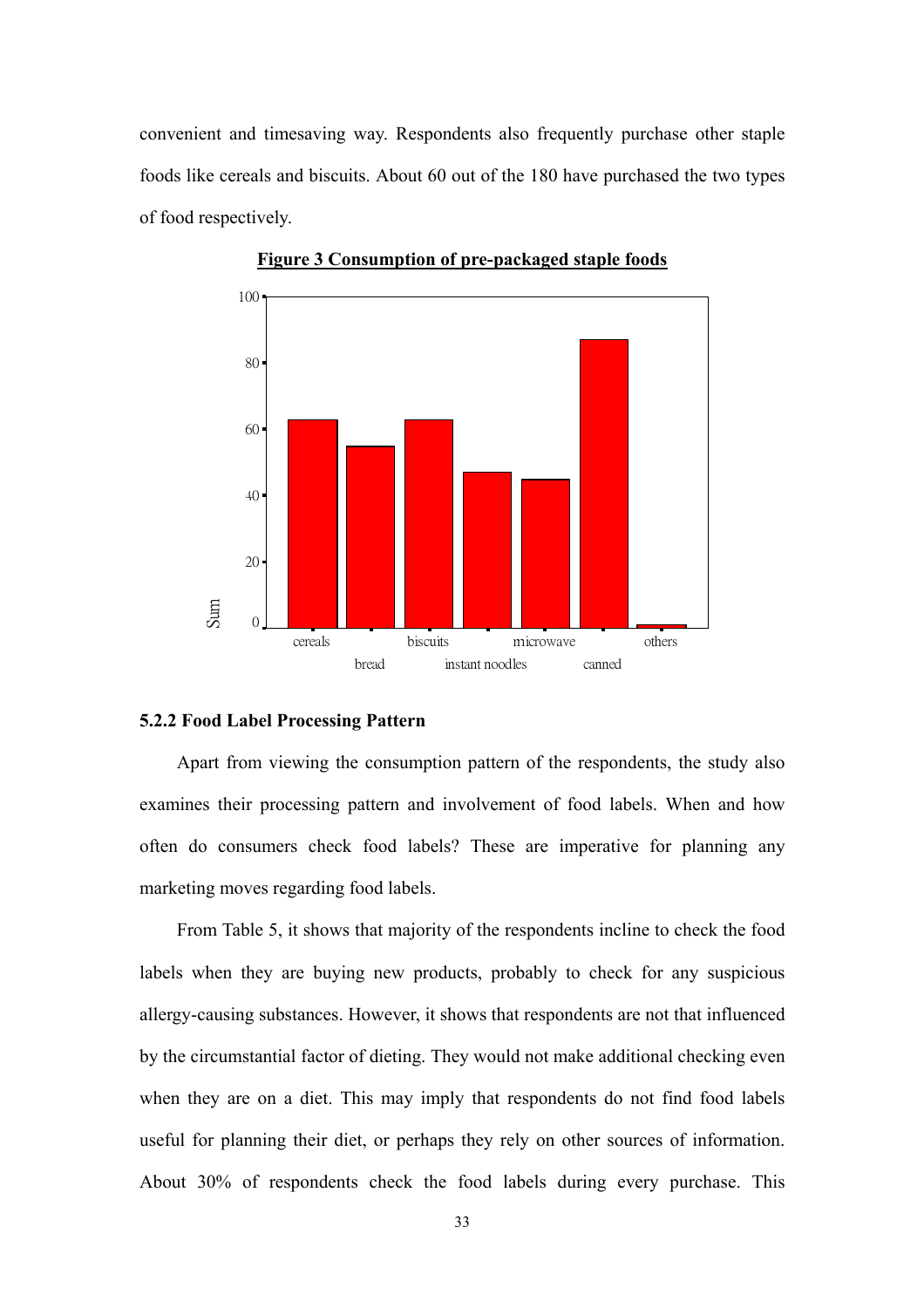comparatively low frequency strongly signifies the need to better promote the usage of food labels.

|                     | <b>New Product</b> |          | <b>On Diet</b> |          | <b>Every Purchase</b> |         |
|---------------------|--------------------|----------|----------------|----------|-----------------------|---------|
|                     | Frequency          | Percent  | Frequency      | Percent  | Frequency             | Percent |
| Strongly disagree 1 | 9                  | $5.0\%$  | 85             | $47.2\%$ | 3                     | 1.7%    |
| $\overline{2}$      | 8                  | $4.4\%$  | 17             | 9.4%     | 12                    | 6.7%    |
| 3                   | 13                 | 7.2%     | 6              | 3.3%     | 9                     | $5.0\%$ |
| 4                   | 44                 | 24.4%    | 39             | 21.7%    | 41                    | 22.8%   |
| 5                   | 37                 | 20.6%    | 18             | 10%      | 33                    | 18.3%   |
| 6                   | 50                 | 27.8%    | 8              | 4.4%     | 54                    | 30.0%   |
| Strongly agree 7    | 19                 | $10.6\%$ | 7              | $3.9\%$  | 28                    | 15.6%   |
| Total               | 180                | 100%     | 180            | 100%     | 180                   | 100%    |

**Table 5 Frequency—When do they check food labels?\***

\*(Measured in a 7-points scale: ranging from  $1 =$  strongly disagree to  $7 =$  strongly agree)

|                               | $\boldsymbol{N}$ | Frequency | Percent |
|-------------------------------|------------------|-----------|---------|
| <b>6 Basic Elements</b>       |                  |           |         |
| Product name                  | 180              | 21        | 11.7%   |
| Count, weight or volume       | 180              | 41        | 22.8%   |
| Expiry date                   | 180              | 113       | 62.8%   |
| Ingredients list              | 180              | 36        | 20%     |
| Manufacturers' information    | 180              | 14        | 7.8%    |
| Storage and Usage instruction | 180              | 97        | 53.9%   |
| <b>Nutrient List</b>          |                  |           |         |
| Protein                       | 180              | 22        | 12.2%   |
| Carbohydrates                 | 180              | 23        | 12.8%   |
| Total fat                     | 180              | 60        | 33.3%   |
| Saturated fat                 | 180              | 63        | 35%     |
| Cholesterol                   | 180              | 71        | 39.4%   |
| Sugar                         | 180              | 53        | 29.4%   |
| Sodium                        | 180              | 31        | 17.2%   |
| Dietary fiber                 | 180              | 36        | 20%     |
| Calcium                       | 180              | 31        | 17.2%   |
| Energy (Calorie)              | 180              | 103       | 52.7%   |

\*(Respondents that answered with ranking above 5 in a 7-points scale: ranging from  $1 =$  strongly

disagree to  $7 =$  strongly agree)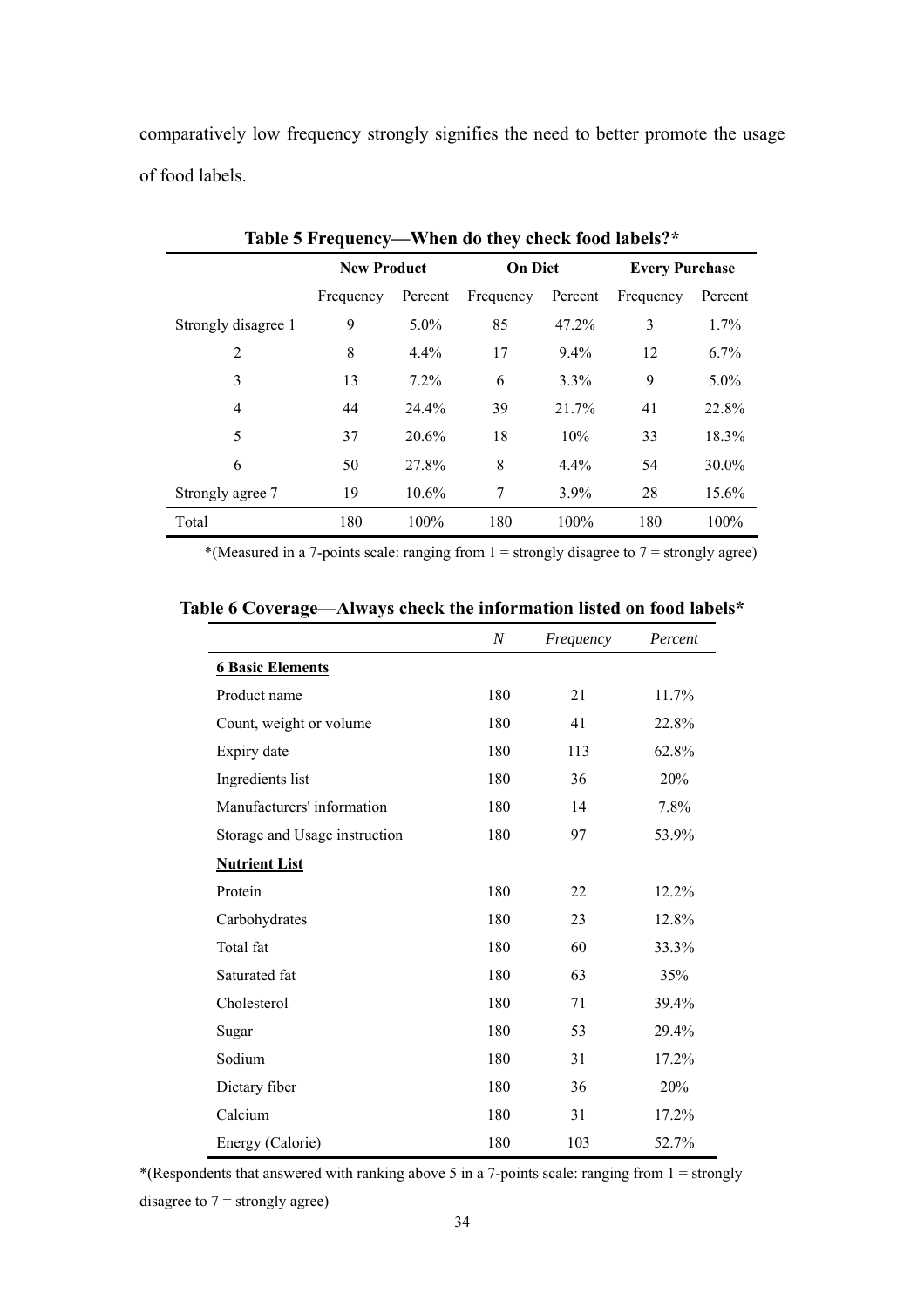In Table 6, the majority of the sample firmly responses that they considers the expiry date and instructions of storage and usage are important and would always check the two items during purchase. But it seems that they do not put much emphasis on the ingredients list, for only 20% of the respondents will always check the ingredient lists which actually provides lots of information about the foods.

 The government is currently proposing for compulsory and standardized listing of nutritional information, and this includes the 10 most common nutrients indicated in Table 6. It shows majority of the respondents do not always check for these nutrients, they seem not to have strong support for the proposal. The most frequently checked nutrient is Energy—the calories of the intakes. Cholesterol content is the second nutrient that respondents are more concerned with. Foods with low calories or low cholesterol content may still be unhealthy, they might contain a high level of saturated fat or sodium, leading to serious heart diseases or nephritis.

 It should be noticed that if most of the consumers make their judgment relying only one or two elements of the food labels, they are still far from utilizing the labels, and may still purchase foods that are not suitable to their health.

|                                       | N   | <i>Minimum</i> | Maximum | Mean  |
|---------------------------------------|-----|----------------|---------|-------|
| Chinese and English indications       | 180 |                |         | 5.00  |
| Standardized measurements             | 180 |                |         | 5 1 1 |
| Listing common allergens              | 180 |                |         | 4.96  |
| Indicate on both sides of the package | 180 |                |         | 4 1 3 |
| Show the info source on food labels   | 180 |                |         | 451   |

**Table 7 Standardization requirements of food labels\***

\*(Measured in a 7-points scale: ranging from  $1 =$  strongly disagree to  $7 =$  strongly agree)

 The table above illustrates respondents' requirements made on the food label information. The respondents seem to be indifferent to the layout and standard of food labels they use. Among the five aspects, they only show comparatively stronger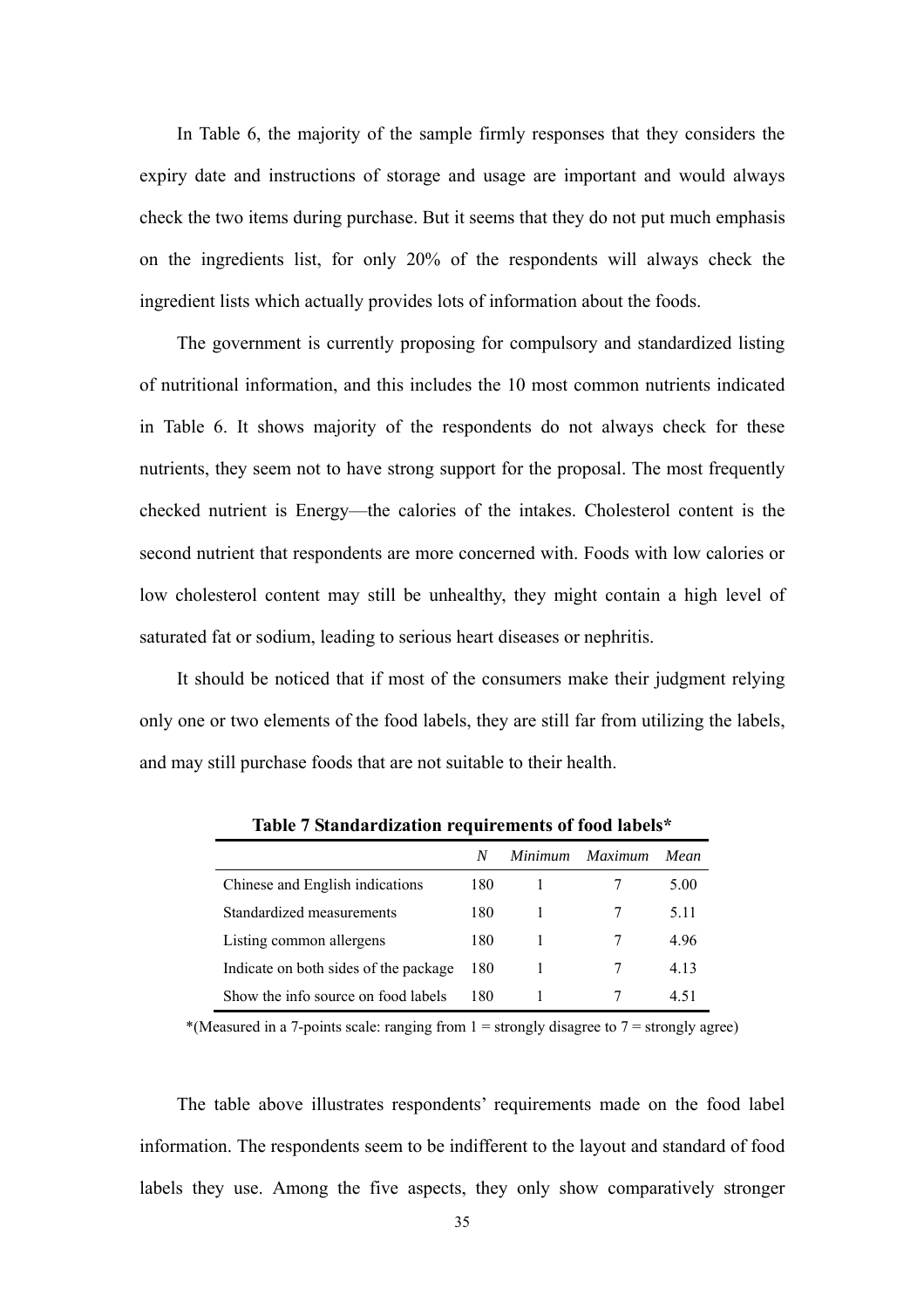reaction towards measurement issue. For consumers who are not reading the labels carefully, they are facing the risk of being misled by the packers and are harming their own health. The government should pay attention to the low and incomplete usage of food labels in the current market, and should work on educating the public for fully utilizing the food labels.

 The findings show that most of the respondents do not have a strong preference for using food labels. This may be due to the perceived benefits of food labels the respondents possess, or may be some internal biasing filters have altered their processing patterns. These will be later discussed in the part of hypothesis testing.

#### **5. 3 Hypotheses Testing**

# **5.3.1 Hypothesis 1—Distal Attitudes**

# Trust level in regulation effectiveness

Consumers' trust level in regulation effectiveness refers to their evaluation of the government's performance in regulating labeling practices. Consumers who believe the government has inspected all food labels on shelves would not perform much label checking. They believe any unqualified or misleading food labels are not going to be on shelves. It is hypothesized that the greater the trust in regulation effectiveness, the less the consumers would be involved in processing food labels. The processing involvement is examined under three criteria—a) frequency, b) coverage and nutrients checking and c) standardization requirements of food labels.

 *Hypothesis 1a: Consumers' levels of trust in the regulation effectiveness have a negative effect on the processing involvement of food labels.*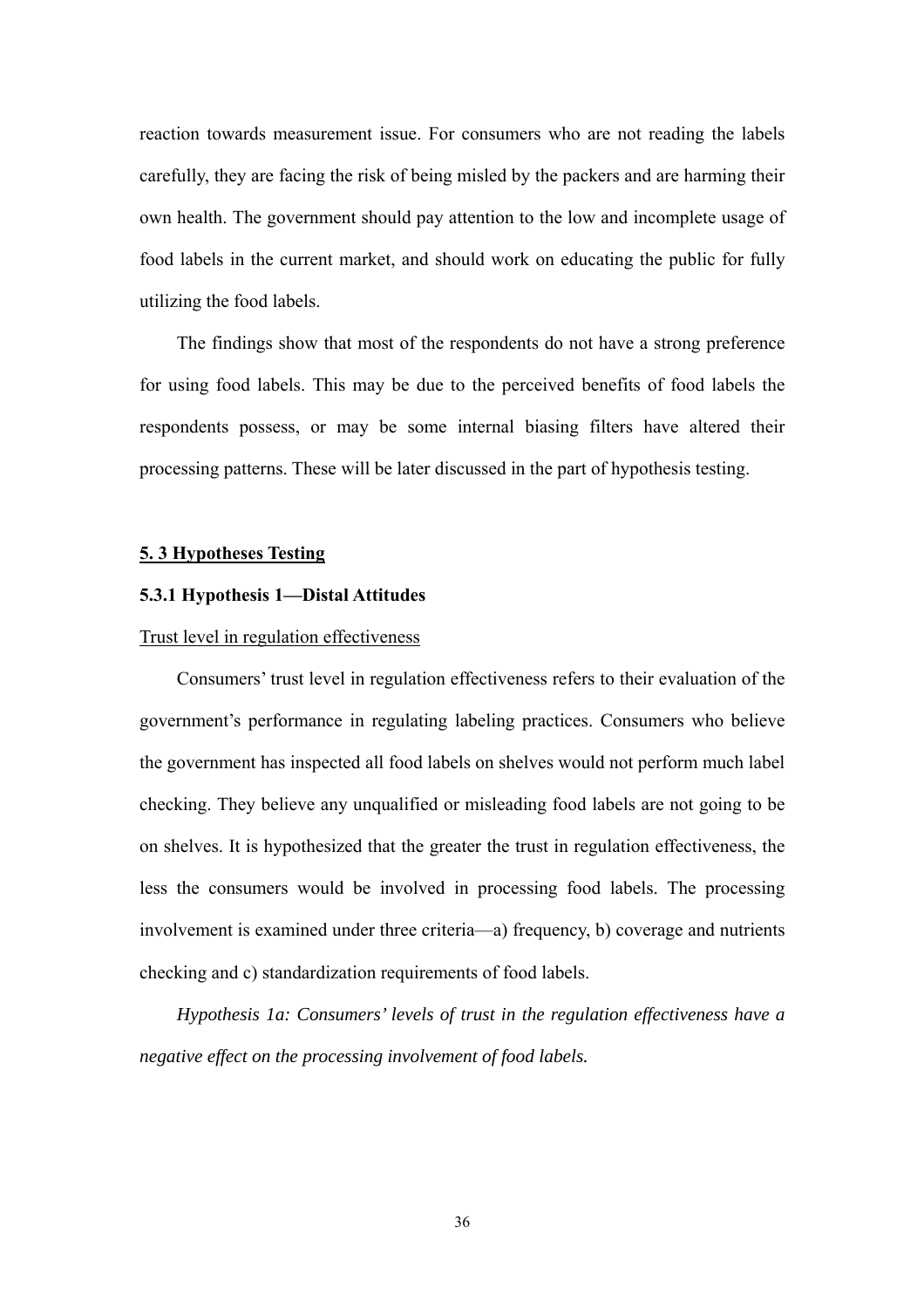|                              | Effective regulations    |
|------------------------------|--------------------------|
| Frequency                    | $-.048$                  |
| Coverage                     | $-.381$ (**)             |
| Nutrients checking           | $-.514$ <sup>**</sup> )  |
| Standardization requirements | $.239$ <sup>(**)</sup> ) |

**Table 8 Correlation between trust in regulation effectiveness and processing involvement** 

The results in Table 8 partially support this hypothesis. In general, respondents would have less processing involvement when they perceive the current regulations are effective. This may due to their growing inclination to rely on the government solely to monitor the manufacturer's performance, and they would expect that all food labels on shelves are with good quality. There is a negative correlation between regulation effectiveness and processing involvement of food labels, except the standardization requirements on food labels. It may suggest that respondents who have high trust in the government's regulation, they require for more and higher standardizations in food labels mainly because they believe it can be easily achieved through effective government regulations. And through checking those standardized elements required on food labels would allow them to justify their beliefs in the regulation effectiveness.

# Perceived quality of products

 Perceived quality of products will be negatively related to the processing involvement of food labels. Consumers face various information regarding different products, to those with more positive remarks, consumers have greater trust and confidence in their quality, and demand for less information and are less involved in processing the food labels.

*Hypothesis1b: Perceived product quality has a negative effect on the processing*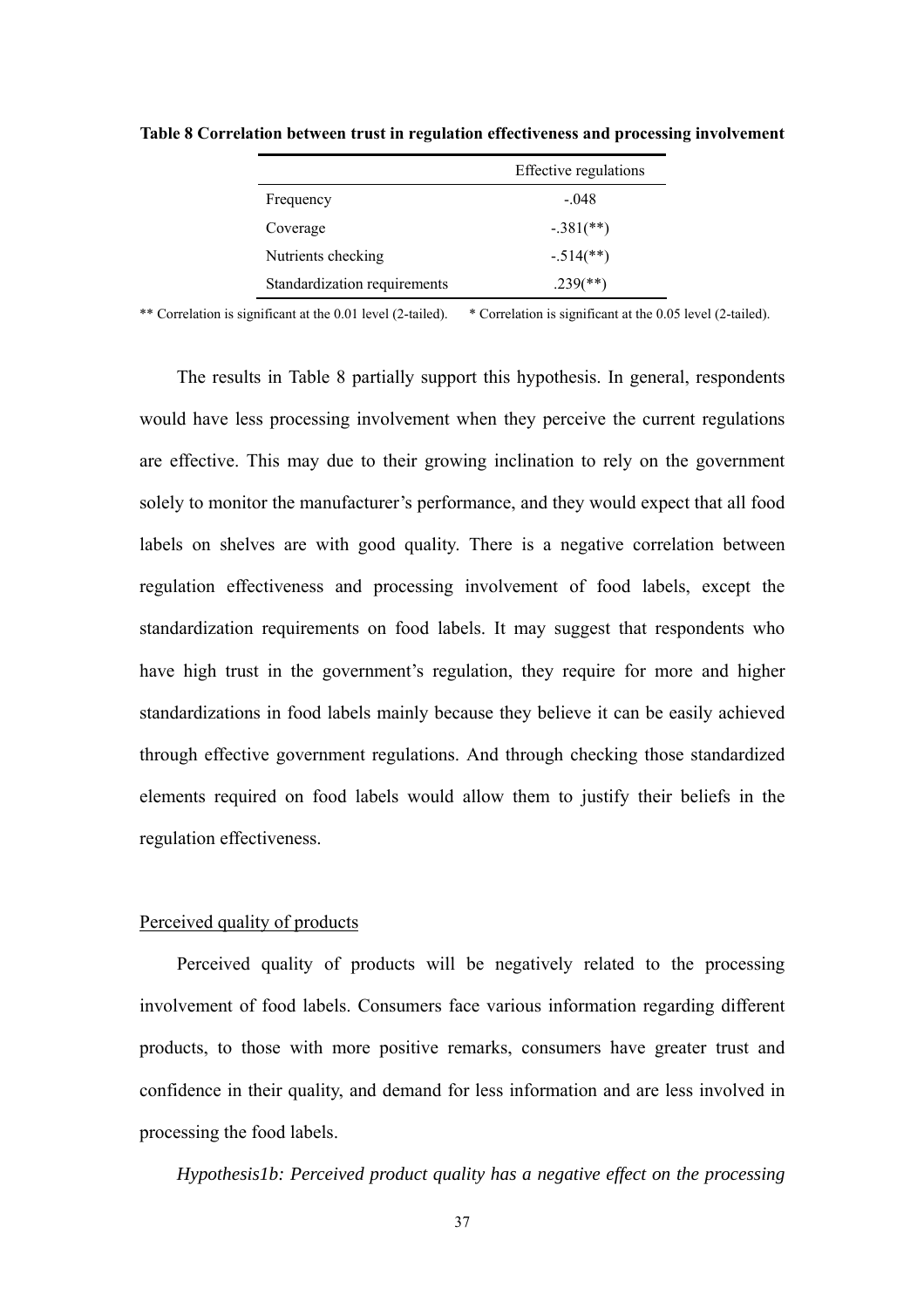|                              | Perceived quality of product |
|------------------------------|------------------------------|
| Frequency                    | .055                         |
| Coverage                     | $.318$ <sup>(**)</sup> )     |
| Nutrients checking           | $.218$ <sup>**</sup> )       |
| Standardization requirements | $.200$ (**)                  |

**Table 9 Correlations between perceived product quality and processing involvement**

\*\* Correlation is significant at the 0.01 level (2-tailed). \* Correlation is significant at the 0.05 level (2-tailed).

This hypothesis is not supported by the results in Table 9. Overall speaking, there is a positive correlation between the perceived quality and processing involvement. Respondents have higher processing involvement when they have higher perceived quality of the product. Consumers may think that poor quality products have poor labels, which are difficult to check. The confidence in product quality can be essential to strengthen their trust level in food labels, to encourage them to have more checking for useful and valid information.

### **5.3.2 Hypothesis 2—Tangential Attitudes**

#### Perceived self-innovativeness

The innovativeness of consumers has a positive effect on the involvement of processing food labels. As the product is new to the consumers, the uncertainty level may deter the purchase intention. However, if consumers perceive themselves to be innovative, they are more likely to be involved in processing the label to raise the sense of security. Hence, the more innovative the consumers perceive themselves, the more the consumers will be involved in processing the food labels.

*Hypothesis 2a: The perceived self- innovativeness of consumers has a positive effect on the involvement of processing food label.*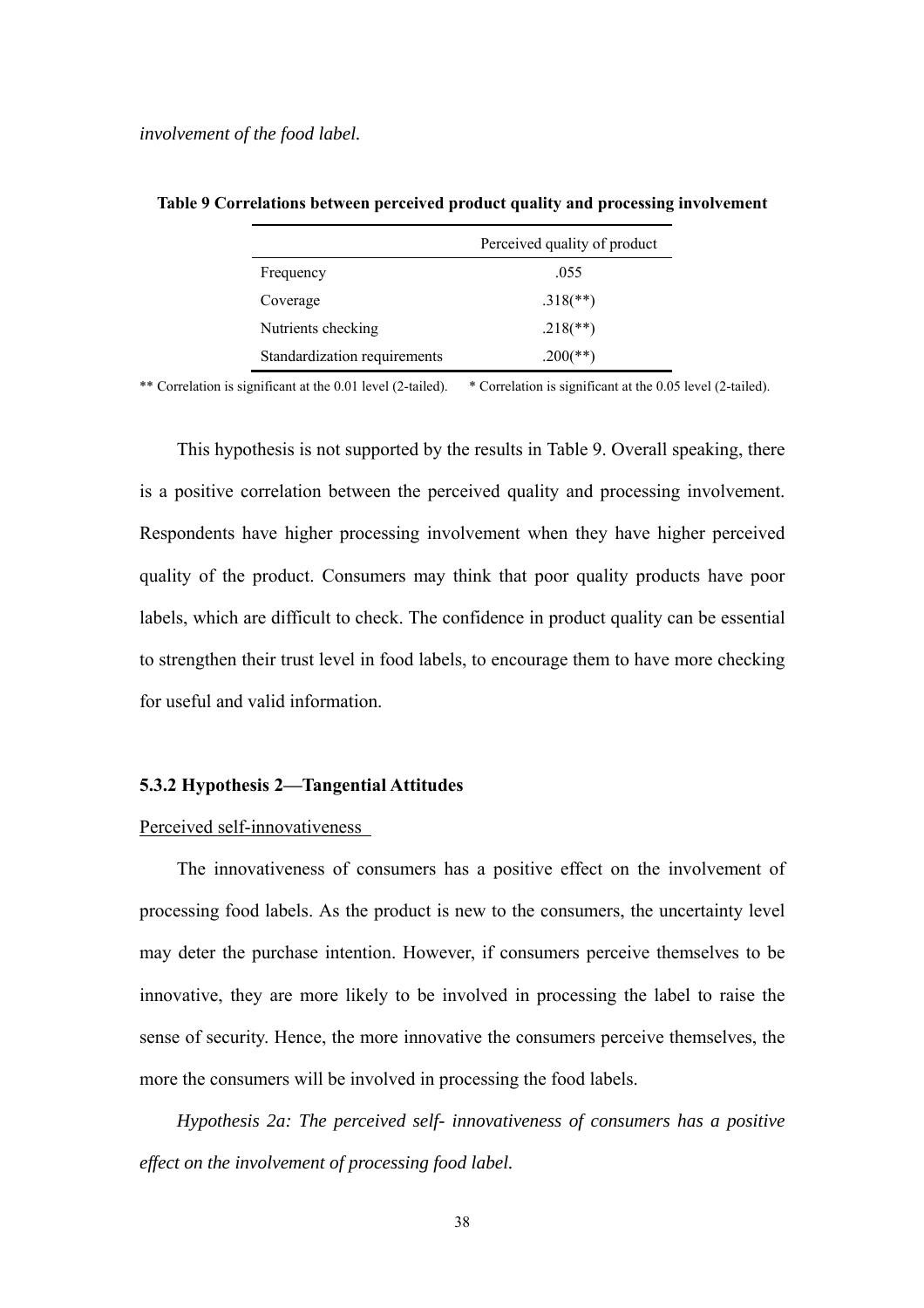|                              | Always the first to try out new products |
|------------------------------|------------------------------------------|
| Frequency                    | .073                                     |
| Coverage                     | .066                                     |
| Nutrients checking           | .145                                     |
| Standardization requirements | $-.086$                                  |

**Table 10 Correlations between perceived self-innovativeness and processing involvement** 

The results in Table 10 does not support this hypothesis. None of the above measurement criteria is significantly correlated with the perceived self-innovativeness. Respondents may decide their processing effort with considerations other than their perception of self-innovativeness, or they may not rely on processing food labels to raise the sense of security when trying new product.

# Health consciousness

 Health consciousness of consumers has a positive effect on the processing involvement. Moorman and Matulich (1993, as cited by France and Bone) suggest consumers with strong health motivation have "goal-directed arousal to engage in preventive health behaviors", like acquiring product information on food labels to ensure the product is beneficial and safe to body. Hence, the greater the health consciousness, the more the consumers will be involved in processing the food labels.

*Hypothesis 2b: Heath consciousness of consumers has a positive effect on the processing involvement of the food label.*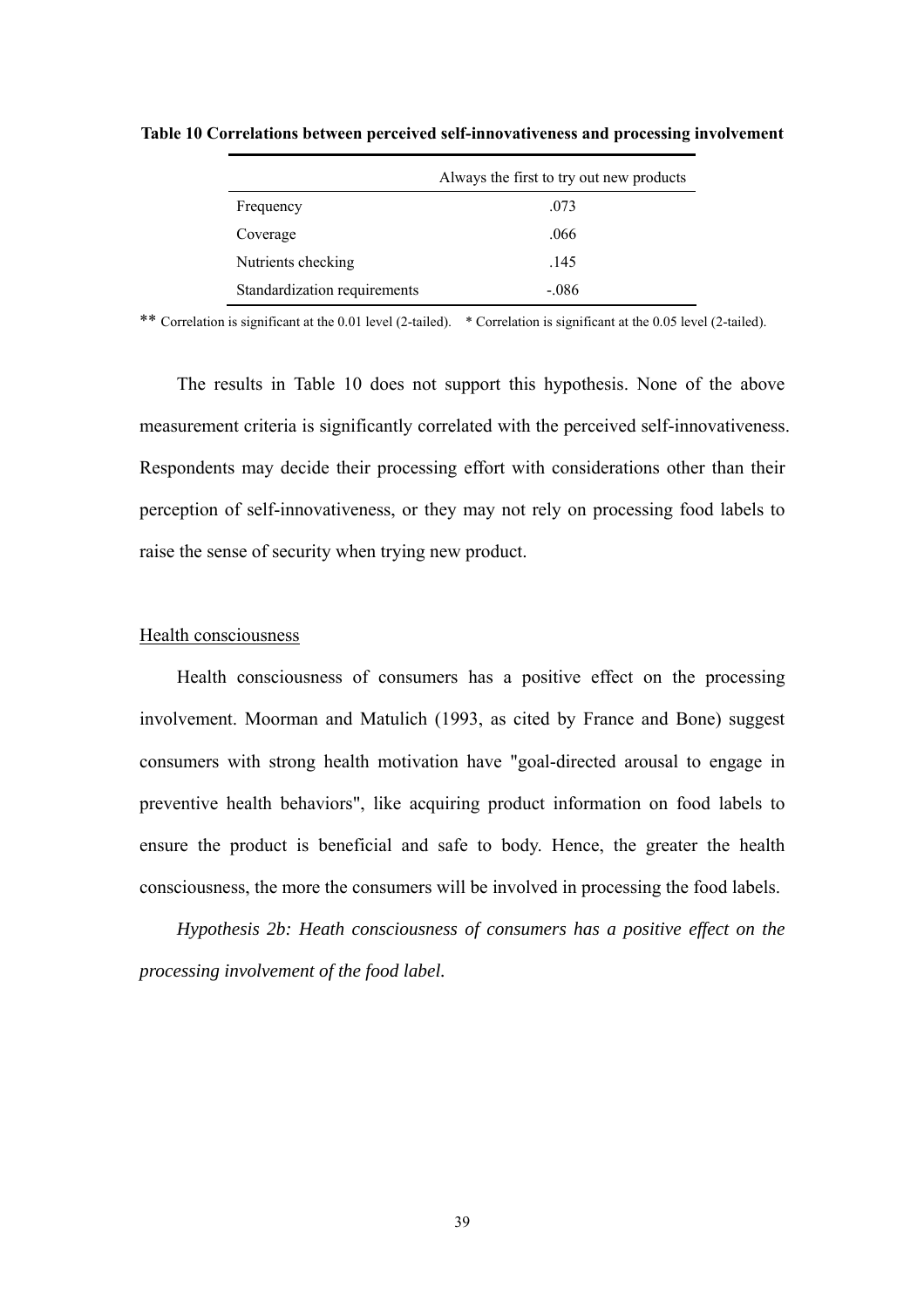|                                       | Concerned for healthy diet | Seek for information of health issues |
|---------------------------------------|----------------------------|---------------------------------------|
| Seek for information of health issues | $.591$ <sup>(**)</sup> )   |                                       |
| Frequency                             | $.400$ (**)                | $.525$ <sup>(**)</sup> )              |
| Coverage                              | $.648$ <sup>**</sup> )     | $.538$ <sup>(**)</sup> )              |
| Nutrients checking                    | $.495$ <sup>(**)</sup> )   | $.528$ <sup>(**)</sup> )              |
| Standardization requirements          | $.313$ <sup>**</sup> )     | $.256$ <sup>(**)</sup> )              |

**Table 11 Correlations between health consciousness and processing involvement**

The hypothesis is significantly supported. The health consciousness of respondents is positively related to their processing involvement. Respondents with stronger health consciousness involve more in processing food labels. Among the three criteria of processing involvement, coverage is comparatively strongly correlated with health consciousness ( $r=0.648$  and  $r=0.538$ ), followed the nutrients checking. For frequency and standardization requirements, they have a relatively weaker but positive correlation with health consciousness.

### Skepticism

Skeptical attitude is positively related to the involvement of processing food labels. In order to clarify the understanding of the products, people are expected to be more involved in the processing food labels, they check more frequently and request for greater details of individual substances. Hence, the more skeptical the consumers, the more he/ she will be involved in processing food labels.

*Hypothesis 2c: The skeptical attitude of consumers toward a food product has a positive effect on the processing involvement of food labels*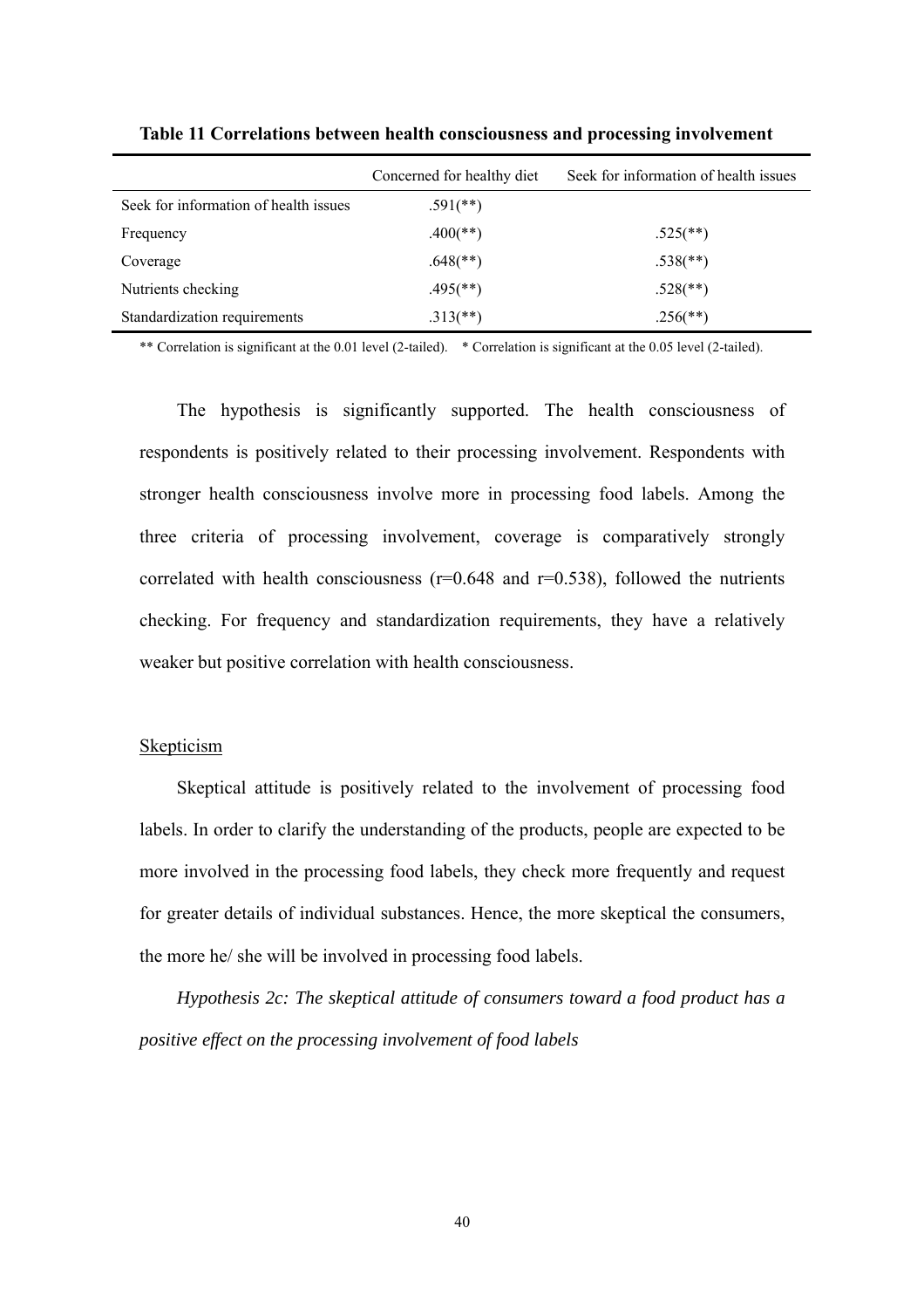|                              | New products, more suspicious allergens |
|------------------------------|-----------------------------------------|
| Frequency                    | $.238$ (**)                             |
| Coverage                     | $.177(*)$                               |
| Nutrients checking           | $.297$ <sup>(**)</sup> )                |
| Standardization requirements | .105                                    |

**Table 12 Correlations between skeptical attitudes and processing involvement** 

The results in Table 12 support this hypothesis. There is a positive correlation between skepticism level and processing involvement of food labels. By and large, when respondents have higher skepticism level, especially for new products, they are more involved in the processing of food labels. It shows that increasing skepticism level leads the respondents to enlarge the checking coverage and have more nutrients checking as well. These two high measurement criteria may imply that respondents want to minimize risk of having unhealthy intakes by checking food labels.

#### **5.3.3 Hypothesis 3—Behavioral Factors**

#### Consumption volume

Volume of consumption has a positive effect on the processing involvement of the food labels. As more money is spent on the products, the consumers become more tied to the purchase decision, and look for more details of the product to make their decision (Dimara, 2005). Hence, the more the consumer consumes, the more the consumers will be involved in processing the food labels.

*Hypothesis 3a: Consumption volume has a positive effect on the processing involvement of food labels.*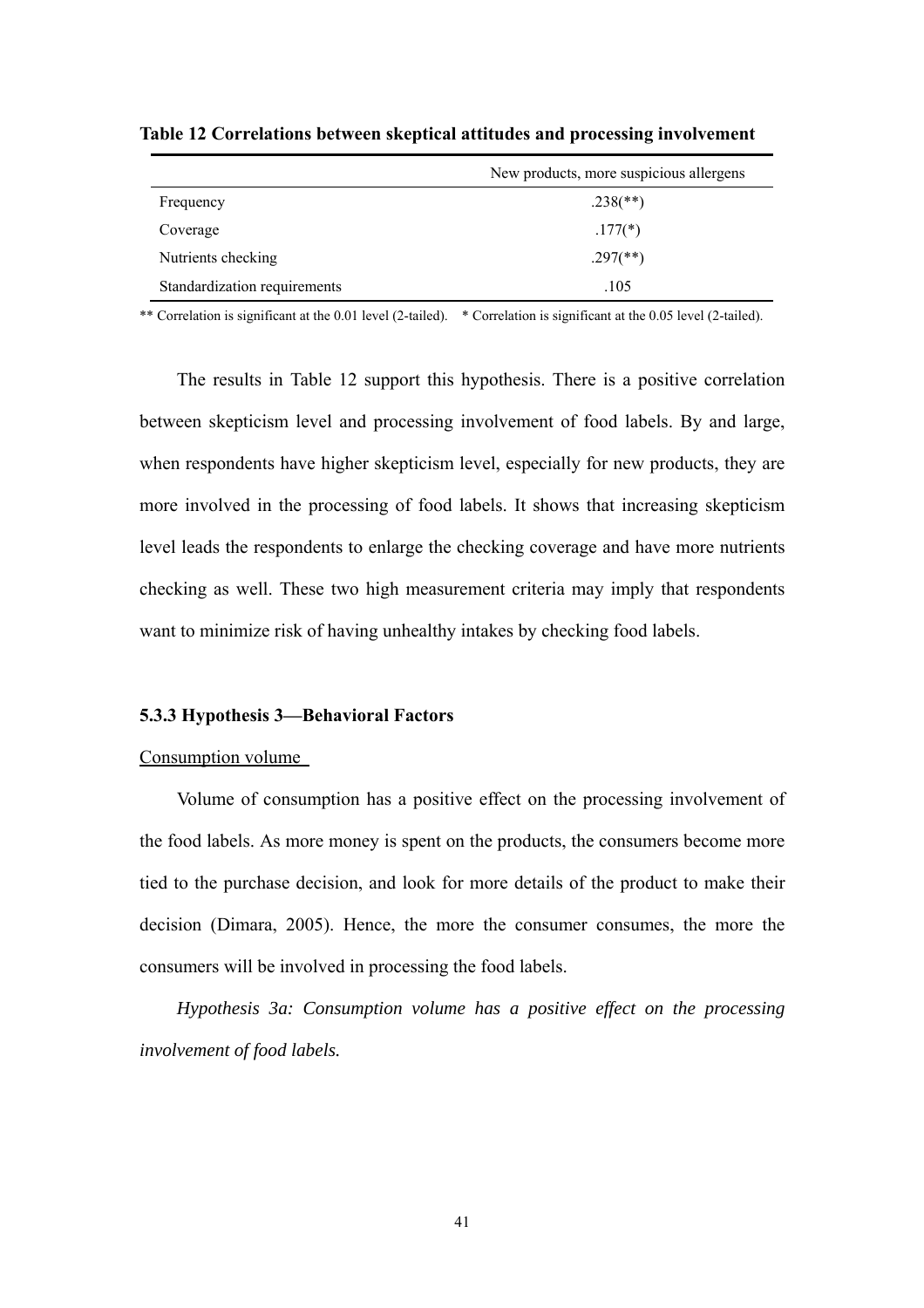|                              | Always purchase with large volume |
|------------------------------|-----------------------------------|
| Frequency                    | $.244$ (**)                       |
| Coverage                     | $.401$ (**)                       |
| Nutrients checking           | $.499$ (**)                       |
| Standardization requirements | $-.013$                           |

**Table 13 Correlations between consumption volume and processing involvement** 

The hypothesis is supported except for standardization requirements. The purchasing volume is generally positively related to processing involvement. When respondents are making purchases in bulk, they involve more in processing the food labels. Again, coverage and nutrients checking are the highest among the three measurement criteria. Respondents would like to understand more about the food products which they purchase in large volume.

# Purchasing purpose

The purchasing purpose will affect how much consumers will be involved in processing the food labels. If the product is purchased for others, they may be more involved when the person is closely related to them, or they have special health concerns for the consumers.

*Hypotheses 3b: When buyers are closely related to users, who have special health concerns, they will be more involved in the processing of food labels.* 

**Table 14 Correlations between purchasing purpose and processing involvement** 

|                              | Purchase food for family members | Buy for people with health concerns |
|------------------------------|----------------------------------|-------------------------------------|
| Frequency                    | $.296$ <sup>(**)</sup> )         | $.150(*)$                           |
| Coverage                     | $.165(*)$                        | $-.161(*)$                          |
| Nutrients checking           | .130                             | $-.099$                             |
| Standardization requirements | $.179(*)$                        | $.206$ (**)                         |

\*\* Correlation is significant at the 0.01 level (2-tailed) \* Correlation is significant at the 0.05 level (2-tailed).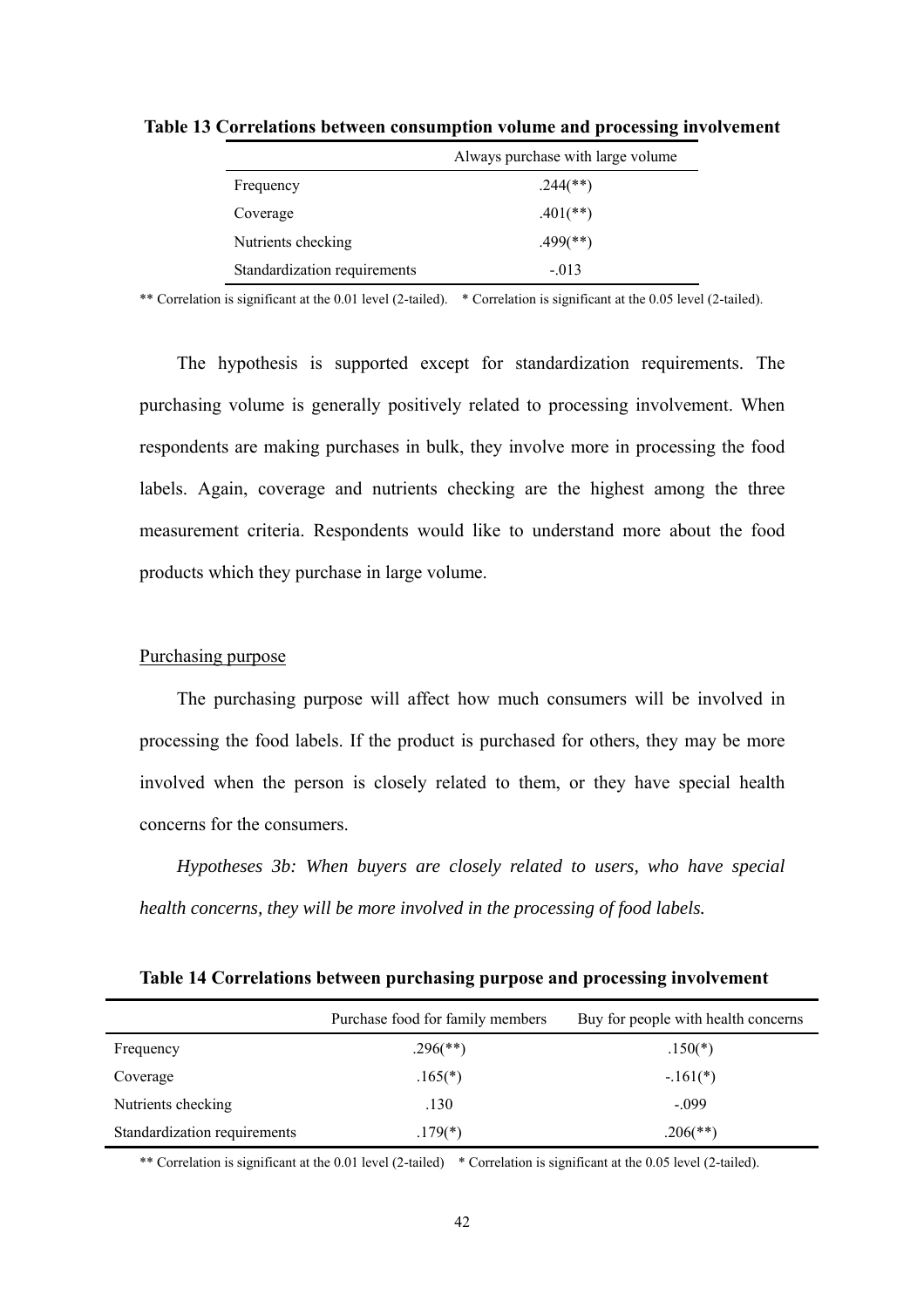The results in Table 14 provide partial supports to this hypothesis. There is a positive correlation between the purchasing purpose and processing involvement when the purchase is for family members. Hence, when respondents purchase foods for their family members they would be more involved in processing the labels. The only comparatively higher criterion is frequency,  $(r=0.296, p<0.01)$ , but not criteria like coverage and standardization requirements, this may imply respondents may do their checking often but not always cover all aspects seriously. When respondents are buying for those with health concerns, they do less in covering all the information on food labels. However, they would make the checking more often and having more standardization requirements on food labels. It may be due to the necessary checking on those common allergy-causing substances for people with health concerns.

# Previous usage of food labels

Negative experience of using food labels has a negative effect on the processing involvement. If consumers were not satisfied with the previous usage of food labels, their pre-existing belief towards the food label is more negative, which in turn discourages them to check food labels in the future. Therefore, negative experience from previous usage will result in less processing involvement.

*Hypothesis 3c: The unsatisfactory experience from previous usage of food labels has a negative effect on the processing involvement.* 

| Table 15 Correlations between previous usage experience and processing involvement |                                     |                            |  |  |  |  |
|------------------------------------------------------------------------------------|-------------------------------------|----------------------------|--|--|--|--|
|                                                                                    | Difficult to identify suitable food | Confused with the meanings |  |  |  |  |
|                                                                                    | products for diet planning          | of health claims           |  |  |  |  |
| Frequency                                                                          | .065                                | .024                       |  |  |  |  |
| Coverage                                                                           | $-.279$ <sup>**</sup> )             | $-.188(*)$                 |  |  |  |  |
| Nutrients checking                                                                 | $-.352$ (**)                        | $-.404$ <sup>**</sup> )    |  |  |  |  |
| Standardization requirements                                                       | .079                                | $.265$ <sup>(**)</sup> )   |  |  |  |  |

**Table 15 Correlations between previous usage experience and processing involvement** 

\*\* Correlation is significant at the 0.01 level (2-tailed). \* Correlation is significant at the 0.05 level (2-tailed).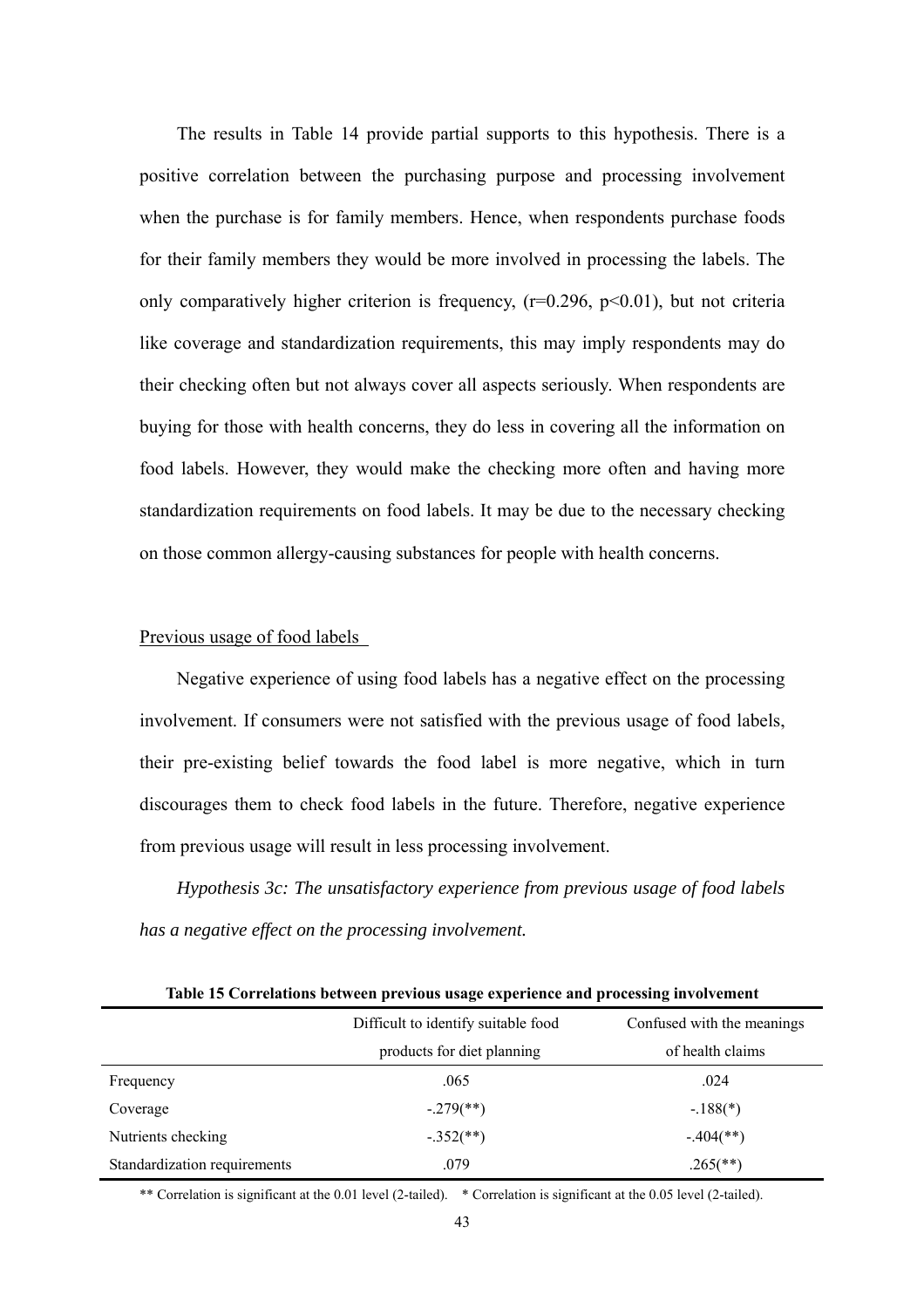The results in Table 15 provide only partial support for this hypothesis. There are negative correlations found in both coverage and nutrients checking. Respondents who had unsatisfactory experience on food labels during previous usage, they would be less involved in checking the food labels. It is understood that the previous experience discourage them to use food labels which are too confusing or difficult to understand. There is a significant positive correlation found in standardization requirements and processing involvement, especially when respondents experienced confusing health claims of the product  $(r=0.249, p=0.01)$ . Having more standardization requirements on food labels indicates the respondents' demand for standardized and consumer-friendly food labels that are easy to understand and to use.

# **5.3.4 Hypothesis 4—Demographic Factors**

# Gender

Males and females differ in processing involvement of food labels. Meyers-Levy (1989 cited by France) proposes men tend to be "selective processors" and focus mainly on limited ratio of important criteria, but women are "comprehensive processors" who always look for as much information as possible. Hence, women will be more involved in processing the food labels than men are.

*Hypothesis 4a: Men are less involved in processing the food labels than women.* 

|                              | Sex    | N  | Mean | Std. deviation | Std. Error Mean | $Sig. (2-tailed)$ |
|------------------------------|--------|----|------|----------------|-----------------|-------------------|
| Frequency                    | Male   | 90 | 3.96 | 1.028          | .108            | .010              |
|                              | Female | 90 | 4.34 | .977           | .103            |                   |
| Coverage                     | Male   | 90 | 5.13 | .922           | .097            | .152              |
|                              | Female | 90 | 5.33 | .907           | .096            |                   |
| Nutrients checking           | Male   | 90 | 5.12 | 1.539          | .162            | .508              |
|                              | Female | 90 | 5.27 | 1.475          | .155            |                   |
| Standardization requirements | Male   | 90 | 4.68 | .799           | .084            | .374              |
|                              | Female | 90 | 4.80 | 1.057          | .111            |                   |

**Table 16 T-Test of gender and processing involvement**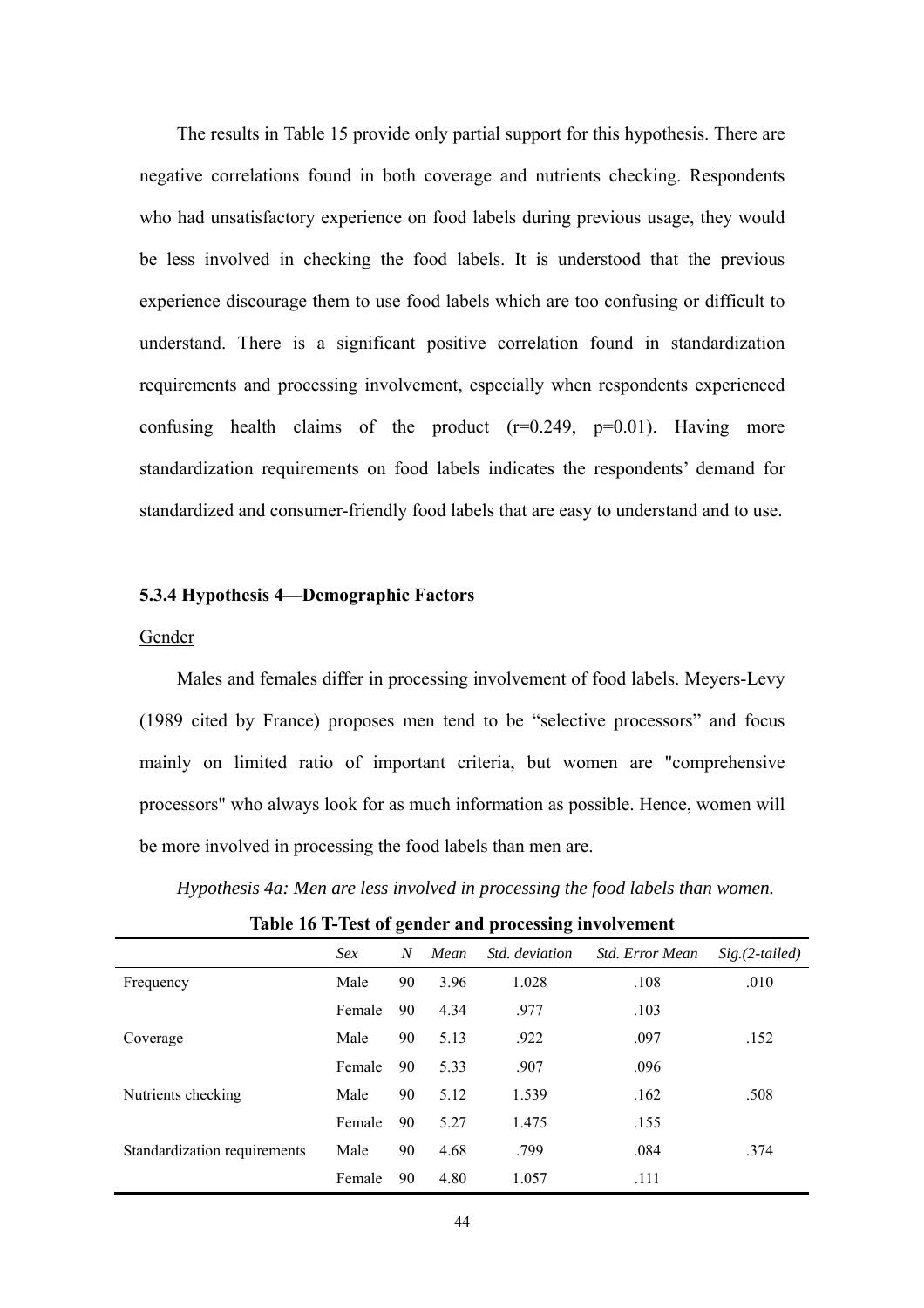The results in Table 16 do not support the hypothesis. Among the three processing measurement criteria of processing involvement: frequency, standardization requirements, coverage and nutrients checking, women always have a higher mean than men, however only frequency is statistically significant ( $p<0.05$ ), and the means of female and male are 4.34 and 3.96 respectively. From this, it only shows that women may have more frequent label checking, but their checking is not necessarily more detailed or comprehensive than men do.

# Age

Age has a negative impact on the processing involvement of food labels. The comprehension ability decrease as consumers age increases, while at the same time older people tend to limit less alternatives in making choice as they process the information less effectively. Hence, as age of consumers increases, the involvement in processing food label decreases.

*Hypothesis 4b: Age has a negative effect on the processing involvement of food labels.*

| Twore IT THEN OUR COOL WERE MIDE DECODED IN FOUR CHICAGO |           |                |        |      |           |       |       |                   |         |         |      |
|----------------------------------------------------------|-----------|----------------|--------|------|-----------|-------|-------|-------------------|---------|---------|------|
|                                                          |           |                | % of   |      | Std.      | Std.  |       | 95% Confidence    |         |         |      |
|                                                          |           | $\overline{N}$ | Sample | Mean | Deviation | Error |       | Interval for Mean | Minimum | Maximum | Sig. |
|                                                          |           |                |        |      |           |       | Lower | Upper             |         |         |      |
|                                                          |           |                |        |      |           |       | Bound | Bound             |         |         |      |
| Age                                                      | >25       | 70             | 39%    | 4.49 | .959      | .115  | 4.26  | 4.71              | 2       | 7       | .000 |
|                                                          | $26 - 50$ | 83             | 46%    | 5.20 | .894      | .098  | 5.01  | 5.40              | 3       | 6       | .000 |
|                                                          | $>50$     | 27             | 15%    | 5.37 | .629      | .121  | 5.12  | 5.62              | 4       | 6       | .000 |
|                                                          | Total     | 180            | 100%   | 4.95 | .959      | .071  | 4.81  | 5.09              | 2       | 7       |      |

**Table 17 ANOVA test of age and processing involvement**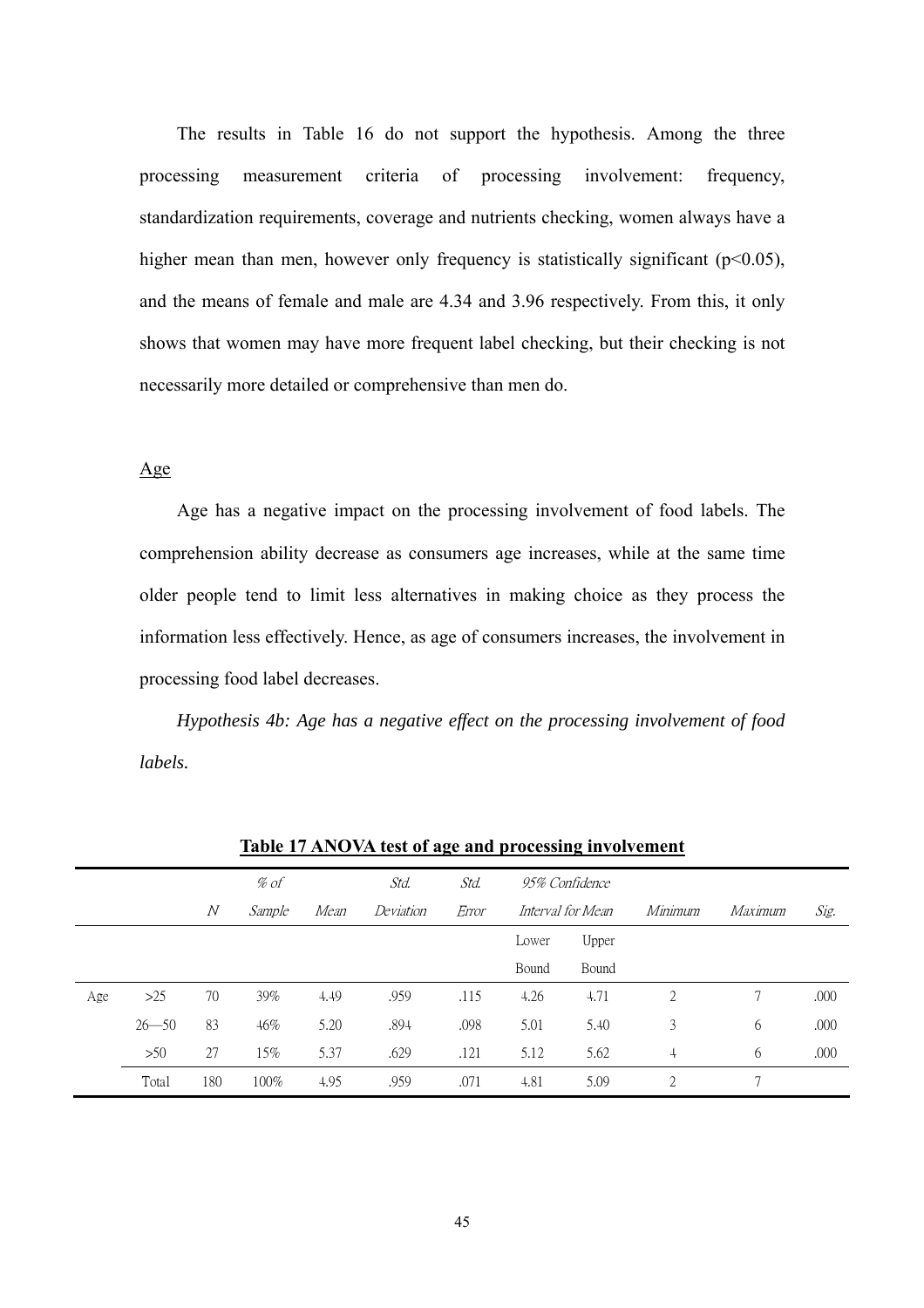**Figure 4 Mean values of processing involvement from different age groups**



The results in table 17 does not support for the hypothesis. The eldest respondents are yet those who involve least in processing the food labels. Though they only account for 15% of total sample, they are shown to be more inclined with higher processing involvement. And the respondents who have least involvements are found in the age range of below 25. It seems that the processing involvement grows along with the increase in age. This may imply that the aging effect of decreasing processing involvement does not exist. It may be due to the fact that as respondents become more mature, they are informed about the importance and benefits of using food labels, and would like to be more involved in the processing of food labels.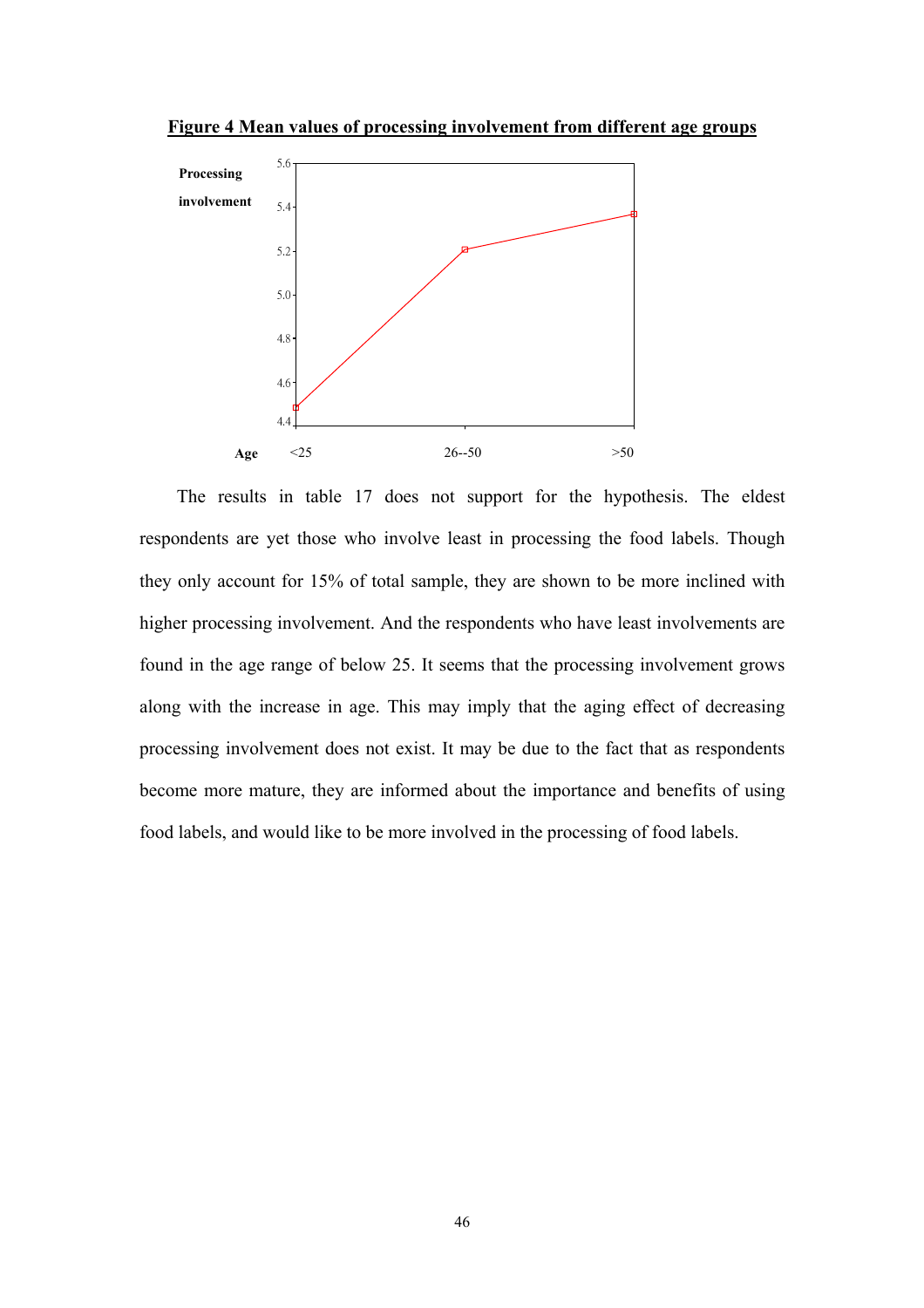# **5. 4 Additional Analyses**

 The following testing focuses on the filtering effect of the three variables, which are distal attitudes, tangential attitudes and behavioral factors, on the relation between the three independent variables and processing involvement.



# **5.4.1 Information Sensitivity and Processing Involvement**

 As suggested by Becker's Information Seeker theory (1976), there is a positive relationship between information sensitivity and information processing. The research has testified how far this theory can be applied to the processing involvement of food labels in Hong Kong.

|                              | Question for           |                          |                           |  |  |  |  |  |
|------------------------------|------------------------|--------------------------|---------------------------|--|--|--|--|--|
|                              | For making decision    | Information validity     | Interested in food labels |  |  |  |  |  |
| Frequency                    | .130                   | $.355$ (**)              | $.278$ <sup>**</sup> )    |  |  |  |  |  |
| Coverage                     | $.463$ <sup>**</sup> ) | $.498$ <sup>(**)</sup> ) | $.408$ <sup>**</sup> )    |  |  |  |  |  |
| Nutrients checking           | $.232$ (**)            | $.351$ (**)              | $.390$ (**)               |  |  |  |  |  |
| Standardization requirements | $.446$ (**)            | $.331$ (**)              | $.391$ (**)               |  |  |  |  |  |

**Table 18 Correlations between information sensitivity and processing involvement** 

\*\* Correlation is significant at the 0.01 level (2-tailed). \* Correlation is significant at the 0.05 level (2-tailed).

The results in Table 18 support the theoretical prediction. There is positive correlation between information sensitivity and processing involvement. When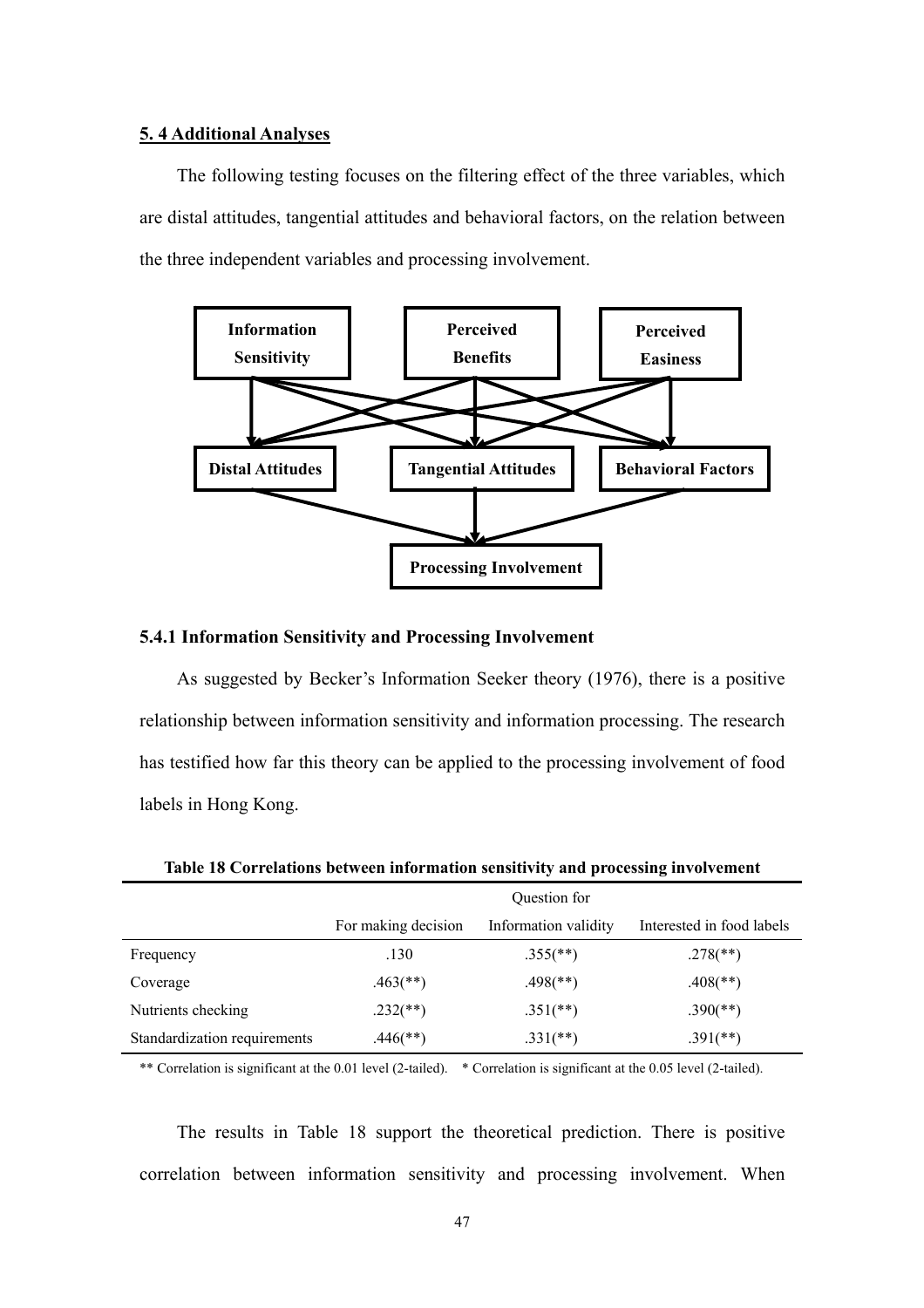respondents are sensitive to food labels, they will be more involved in processing the information. Among the measurement criteria, information sensitivity has a strong impact on coverage and standardization requirements. It is probably because of the strong information acquisition and processing behavior of Information Seekers, they usually want to gather as much information as possible and further look into the validity and relevancy of the information.

## **5.4.2 Perceived Benefits and Processing Involvement**

 Srinivasan and Ratchford (1991) suggest that consumers are more involved in processing information when their perceived benefits of the information increase.

|                              |                |                  |                    | Facilitates purchase     |
|------------------------------|----------------|------------------|--------------------|--------------------------|
|                              | Higher quality | Nutrition values | Help planning diet | decision                 |
| Frequency                    | $.165(*)$      | .012             | .106               | .097                     |
| Coverage                     | $.411$ (**)    | .035             | .002               | $.512$ <sup>**</sup> )   |
| Nutrients checking           | $.149(*)$      | $-.222$ (**)     | $-.225$ (**)       | $.430$ <sup>(**)</sup> ) |
| Standardization requirements | $.233$ (**)    | $.390$ (**)      | $.440$ (**)        | $.323$ <sup>(**)</sup> ) |

**Table 19 Correlations between perceived benefits and processing involvement** 

\* Correlation is significant at the 0.05 level (2-tailed). \*\* Correlation is significant at the 0.01 level (2-tailed).

 The theory is generally supported by the results. There is an overall positive correlation between perceived benefits and processing involvement of food labels. When respondents perceive more benefits of checking food labels, they are more involved in processing the information. However, there is a negative relation found between perceived benefits of providing nutrition values and helping diet planning with criterion of nutrients checking  $(r=0.222$  and  $r=0.225)$ . This may imply that the current indication practice of nutritional information is not satisfactory or incomprehensive, which makes the respondents unable to relate the perceived benefits of checking food labels with checking nutritional information.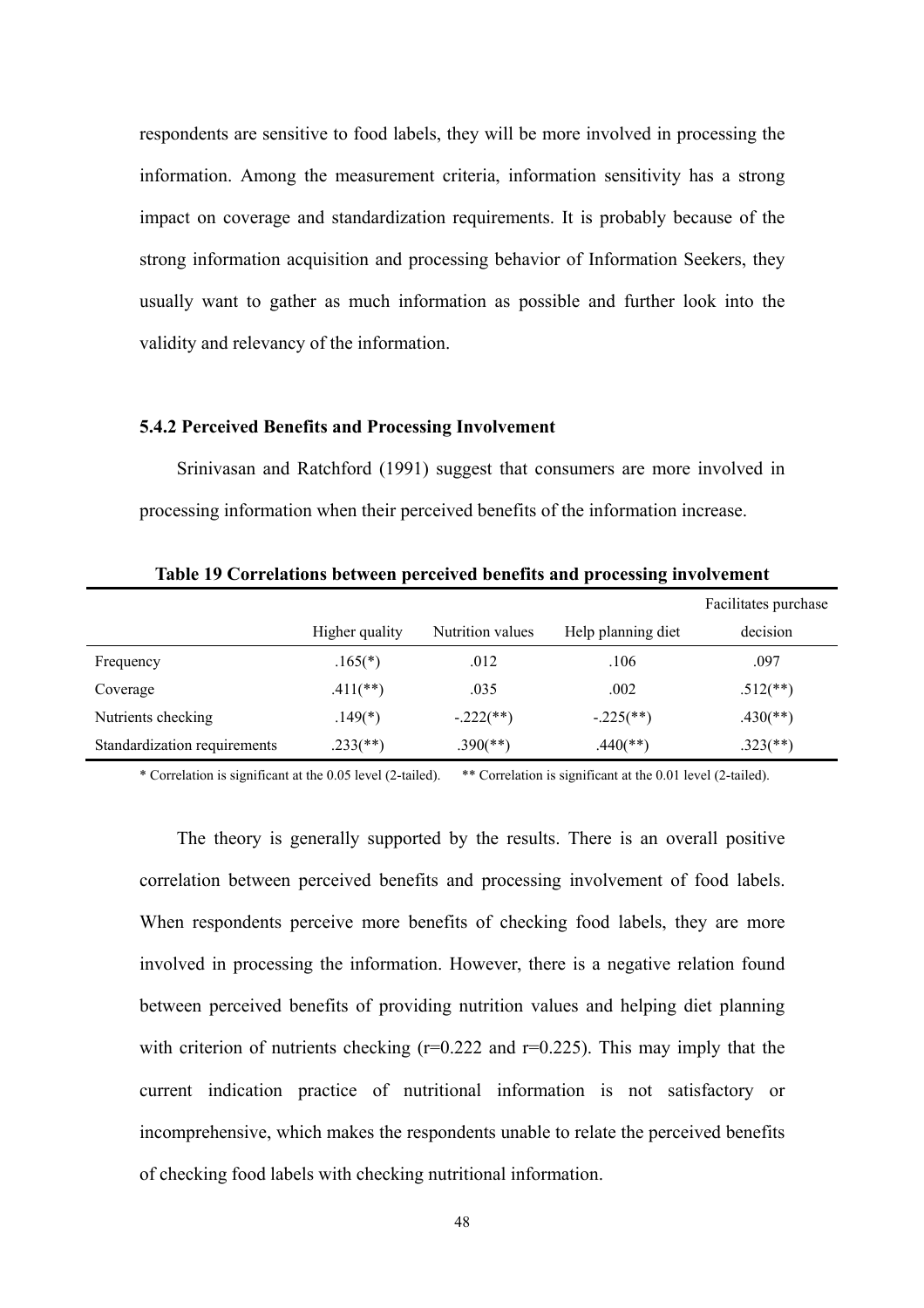#### **5.4.3 Perceived Ease and Processing Involvement**

The results in Table 20 support the positive relation between perceived ease and processing involvement of food labels. Respondents are more involved in processing the information of food labels, when they perceive labels are easy to understand. As shown in the table, the strongest correlation is found between checking frequency and perceived ease  $(r=0.311$  and  $r=0.342$ ). It is understandable that when respondents perceive checking food labels as easy task, they are willing to process the information and do the checking more often.

|                              | Easy to understand | Easing decision making |
|------------------------------|--------------------|------------------------|
| Frequency                    | $.311$ (**)        | $.342$ (**)            |
| Coverage                     | $.202$ (**)        | $.189(*)$              |
| Nutrients checking           | $.175(*)$          | .087                   |
| Standardization requirements | $.248$ (**)        | $.189(*)$              |

**Table 20 Correlations between perceived ease and processing involvement** 

\*\* Correlation is significant at the 0.01 level (2-tailed). \* Correlation is significant at the 0.05 level (2-tailed).

# **5.4.4 Information Sensitivity and Biasing Filters**

#### Distal Attitudes

 Table 21 shows that as more distal attitudes are entered into the model, there is a continuous decrease in the effect (Beta) of information sensitivity on processing involvement. The effect of information sensitivity falls from 0.541 to 0.461 ( $p<0.05$ ), and this actually suggest distal attitudes would weaken the effect of information sensitivity on processing involvement of food labels. The results also show that the regulation effectiveness has stronger impact in weakening the effect than perceived quality of product.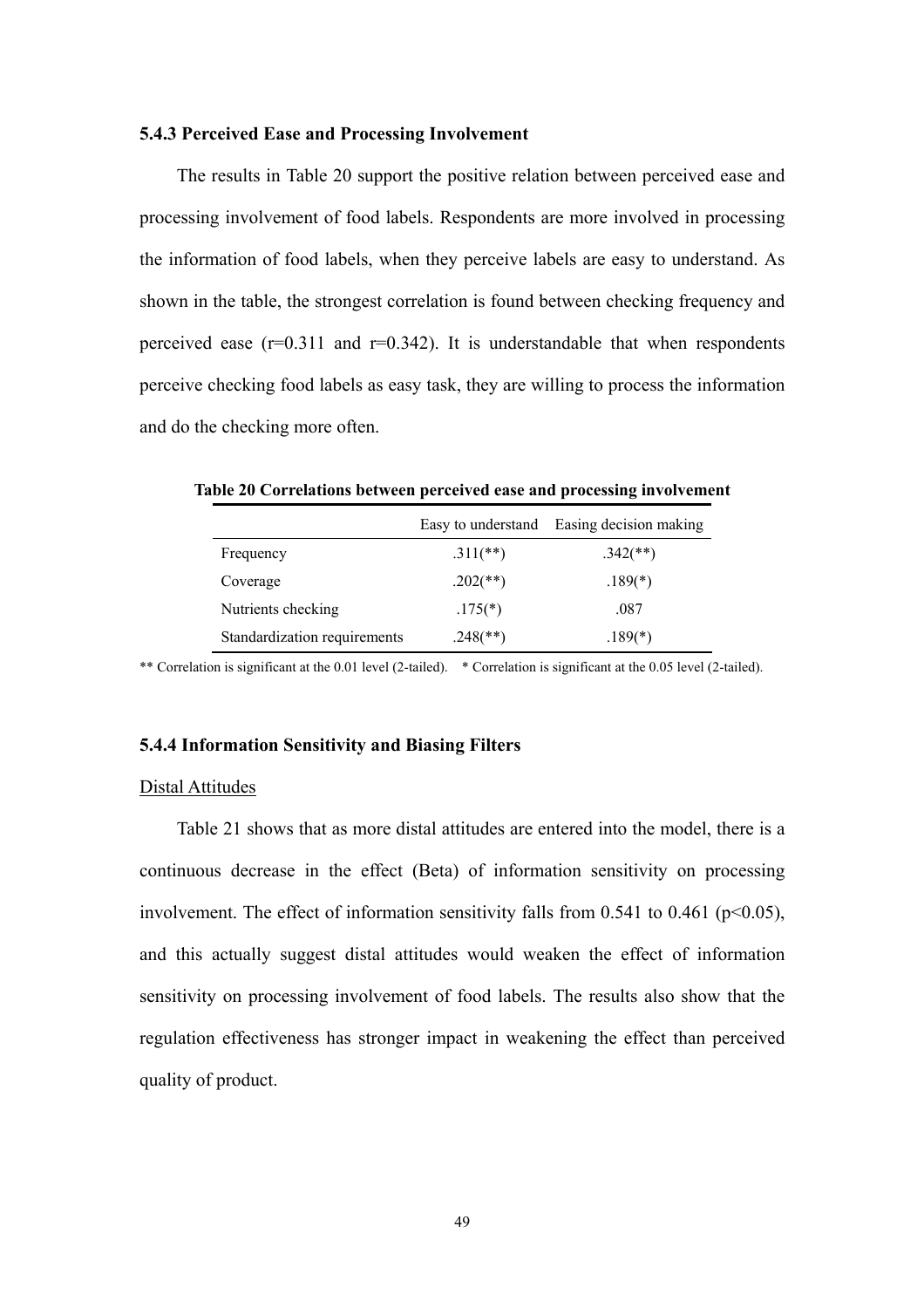|                |                  |                              |         | Unstandardized | <i>Standardized</i> | $\boldsymbol{T}$ | Sig. |
|----------------|------------------|------------------------------|---------|----------------|---------------------|------------------|------|
|                | Distal Attitudes |                              |         | Coefficients   | Coefficients        |                  |      |
|                | Adjusted         |                              | B       | Std.           | <b>B</b> eta        |                  |      |
| Model          | R square         |                              |         | Error          |                     |                  |      |
| 1              | .289             | (Constant)                   | 2.879   | .251           |                     | 11.454           | .000 |
|                |                  | Information sensitivity      | .453    | .053           | .541                | 8.583            | .000 |
| $\mathfrak{D}$ | .390             | (Constant)                   | 3.627   | .269           |                     | 13.484           | .000 |
|                |                  | Information sensitivity      | .409    | .049           | .489                | 8.276            | .000 |
|                |                  | <b>Effective regulations</b> | $-.203$ | .037           | $-.328$             | $-5.542$         | .000 |
| 3              | .400             | (Constant)                   | 3.148   | .361           |                     | 8.731            | .000 |
|                |                  | Information sensitivity      | .385    | .051           | .461                | 7.629            | .000 |
|                |                  | <b>Effective regulations</b> | $-.204$ | .036           | $-.329$             | $-5.614$         | .000 |
|                |                  | Perceived quality of product | .113    | .057           | .118                | 1.973            | .050 |

**Table 21 Regression model of Distal Attitudes** 

# Tangential Attitudes

 Information sensitivity is firstly entered into the regression model, and its effect on processing involvement is slightly strengthened as the first tangential attitude of perceived self-innovativeness enters, which is shown in Table 22. However, as the second tangential attitude enters, the health consciousness of respondents, the effect of information sensitivity on processing involvement is significantly weakened. Though the skeptical attitudes also contribute to weaken the effect of information sensitivity, its impact magnitude is comparatively smaller. It shows that among the variables of tangential attitudes, health consciousness has the strongest filtering impact on the effect of information sensitivity on processing involvement.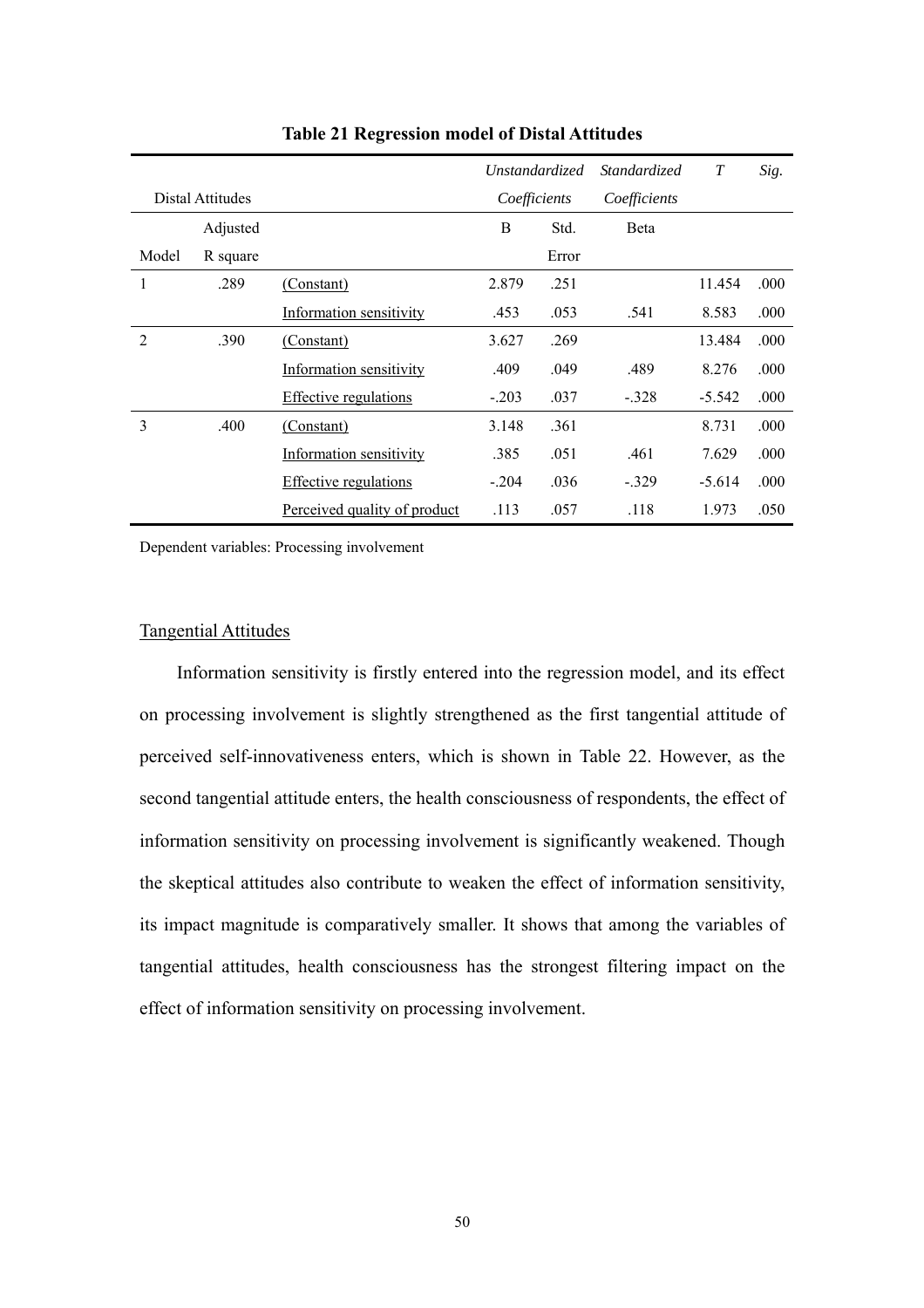|                |                             |                                | Unstandardized |              | <i>Standardized</i> |                  |      |
|----------------|-----------------------------|--------------------------------|----------------|--------------|---------------------|------------------|------|
|                | <b>Tangential Attitudes</b> |                                |                | Coefficients | Coefficients        | $\boldsymbol{t}$ | Sig. |
| Model          | Adjusted                    |                                | B              | Std.         | Beta                |                  |      |
|                | R square                    |                                |                | Error        |                     |                  |      |
| 1              | .289                        | (Constant)                     | 2.879          | .251         |                     | 11.454           | .000 |
|                |                             | Information sensitivity        | .453           | .053         | .541                | 8.583            | .000 |
| 2              | .306                        | (Constant)                     | 2.532          | .289         |                     | 8.749            | .000 |
|                |                             | Information sensitivity        | .461           | .052         | .551                | 8.825            | .000 |
|                |                             | Perceived self-innovativeness  | .070           | .030         | .145                | 2.328            | .021 |
| 3              | .534                        | (Constant)                     | 1.804          | .250         |                     | 7.229            | .000 |
|                |                             | <b>Information sensitivity</b> | .168           | .053         | .201                | 3.176            | .002 |
|                |                             | Perceived self-innovativeness  | .076           | .025         | .157                | 3.072            | .002 |
|                |                             | Health consciousness           | .451           | .048         | .593                | 9.371            | .000 |
| $\overline{4}$ | .551                        | (Constant)                     | 1.443          | .279         |                     | 5.179            | .000 |
|                |                             | Information sensitivity        | .143           | .053         | .171                | 2.711            | .007 |
|                |                             | Perceived self-innovativeness  | .081           | .024         | .168                | 3.334            | .001 |
|                |                             | Health consciousness           | .440           | .047         | .579                | 9.279            | .000 |
|                |                             | Skeptical attitudes            | .132           | .049         | .142                | 2.716            | .007 |

**Table 22 Regression model of Tangential Attitudes** 

# Behavioral Factors

 The results in Table 23 shows that effect of information sensitivity on processing involvement is continuously weakened as more behavioral factors enter into the model. Among the three behavioral factors, consumption volume has the comparatively stronger impact in weakening the effect of information sensitivity. However the filtering effect is gradually shrinking. For purchase purpose, it shows to be the weakest behavioral filtering variable  $(p>0.05)$  in influencing the effect of information sensitivity on processing involvement.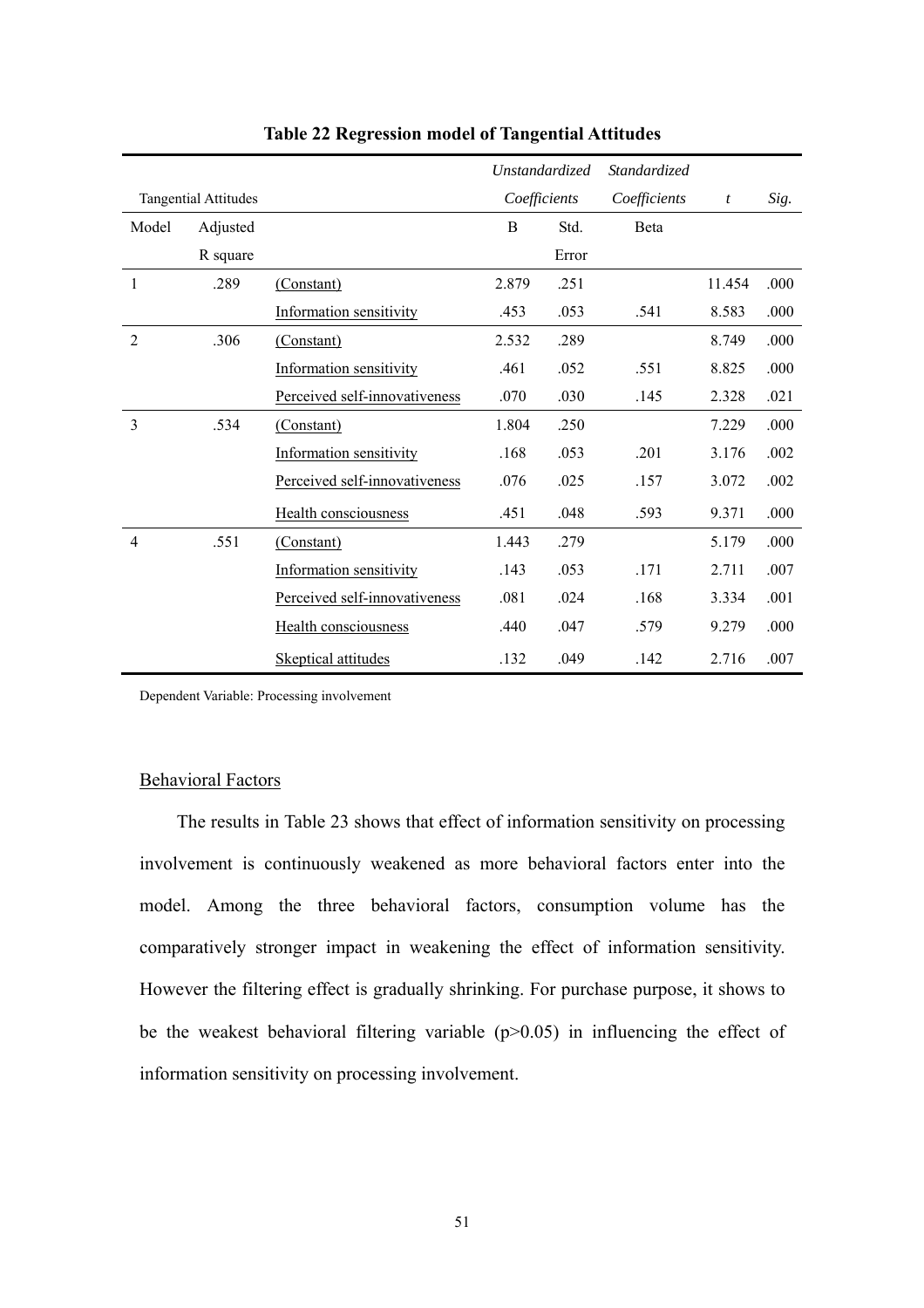|                |                           |                         |         | Unstandardized | Standardized |          |      |
|----------------|---------------------------|-------------------------|---------|----------------|--------------|----------|------|
|                | <b>Behavioral Factors</b> |                         |         | Coefficients   | Coefficients | T        | Sig. |
|                | Adjusted                  |                         |         | Std.           |              |          |      |
| Model          | R square                  |                         | B       | Error          | Beta         |          |      |
| $\mathbf{1}$   | .289                      | (Constant)              | 2.879   | .251           |              | 11.454   | .000 |
|                |                           | Information sensitivity | .453    | .053           | .541         | 8.583    | .000 |
| $\overline{2}$ | .374                      | (Constant)              | 2.614   | .242           |              | 10.819   | .000 |
|                |                           | Information sensitivity | .354    | .053           | .424         | 6.662    | .000 |
|                |                           | Consumption volume      | .160    | .032           | .319         | 5.021    | .000 |
| 3              | .370                      | (Constant)              | 2.609   | .250           |              | 10.453   | .000 |
|                |                           | Information sensitivity | .354    | .054           | .423         | 6.610    | .000 |
|                |                           | Consumption volume      | .159    | .032           | .319         | 4.957    | .000 |
|                |                           | Purchase purpose        | .003    | .036           | .005         | .087     | .931 |
| 4              | .386                      | (Constant)              | 3.111   | .327           |              | 9.501    | .000 |
|                |                           | Information sensitivity | .353    | .053           | .421         | 6.666    | .000 |
|                |                           | Consumption volume      | .125    | .035           | .250         | 3.570    | .000 |
|                |                           | Purchase purpose        | .029    | .037           | .048         | .769     | .443 |
|                |                           | Previous usage          | $-.113$ | .049           | $-.156$      | $-2.330$ | .021 |

**Table 23 Regression model of Behavioral Factors** 

# **5.4.5 Perceived Benefits and Biasing Filters**

# Distal Attitudes

 Table 24 shows that among the two distal attitudes, only trust level in regulation effectiveness has a more significant impact on the effect of perceived benefits on processing involvement of food labels. And the impact of regulation effectiveness has actually strengthened the effect of perceived benefits. For perceived quality of product, it does not show any significance of influencing the effect of perceived benefits.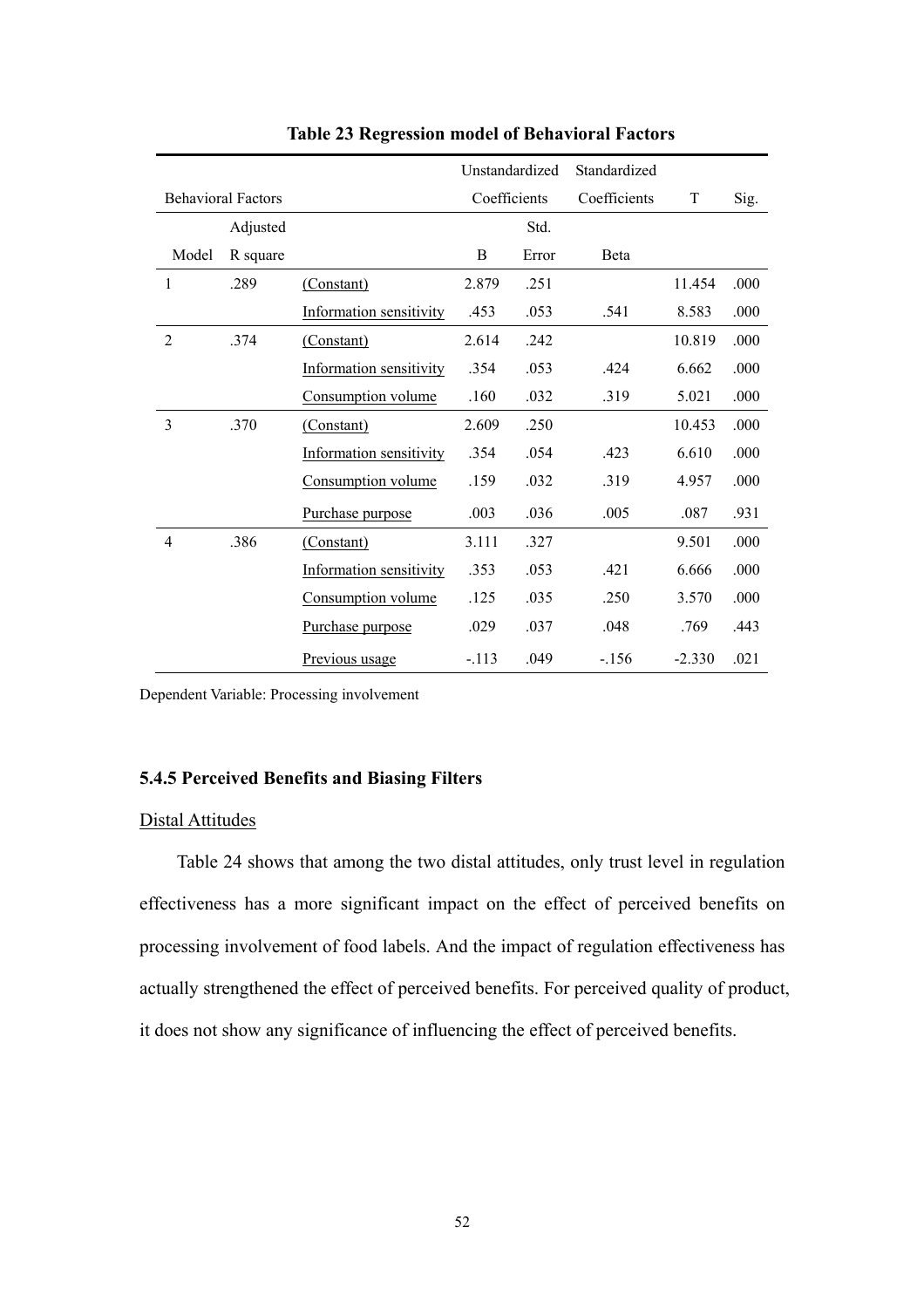|       |                  |                              |         | <b>Unstandardized</b> | <i>Standardized</i> | $\boldsymbol{t}$ | Sig. |
|-------|------------------|------------------------------|---------|-----------------------|---------------------|------------------|------|
|       | Distal Attitudes |                              |         | Coefficients          | Coefficients        |                  |      |
| Model | Adjusted         |                              | B       | Std.                  | <b>B</b> eta        |                  |      |
|       | R Square         |                              |         | Error                 |                     |                  |      |
| 1     | .065             | (Constant)                   | 3.414   | .433                  |                     | 7.889            | .000 |
|       |                  | Perceived benefits           | .317    | .087                  | .264                | 3.658            | .000 |
| 2     | .292             | (Constant)                   | 3.556   | .377                  |                     | 9.436            | .000 |
|       |                  | Perceived benefits           | .456    | .078                  | .380                | 5.871            | .000 |
|       |                  | <b>Effective regulations</b> | $-.306$ | .040                  | -.494               | $-7.635$         | .000 |
| 3     | .297             | (Constant)                   | 3.268   | .424                  |                     | 7.711            | .000 |
|       |                  | Perceived benefits           | .408    | .084                  | .340                | 4.878            | .000 |
|       |                  | <b>Effective regulations</b> | $-299$  | .040                  | $-482$              | $-7.423$         | .000 |
|       |                  | Perceived quality of product | .096    | .065                  | .100                | 1.467            | .144 |

**Table 24 Regression model of Distal Attitudes** 

# Tangential Attitudes

 From Table 25, it is shown that the tangential attitudes have significant filtering impact on the effect of perceived benefits on processing involvement. The effect continues to weaken with more tangential attitudes enter the model. And the health consciousness is again the strongest filtering variable of the effect. The effect of perceived benefits on processing involvement has become even insignificant  $(p>0.05)$ at all after all the three tangential attitudes enter the model.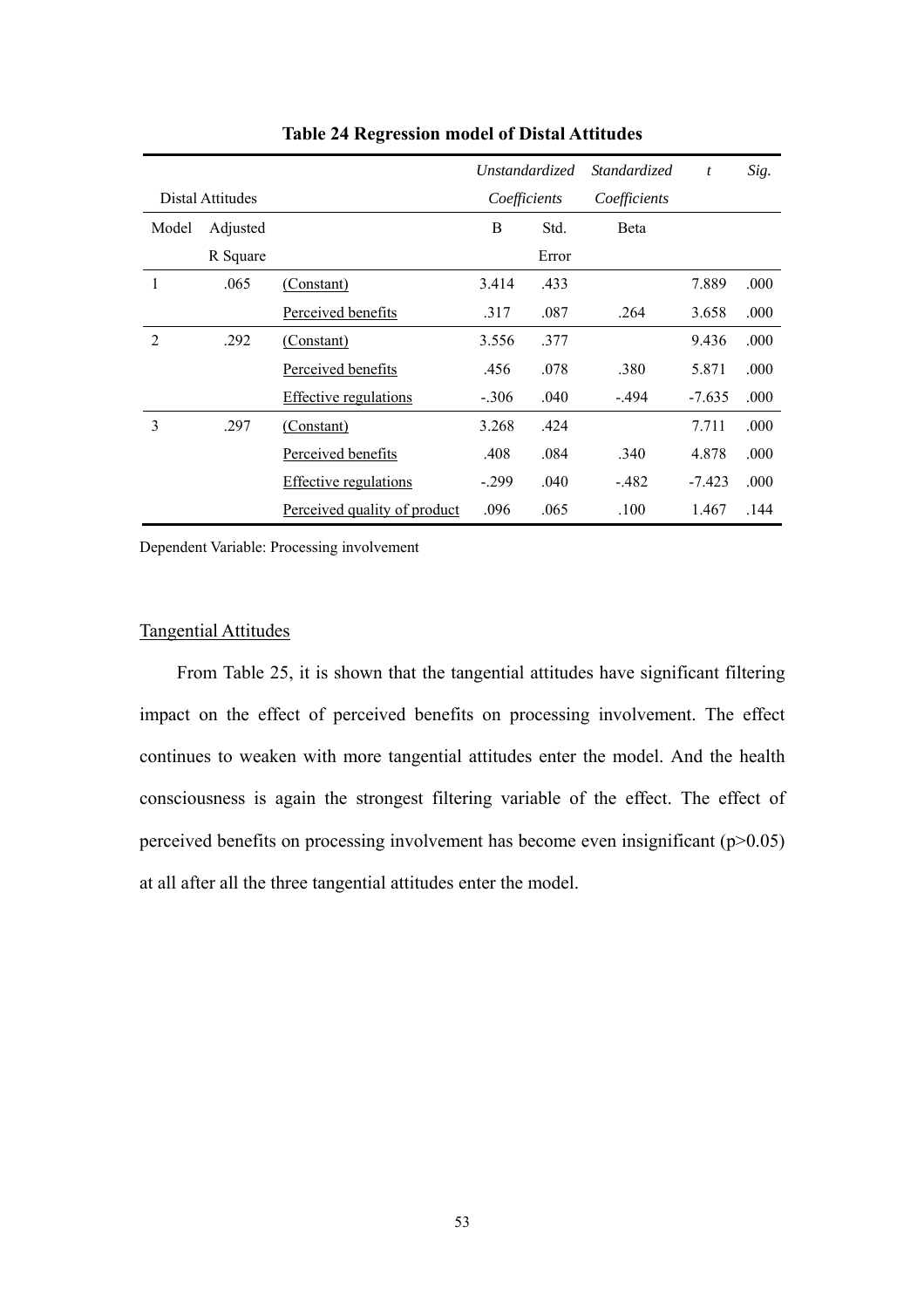|                |                             |                               |       | Unstandardized | Standardized |            |      |
|----------------|-----------------------------|-------------------------------|-------|----------------|--------------|------------|------|
|                | <b>Tangential Attitudes</b> |                               |       | Coefficients   | Coefficients | $\emph{T}$ | Sig. |
|                | Adjusted                    |                               |       | Std.           |              |            |      |
| Model          | R Square                    |                               | B     | Error          | Beta         |            |      |
| $\mathbf{1}$   | .065                        | (Constant)                    | 3.414 | .433           |              | 7.889      | .000 |
|                |                             | Perceived Benefits            | .317  | .087           | .264         | 3.658      | .000 |
| $\overline{2}$ | .078                        | (Constant)                    | 3.036 | .473           |              | 6.417      | .000 |
|                |                             | Perceived Benefits            | .335  | .087           | .279         | 3.866      | .000 |
|                |                             | Perceived self-innovativeness | .066  | .035           | .138         | 1.909      | .058 |
| 3              | .508                        | (Constant)                    | 2.138 | .353           |              | 6.054      | .000 |
|                |                             | Perceived Benefits            | .012  | .068           | .010         | .175       | .861 |
|                |                             | Perceived self-innovativeness | .073  | .025           | .151         | 2.872      | .005 |
|                |                             | Health consciousness          | .538  | .043           | .708         | 12.465     | .000 |
| 4              | .532                        | (Constant)                    | 1.668 | .375           |              | 4.448      | .000 |
|                |                             | Perceived Benefits            | .007  | .067           | .006         | .108       | .914 |
|                |                             | Perceived self-innovativeness | .079  | .025           | .165         | 3.198      | .002 |
|                |                             | <b>Health consciousness</b>   | .511  | .043           | .672         | 11.892     | .000 |
|                |                             | Skeptical attitudes           | .155  | .049           | .167         | 3.168      | .002 |

**Table 25 Regression model of Tangential Attitudes** 

# Behavioral Factors

 Table 26 shows that purchasing volume and previous usage tend to have an impact of strengthening the effect of perceived benefits of food labels on processing involvement. This may due to the nature of these variables, such as large purchasing volume may strengthen the importance of the perceived benefits of food labels, and leads to more processing involvement. Among the factors, purchasing purpose is again having the least impact on the effect of perceived benefits.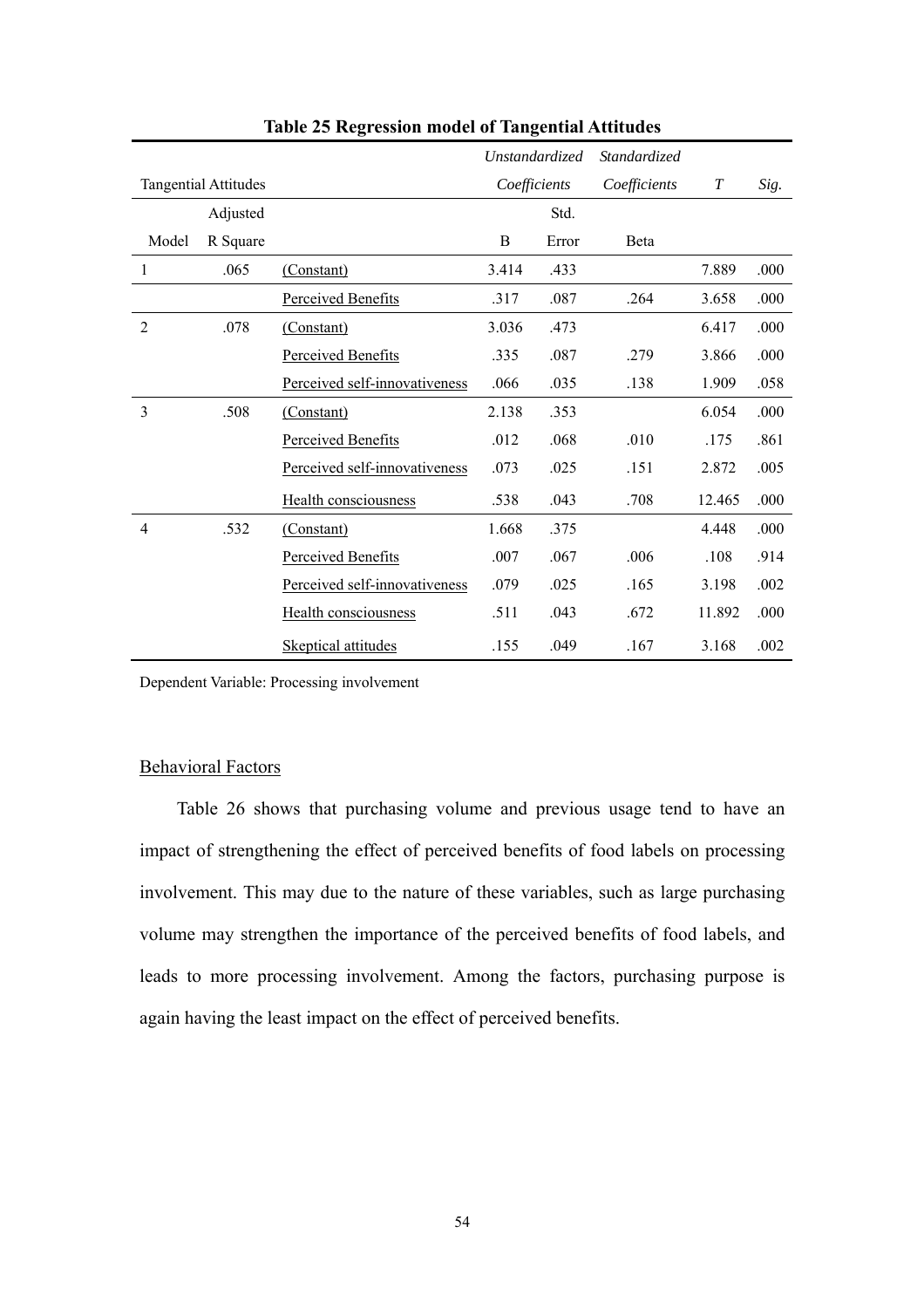|                |                           |                       | Unstandardized |       | Standardized |          |      |
|----------------|---------------------------|-----------------------|----------------|-------|--------------|----------|------|
|                | <b>Behavioral Factors</b> |                       | Coefficients   |       | Coefficients | t        | Sig. |
|                | Adjusted                  |                       |                | Std.  |              |          |      |
| Model          | R Square                  |                       | B              | Error | <b>B</b> eta |          |      |
| $\mathbf{1}$   | .065                      | (Constant)            | 3.414          | .433  |              | 7.889    | .000 |
|                |                           | Perceived benefits    | .317           | .087  | .264         | 3.658    | .000 |
| $\overline{2}$ | .299                      | (Constant)            | 2.196          | .406  |              | 5.405    | .000 |
|                |                           | Perceived benefits    | .342           | .075  | .285         | 4.546    | .000 |
|                |                           | Consumption volume    | .243           | .031  | .487         | 7.773    | .000 |
| 3              | .295                      | (Constant)            | 2.183          | .410  |              | 5.322    | .000 |
|                |                           | Perceived benefits    | .340           | .076  | .283         | 4.496    | .000 |
|                |                           | Consumption volume    | .242           | .032  | .484         | 7.596    | .000 |
|                |                           | Purchase purpose      | .010           | .038  | .016         | .250     | .803 |
| 4              | .331                      | (Constant)            | 2.692          | .430  |              | 6.261    | .000 |
|                |                           | Perceived benefits    | .385           | .075  | .321         | 5.130    | .000 |
|                |                           | Consumption volume    | .192           | .035  | .385         | 5.543    | .000 |
|                |                           | Purchase purpose      | .045           | .039  | .075         | 1.158    | .248 |
|                |                           | <u>Previous usage</u> | $-.166$        | .052  | $-.228$      | $-3.215$ | .002 |

**Table 26 Regression model of Behavioral Factors**

# **5.4.6 Perceived Ease and Biasing Filters**

## Distal Attitudes

 For the distal attitudes, trust in regulation effectiveness has slightly strengthened the effect of perceived ease of label checking on processing involvement of food labels. In Table 27, as the perceived quality of product enters the model, the correlation between perceived ease and processing involvement is then adversely weakened. Among the two variables, regulation effectiveness seems to have a stronger magnitude of influencing the effect of perceived ease of using food labels.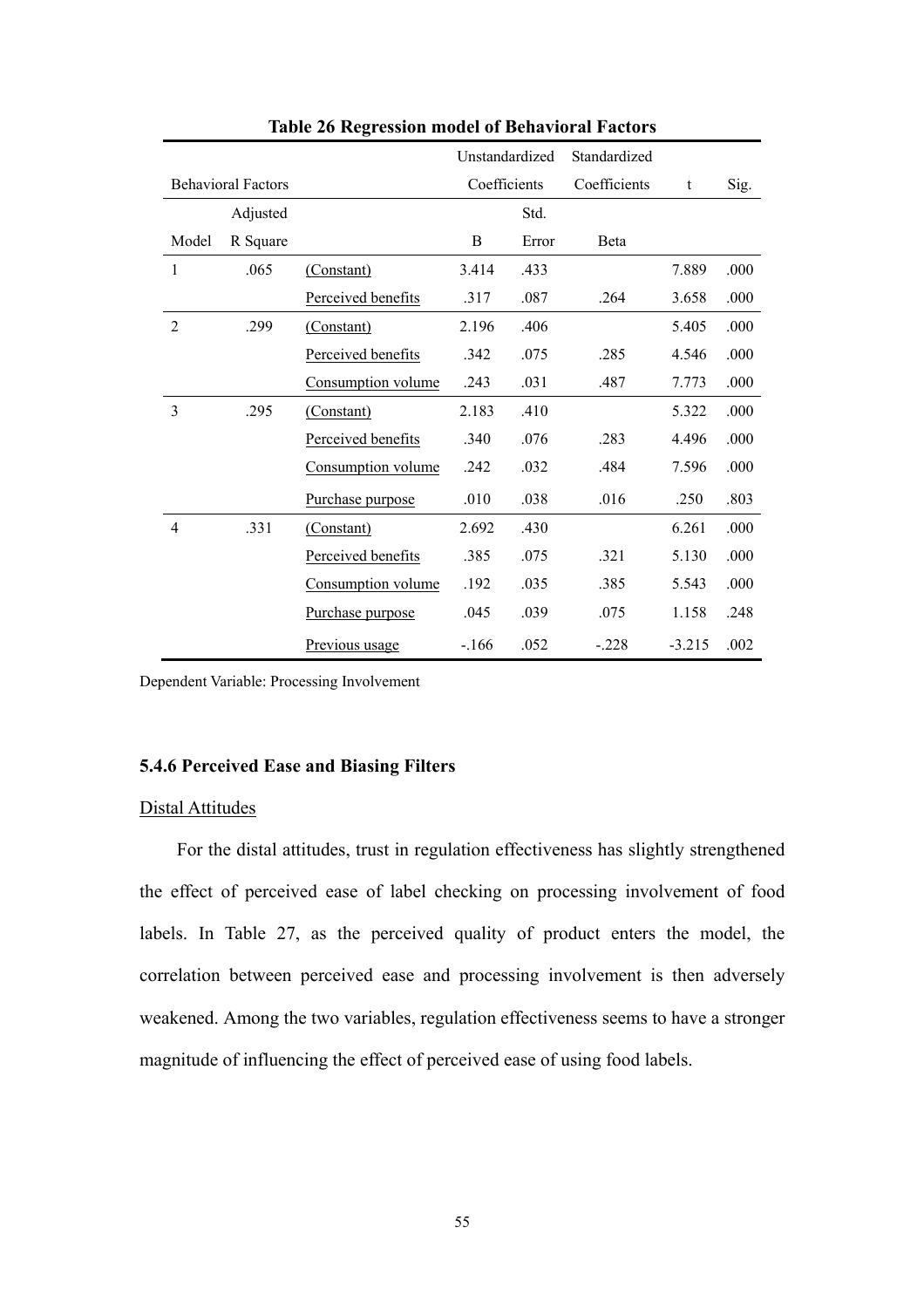|                |                  |                              |         | <i>Unstandardized</i> | Standardized | t        | Sig. |
|----------------|------------------|------------------------------|---------|-----------------------|--------------|----------|------|
|                | Distal Attitudes |                              |         | Coefficients          | Coefficients |          |      |
| Model          | Adjusted         |                              | B       | Std.                  | Beta         |          |      |
|                | R Square         |                              |         | Error                 |              |          |      |
| 1              | .064             | (Constant)                   | 3.823   | .325                  |              | 11.770   | .000 |
|                | .246             | Perceived ease               | .264    | .073                  | .263         | 3.634    | .000 |
| $\overline{2}$ | .246             | (Constant)                   | 4.372   | .303                  |              | 14.430   | .000 |
|                |                  | Perceived ease               | .303    | .065                  | .302         | 4.633    | .000 |
|                |                  | <b>Effective regulations</b> | $-.268$ | .040                  | $-432$       | $-6.636$ | .000 |
| 3              | .284             | (Constant)                   | 3.407   | .421                  |              | 8.088    | .000 |
|                |                  | Perceived ease               | .286    | .064                  | .286         | 4.484    | .000 |
|                |                  | <b>Effective regulations</b> | $-.264$ | .039                  | $-426$       | $-6.701$ | .000 |
|                |                  | Perceived quality of product | .196    | .061                  | .204         | 3.212    | .002 |

**Table 27 Regression model of Distal Attitudes** 

# Tangential Attitudes

 Table 28 shows that the tangential attitudes are keeping their impact on the effect of perceived ease on processing involvement of food labels. Though the perceived self-innovativeness of consumers slightly strengthens the effect of perceived ease on processing involvement, its influencing magnitude is comparatively weaker than health consciousness. As the tangential attitude of health consciousness enters the model, the perceived ease loses its impact on the processing involvement of food labels.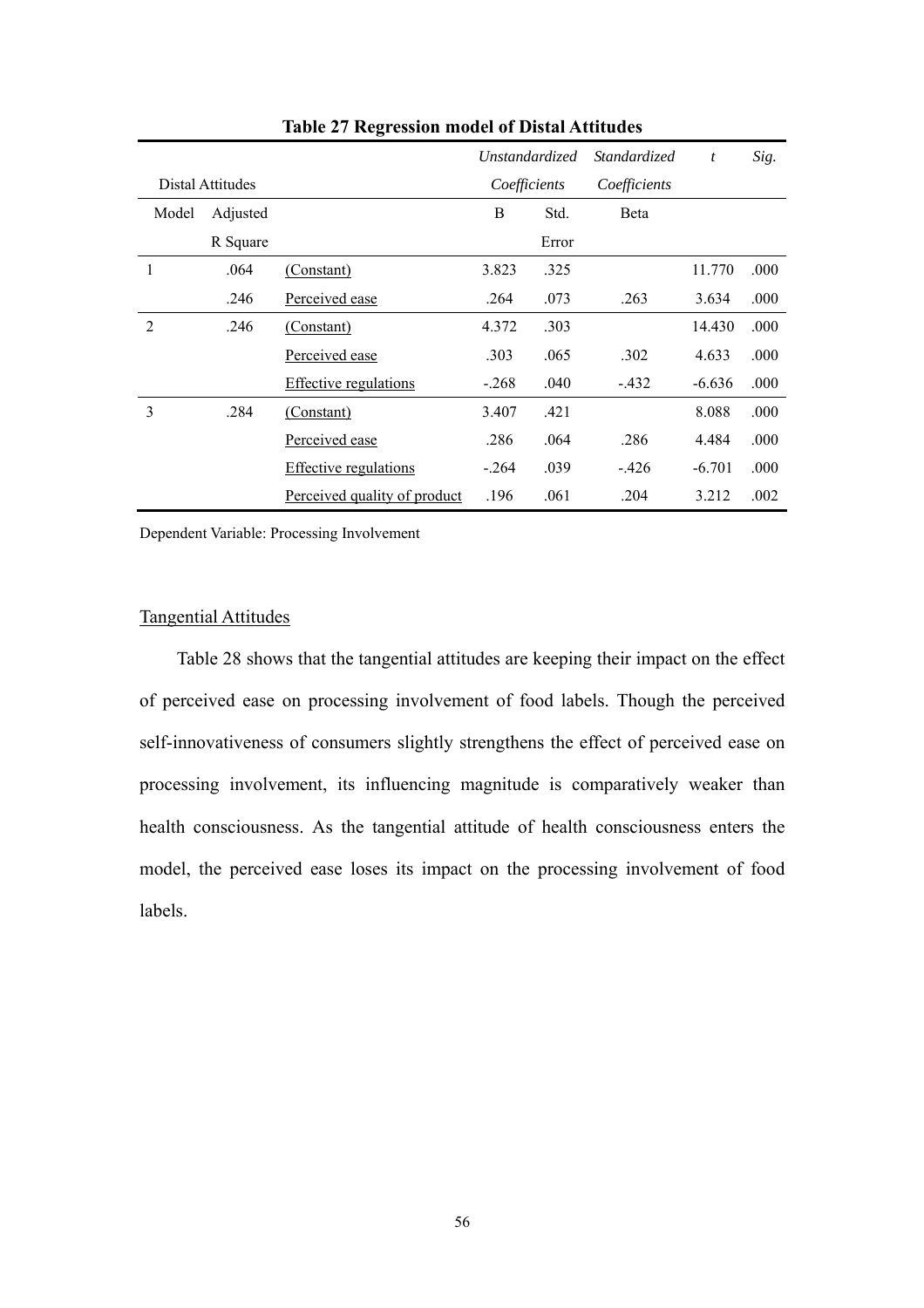|                |                             |                               |          | Unstandardized | Standardized |         |      |
|----------------|-----------------------------|-------------------------------|----------|----------------|--------------|---------|------|
|                | <b>Tangential Attitudes</b> |                               |          | Coefficients   | Coefficients | t       | Sig. |
|                | Adjusted                    |                               |          | Std.           |              |         |      |
| Model          | R square                    |                               | B        | Error          | Beta         |         |      |
| 1              | .604                        | (Constant)                    | 3.823    | .325           |              | 11.770  | .000 |
|                |                             | Perceived Ease                | .264     | .073           | .263         | 3.634   | .000 |
| $\overline{2}$ | .073                        | (Constant)                    | 3.556    | .362           |              | 9.810   | .000 |
|                |                             | Perceived Ease                | .268     | .072           | .267         | 3.705   | .000 |
|                |                             | Perceived self-innovativeness | .057     | .035           | .118         | 1.632   | .105 |
| $\overline{3}$ | .508                        | (Constant)                    | 2.209    | .285           |              | 7.749   | .000 |
|                |                             | Perceived Ease                | $-.007$  | .057           | $-.007$      | $-.130$ | .896 |
|                |                             | Perceived self-innovativeness | .072     | .025           | .151         | 2.866   | .005 |
|                |                             | Health consciousness          | .543     | .043           | .714         | 12.549  | .000 |
| $\overline{4}$ | .532                        | (Constant)                    | 1.743    | .314           |              | 5.547   | .000 |
|                |                             | Perceived Ease                | $-0.016$ | .056           | $-.016$      | $-.283$ | .778 |
|                |                             | Perceived self-innovativeness | .079     | .025           | .164         | 3.199   | .002 |
|                |                             | Health consciousness          | .517     | .043           | .680         | 12.029  | .000 |
|                |                             | <b>Skeptical attitudes</b>    | .156     | .049           | .168         | 3.181   | .002 |

**Table 28 Regression model of Tangential Attitudes**

# Behavioral Factors

 Table 29 shows that among the three behavioral factors, only consumption volume shows to have significant impact on the effect of perceived ease on processing involvement of food labels. And the impact is a positive one which helps to strengthen the effect of perceived ease of checking food labels. For purchasing purchase and previous usage, they seem to have no significant impact.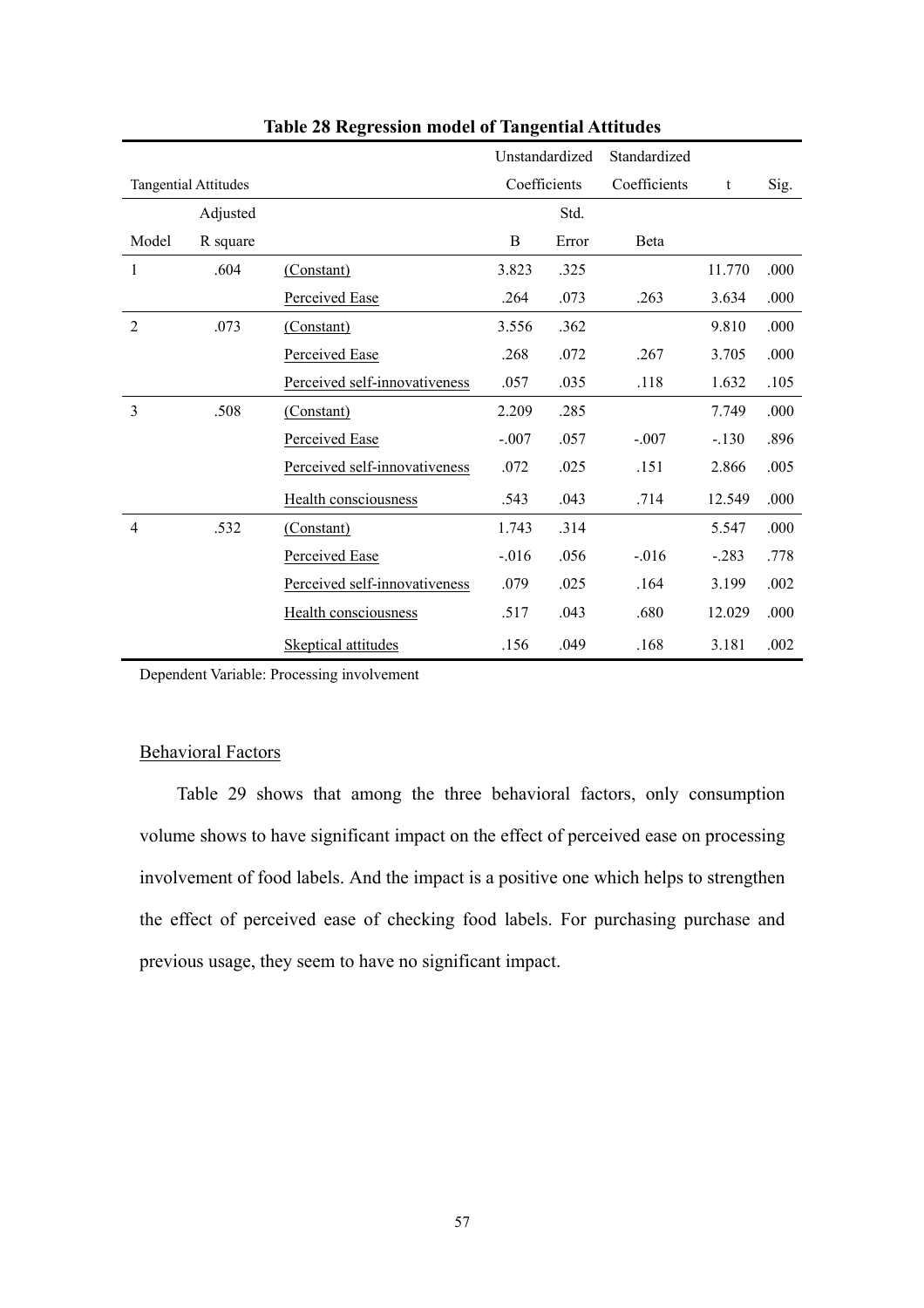|                |                           |                    |         | Unstandardized | Standardized |          |      |
|----------------|---------------------------|--------------------|---------|----------------|--------------|----------|------|
|                | <b>Behavioral Factors</b> |                    |         | Coefficients   | Coefficients | T        | Sig. |
|                | Adjusted R                |                    |         | Std.           |              |          |      |
| Model          | Square                    |                    | B       | Error          | <b>B</b> eta |          |      |
| 1              | .064                      | (Constant)         | 3.823   | .325           |              | 11.770   | .000 |
|                |                           | Perceived ease     | .264    | .073           | .263         | 3.634    | .000 |
| $\overline{2}$ | .304                      | (Constant)         | 2.575   | .322           |              | 8.005    | .000 |
|                |                           | Perceived ease     | .294    | .063           | .294         | 4.699    | .000 |
|                |                           | Consumption volume | .247    | .031           | .493         | 7.896    | .000 |
| 3              | .301                      | (Constant)         | 2.579   | .322           |              | 8.002    | .000 |
|                |                           | Perceived ease     | .305    | .065           | .304         | 4.688    | .000 |
|                |                           | Consumption volume | .250    | .032           | .501         | 7.856    | .000 |
|                |                           | Purchase purpose   | $-.024$ | .039           | $-.040$      | $-.615$  | .540 |
| $\overline{4}$ | .311                      | (Constant)         | 3.044   | .407           |              | 7.477    | .000 |
|                |                           | Perceived ease     | .294    | .065           | .293         | 4.533    | .000 |
|                |                           | Consumption volume | .221    | .036           | .441         | 6.207    | .000 |
|                |                           | Purchase purpose   | $-.001$ | .041           | $-.002$      | $-.022$  | .982 |
|                |                           | Previous usage     | $-.095$ | .052           | $-132$       | $-1.850$ | .066 |

**Table 29 Regression model of Behavioral Factors**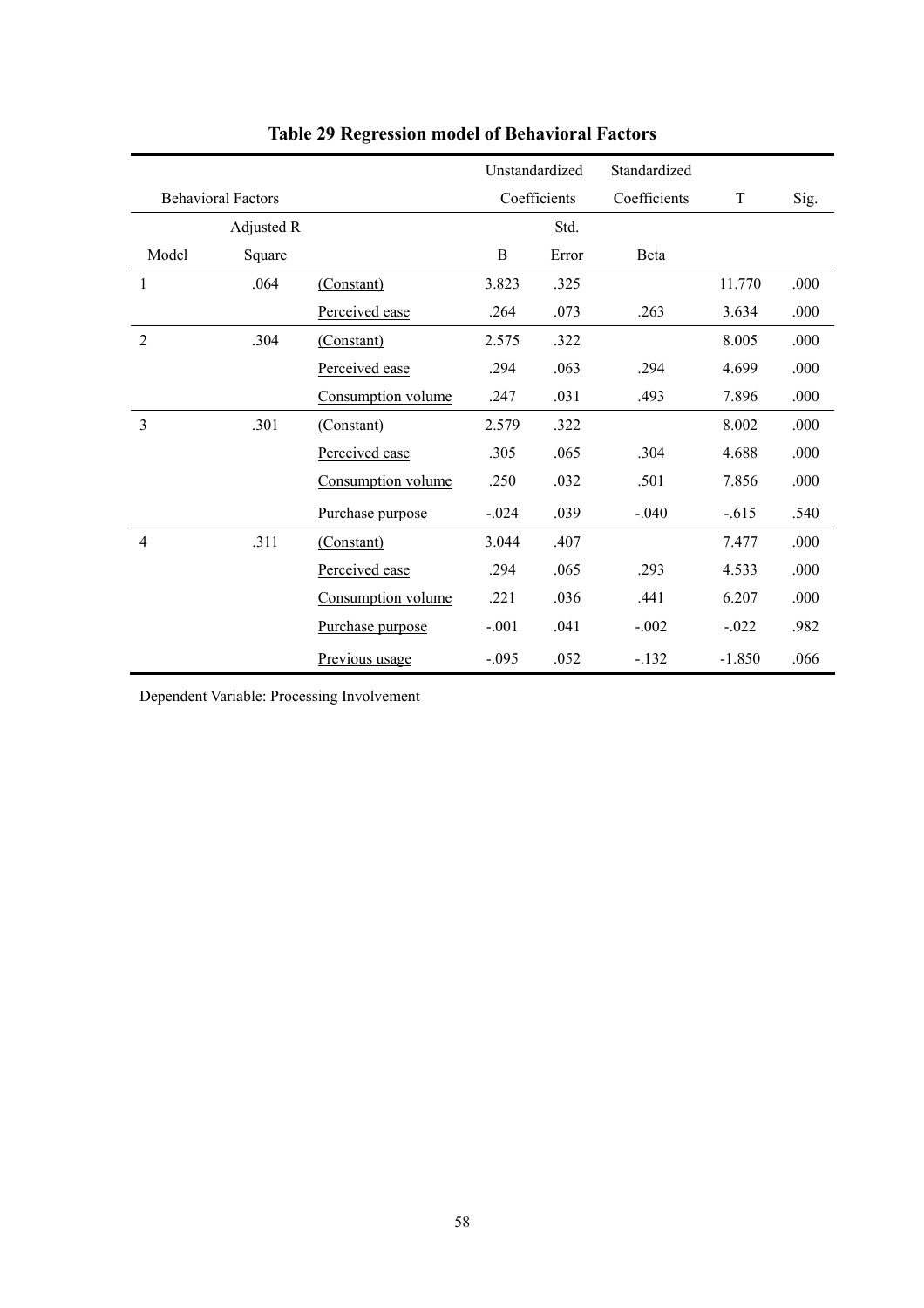# **Chapter 6 Discussion**

#### **6.1 Conclusion**

# **6.1.1 Hypothesis Testing Results**

 The findings show that consumers check for food labels because of certain factors including the perceived benefits, information sensitivity or perceived ease of checking. However, these predictor variables may not completely reflect consumers' practices of checking food labels. For those who have many perceived benefits of food labels may still engage little in the processing involvement of food labels. Such behavior can be affected by potential factors like biasing filters. Among the four biasing filters, which are distal attitudes, tangential attitudes, behavioral factors and demographics, each has various impact on the effects of predictor variables on the processing involvement.

 For the first biasing filter—distal attitudes, there are two variables under this category, which are the trust in regulation effectiveness and the perceived quality of product. From the findings, the trust in regulation effectiveness has a significant impact on the processing involvement. As the trust level increases, the processing involvement decreases. Thus, the hypothesis of this negative correlation is supported.

 Though it is hypothesized that perceived product quality has a negative impact on the processing involvement of food product, the results show just the opposite—a positive correlation between the two variables. As the perceived quality of products becomes higher, consumers are more involved in the processing of food labels. This significant correlation actually suggests that improved quality of products will encourage usage of food labels.

Under the tangential attitudes, perceived self-innovativeness, health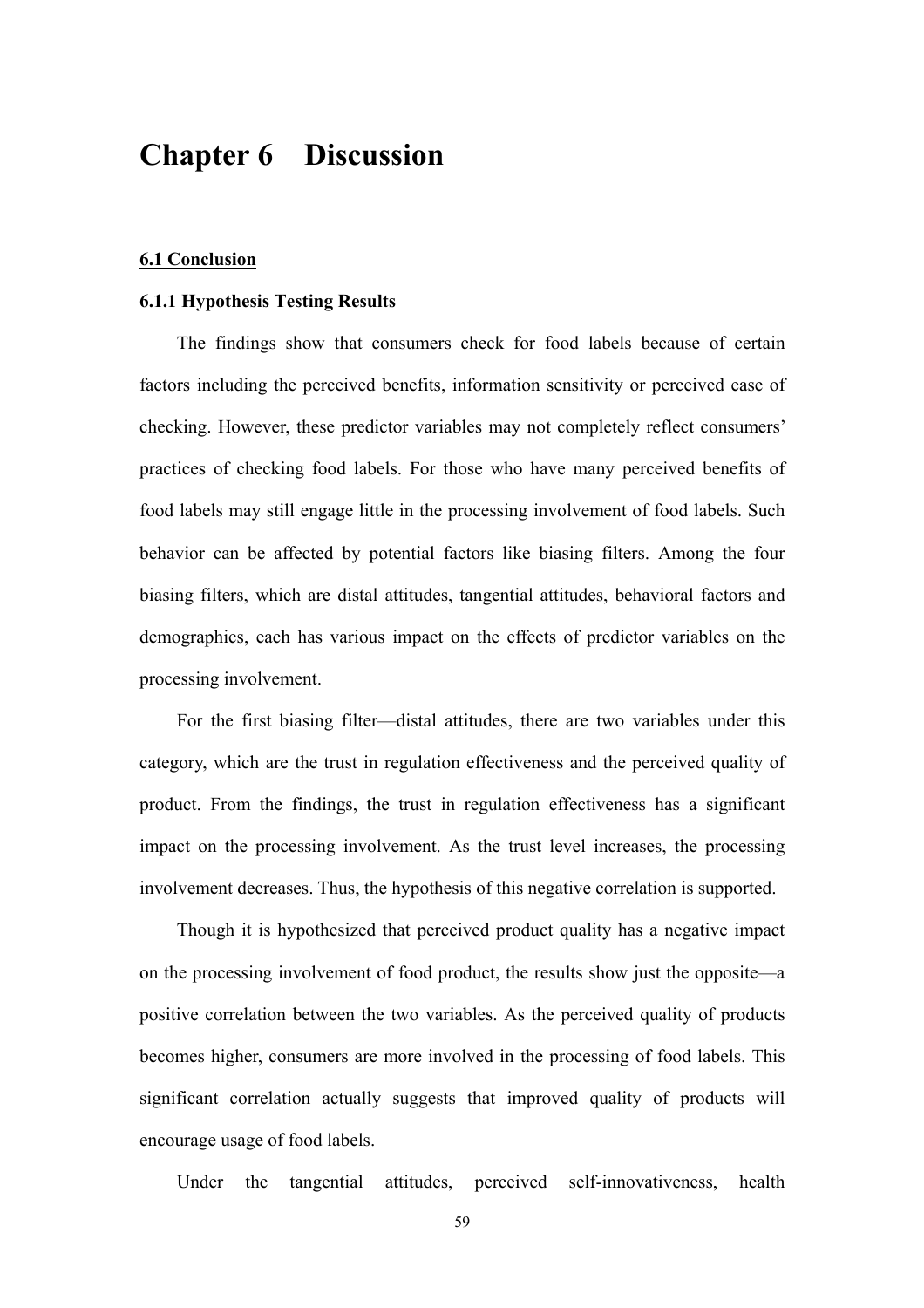consciousness and skeptical attitudes are tested. All the three variables are hypothesized to have a positive impact on the processing involvement of food labels. The hypotheses of the tangential attitudes are supported, except for the perceived self-innovativeness. Consumers may perceive themselves innovative enough to try out new products, they may not always use food labels to identify the right food or to raise the sense of security.

 The strongest correlation is found between tangential attitude of health consciousness and processing involvement. Consumers with high health consciousness are the most involved in processing the food labels, in terms of all the three measurement criteria of frequency, standardization requirements and coverage. Health consciousness is said to be the strongest driving force of using food labels. The skeptical attitudes are also found to have positive impact on processing involvement. When consumers are skeptical about the products, especially the new ones, they tend to be more involved in processing food labels.

 Among the three variables of behavioral factors of consumption volume, purchasing purpose and the previous usage of food labels, consumption volume is most significantly supported by the findings of its impact on processing involvement. And as consumption volume increase, consumers in general will increase their processing involvement, likely the frequency and coverage of checking. Consumers may want to understand more about the foods purchased in large volume.

 When consumers are buying foods for family members who may have health concerns, they tend to have higher checking frequency of food labels and are more concerned with the standardization requirements of the food labels. It may be due to the necessary checking of common allergy-causing substances for their family members. For the previous usage of food labels, as there is only partial support from the testing results, it is not considered as a strong predictor for processing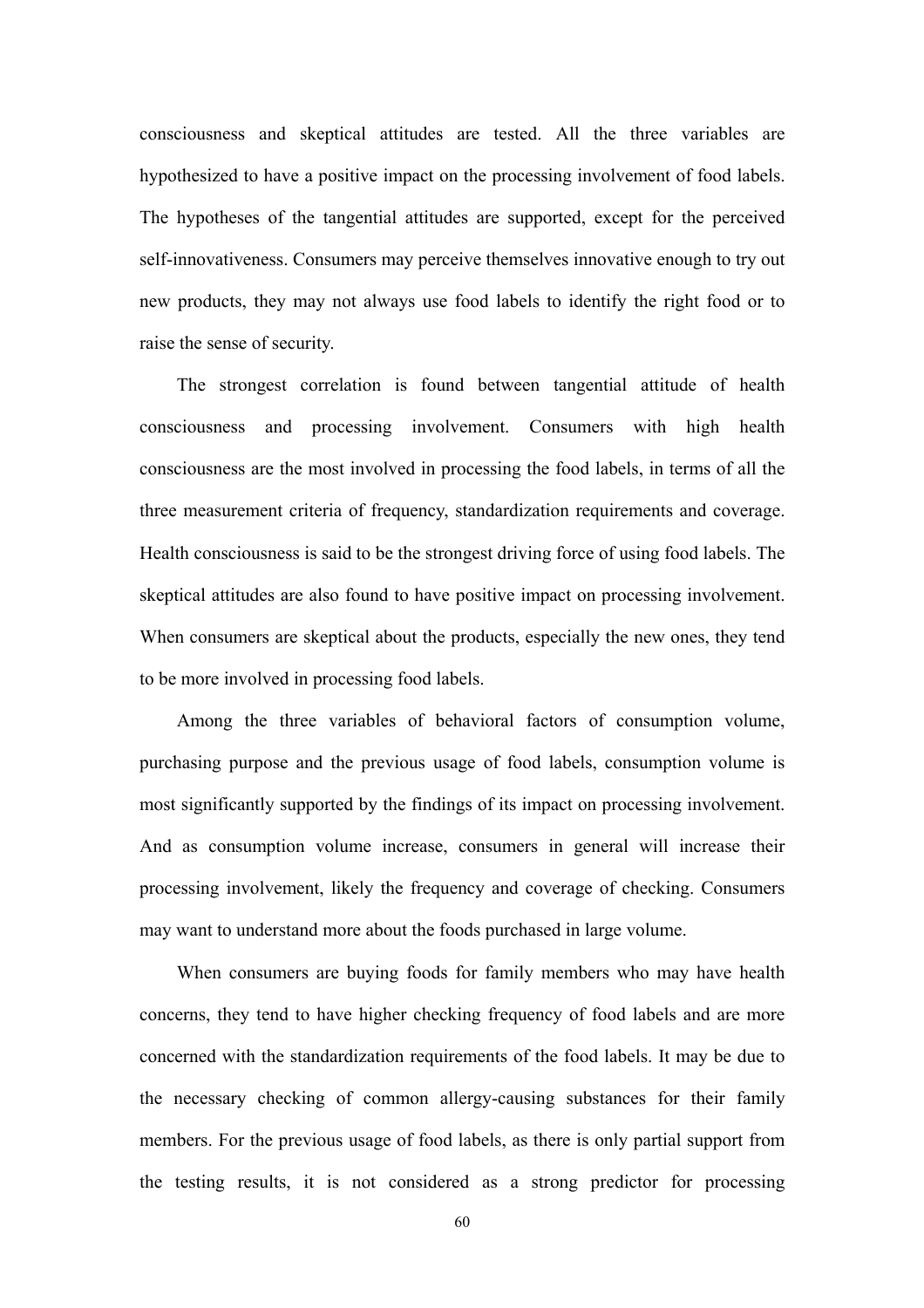involvement. But it should be noted that negative usage experience is rather significant to trigger strong demand on improving and standardizing the food labels.

 The two demographical factors tested are age and gender. It is hypothesized that women are more involved in processing food labels than men are. The findings provide partial supports to frequency of checking only. Women may more frequent checking than men would, but they may not cover more elements during the checking or have serious standardization requirements on food labels, such as the measurement standardization or indication languages. The testing results show that the initial hypothesis of aging will decrease processing involvement is not supported. Mature citizens may not be those that are the least involved in processing food labels.

# **6.1.2 Findings of Additional Analyses**

 The three predictor variables of information sensitivity, perceived benefits and perceived ease of food labels are all shown to have positive effect on the processing involvement of food labels. However, the distal attitudes, tangential attitudes and behavioral factors of biasing filters tend to influence the effect of these three variables on processing involvement variously.

 For the two distal attitudes of trust in regulation effectiveness and perceived product quality, the former seems to have stronger magnitude of influencing the effects of the predictor variables on the processing involvement. The influence of trust in regulation effectiveness has weakened the effect of information sensitivity, but at the same time strengthening the effects of perceived benefits and ease of food labels on the processing involvement. For the attitude of perceived product quality, it seems to have little significance on filtering the effect of predictor variables on processing involvement of food labels.

The tangential attitudes are found to have the strongest filtering impact on the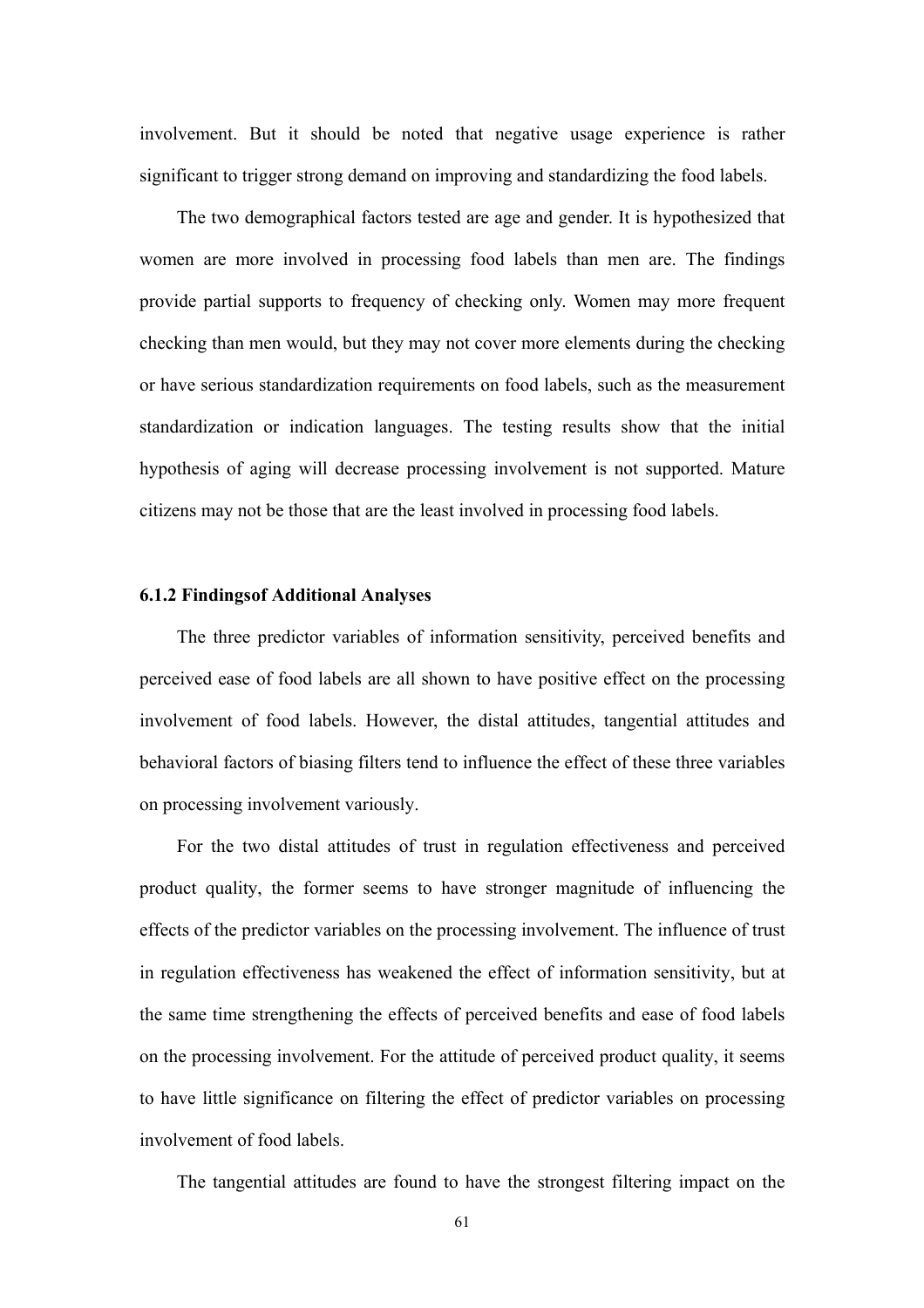effect of the three predictor variables. Though the three attitudes of perceived self-innovativeness, health consciousness and skeptical attitudes all contribute to weakening effect of the predictor variables, health consciousness has the strongest magnitude. Under the influence of health consciousness, the effects of the predictor variables on processing involvement are significantly weakened. For perceived benefits and ease of using food labels, they completely lose their significance in processing involvement under the synergy of the three tangential attitudes.

 Among the three behavioral factors, only consumption volume is found to have significant impact on influencing the effect of predictor variables on processing involvement of food labels. Similar to the impact of trust in regulation effectiveness (distal attitude), consumption volume significantly weakens the effect of information sensitivity on processing involvement, but simultaneously strengthens the effect of perceived benefits and ease of using food labels.

### **6.2 Practical Implications**

 The findings have provided several implications on the current practices of food labels for the government, pre-packaged food manufacturers and the consumers. Although studies like the one by AC Nielsen (2005) suggest the usage of food labels remains low in Hong Kong, it does not deny the importance of promoting and regulating food labeling practices in Hong Kong. What the government should do is to understand the reasons behind such low and incomplete usage of the food labels.

 As shown in the additional analyses, information sensitivity, perceived benefits and perceived ease of checking food labels all have a positive impact on processing involvement of food labels. The government should focus on building up and promoting these attributes, so as to strength Hong Kong consumers' usage of food labels.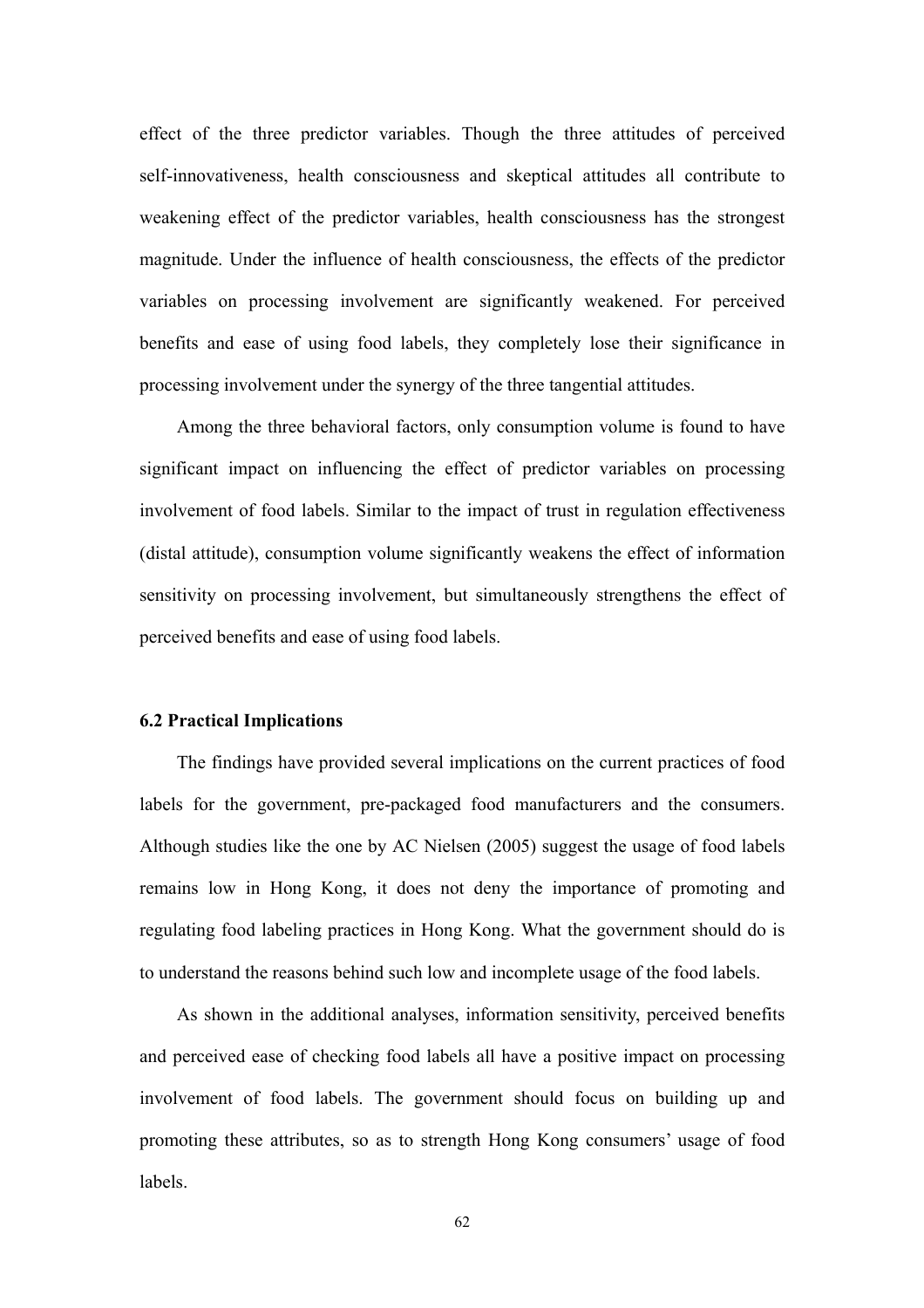Factors like perceived benefits and information sensitivity can help to encourage more processing involvement, however, consumers' behaviors may not solely depend on these perceptions, and the reason is biasing filters. Other than weakening the effect of the predictor variables, biasing filters have direct impact on processing involvement. The government should notice that the distal attitude of trust in regulation effectiveness has a negative impact on processing involvement. For consumers who believe that the effective regulations will prohibit all misleading labels, they are less involved in checking food labels. The government should definitely maintain the regulation effectiveness and prohibit misleading labels, however they should also emphasize on informing consumers about their own duties. One possible way is through early education, so that consumers can accumulate their sensitivity and confidence in food labels throughout the education process.

 Health consciousness has significant filtering effects on all predictor variables, also a direct influence on processing involvement. After all, consumers with higher health consciousness are more involved in processing the food labels. The recent food poisoning issue of expired pre-packaged foods should reveal the fact that there are still plenty of unqualified pre-packaged foods in the market, and consumers should be more aware of the health issues and check the labels carefully to protect themselves.

 The proposed changes of standardizing the measurement units and introducing the core nutritional information on food labels should be clearly communicated to both manufacturers and consumers, so that they can adapt to new changes and understand the importance of these changes. The findings show that consumers would be more involved in processing food labels of brands they perceive of having higher quality, which often are brands from large companies. The government should pay attention to the market development and quickly respond to manufacturer' concerns. The proposed changers do not aim at driving out small business from the market,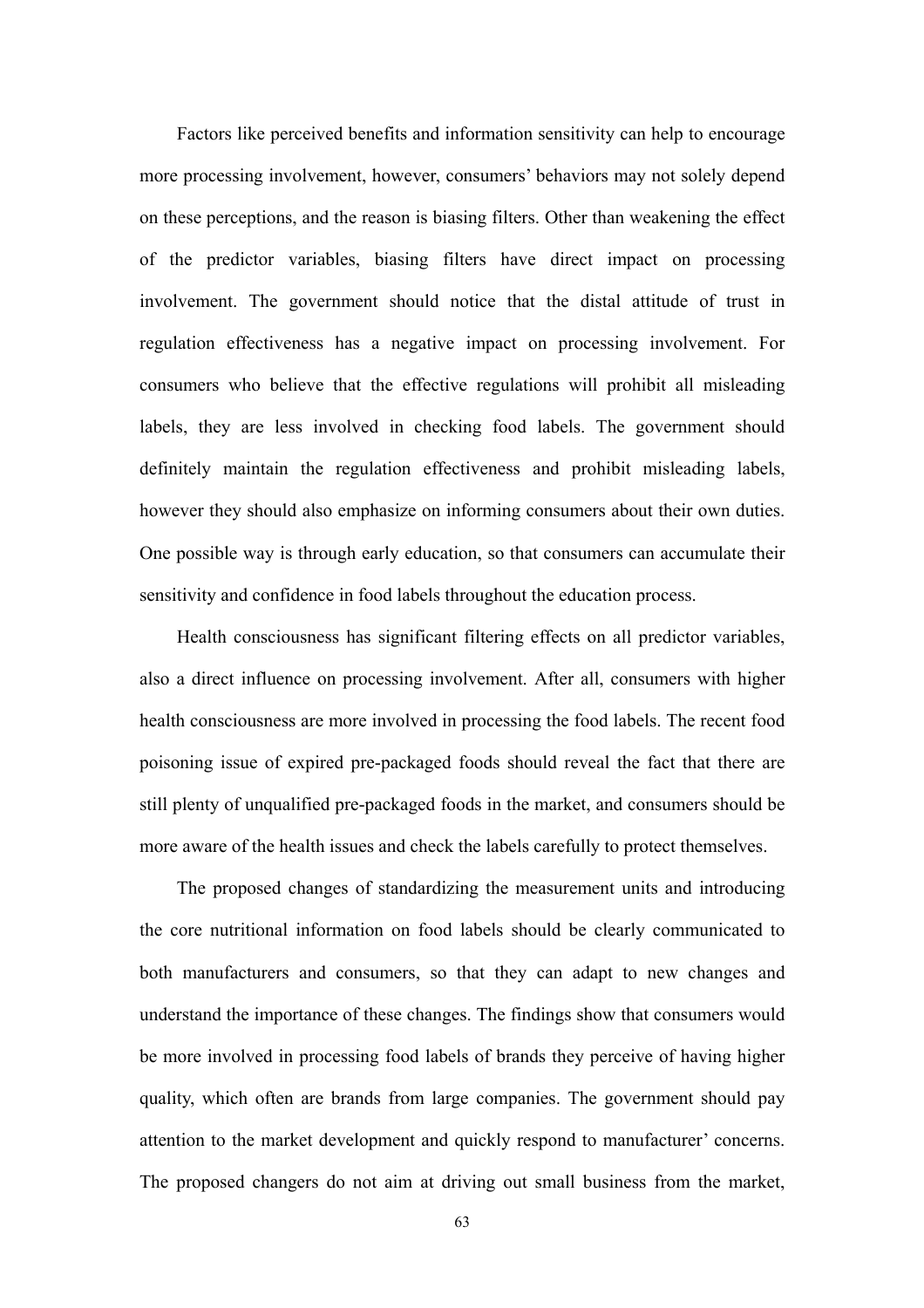providing adequate technical guiding and financial funds to small businesses can be one of the helpful approaches. It not alone helps small business for providing more competitive and qualified food labels, but also allows consumers to have more choices of healthy foods other than those from large brands.

 Skeptical attitudes and experience of using food labels are closely related to the performance of the manufacturers, and the consumers' impressions will actually affect their processing involvement of food labels. Manufacturers should continuously work on improving its product quality and strengthening its image in consumers' mind. They should adopt a cooperating and open manner in disclosing the formulation and ingredients of the foods, and follow the government regulations, so as to build up consumers confidence in both food labels and their own products. In the long run, even for manufacturers with smaller size and less assets, those that are able to provide trustworthy and useful food labels will have better comments from the consumers and gain more business opportunities.

The research findings also suggest that consumers only rely on one or two elements in the nutritional information and do not check the labels checking frequently. They should understand that such low and incomplete usage may lead to harmful effect of choosing the wrong food products. They should be the coworker of government in monitoring the performance of manufacturers in providing food labels, which in turn will benefit themselves in buying more qualified food products with healthy ingredients and legible food labels. They should increase the sensitivity towards food labeling issues and provide recommendations for better regulations and market practices.

# **6.3 Limitations and suggestions**

The target sample of the study has only focused on supermarket shoppers.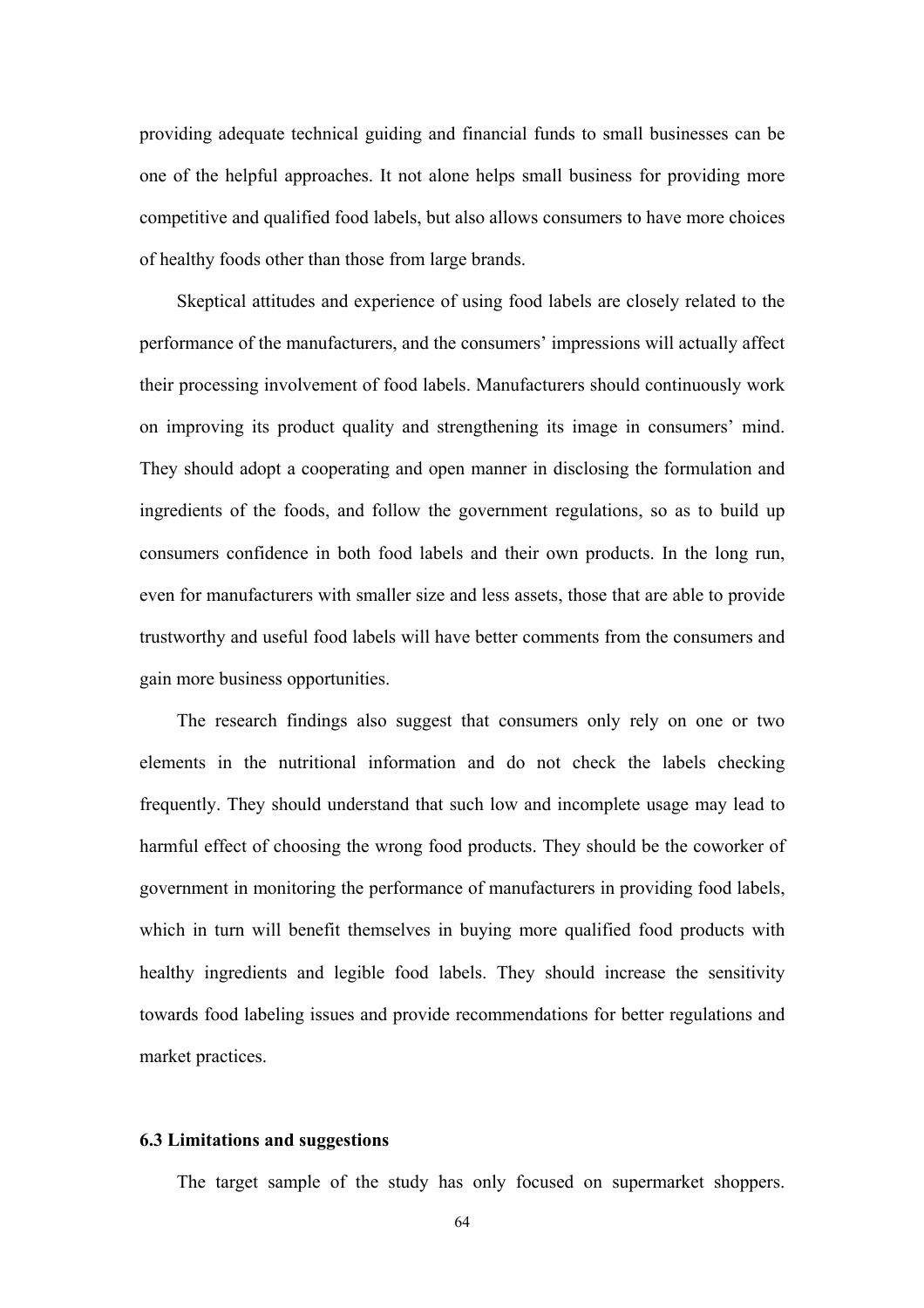Although most of the pre-packaged foods with food labels are found in supermarkets, the framed sample may not entirely represent consumers that are checking food labels regularly. And the sample seems to consist of respondents of 18 to 25 years old whose perceptions and usage of food labels can be much different from those of the younger or more mature generation. Since the ideas from all age groups should be concerned for better regulations and education planning, future studies of consumers' perception and usage of food labels should have a wider and more evenly distributed age groups. The food product in the study is the pre-packaged staple food, and respondents were asked to fill in the questionnaire in relation to the food selected. Future study can examine the applicability of the theories for other food products.

This research tests several variables of processing involvement of food labels. However, there are may be other factors that should be explored, such as the relation between processing involvement and price, which is one of the important factors of influencing consumers' behavior. Although the study has tested the impact of biasing filters on processing involvement and also the interactions with factors like information sensitivity, perceived benefits of food labels, further exploration can be made on the interrelations between the four biasing filters. Similar exploration is also possible for revealing the relations between the three predictor variables. These effort will further enhance our knowledge of food labels and hopefully to benefit the public health of Hong Kong society as a whole.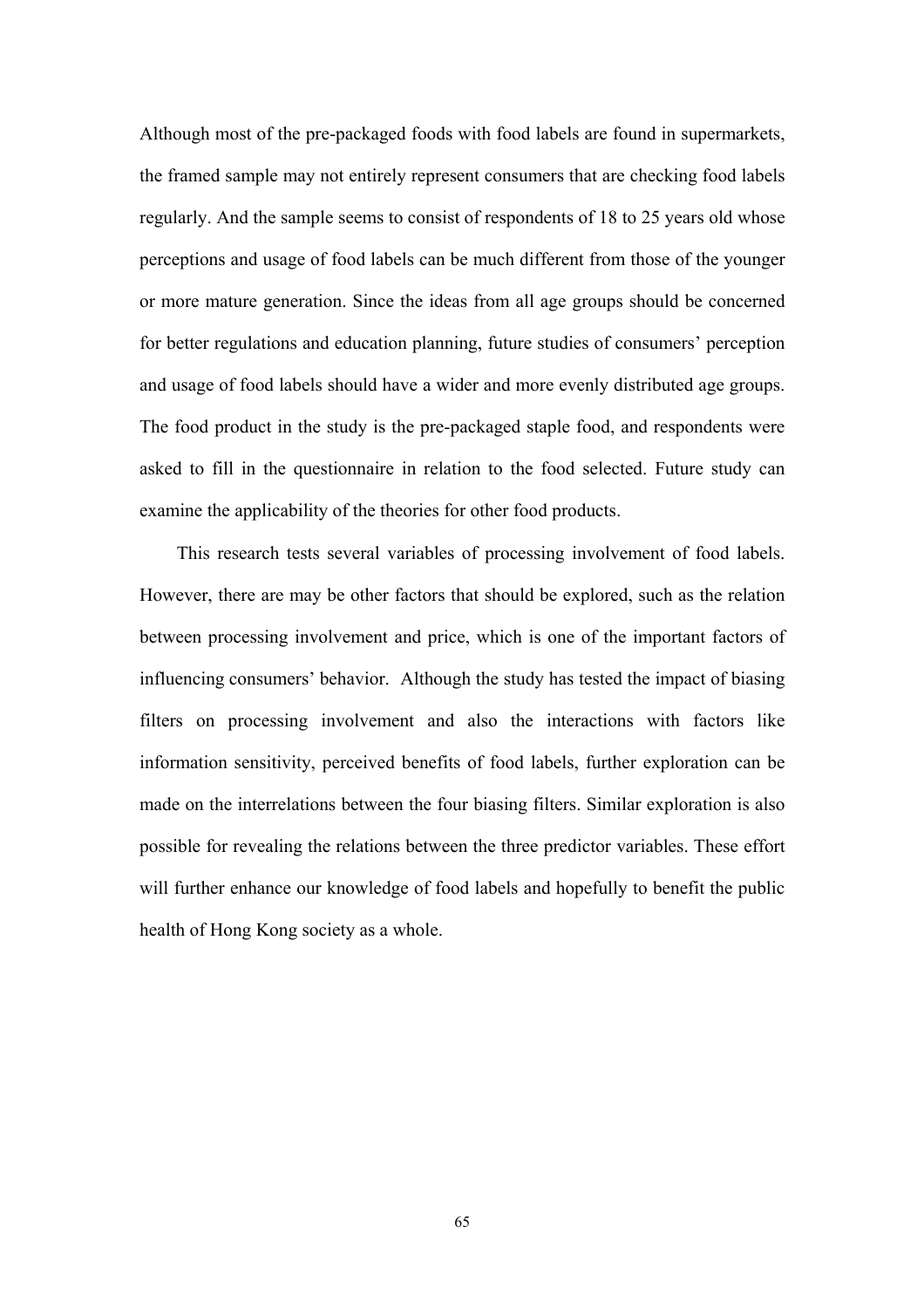# **References**

ACNielsen, *Hong Kong Consumers – Smart but Not Quite with Food Labeling* [online] (cited 17 September 2005) Available from http://www.acnielsen.com/news.asp?newsID=154

ACNielsen, *When the Going Gets Tough, the Tough Stay Home-Hong Kong people shop more but spend less and dine-in* [online] (cited 30 November 2005) Available from

http://www.acnielsen.com.hk/news.asp?newsID=47

Adamy, J. and Mathews, A. W. (2005) "Do Food Claims Help Consumers Or Baffle Them?" *Wall Street Journal. (Eastern edition).* New York, N.Y.: May 27. pg. B.1

Becker, H., (1976)"Is there a cosmopolitan information seeker? *Journal of International Business Studies*, Vol.7, No.1 pg 77-89

Chan, W.S., "Food Labeling: Adequate Information for Real Choices" *Asia Pacific Food Conference in Hong Kong 2002* [online] (cited 20 September 2005) Available from

http://www.consumer.org.hk/website/ws\_en/news/press\_releases/20020725apfc.html

Dimara, E. and Skuras, D.(2005) "Consumer demand for informative labeling of quality food and drink products: a European Union case study" *The Journal of Consumer Marketing*. Santa Barbara: Vol.22, Iss. 2/3; pg. 90, 11 pgs

Drichoutis, A.C. and Lzaridis, P (2005). "Nutrition knowledge and consumer use of nutritional food labels" *European Review of Agricultural Economics.* Oxford: Mar .Vol.32, Iss. 1; pg. 93

Environment and Food Bureau, (2001) "Labeling of Genetically Modified Food Consultation Paper Februrary 2001) Environment and Food Bureau, Hong Kong Government

Food and Environmental Hygiene Department (FEHD), *Food and Drugs (Composition and Labelling) (Amendment) Regulation 2004* [online] (cited 9 October 2005) Available from http://www.fehd.gov.hk/events/talk/20040930\_food\_label.htm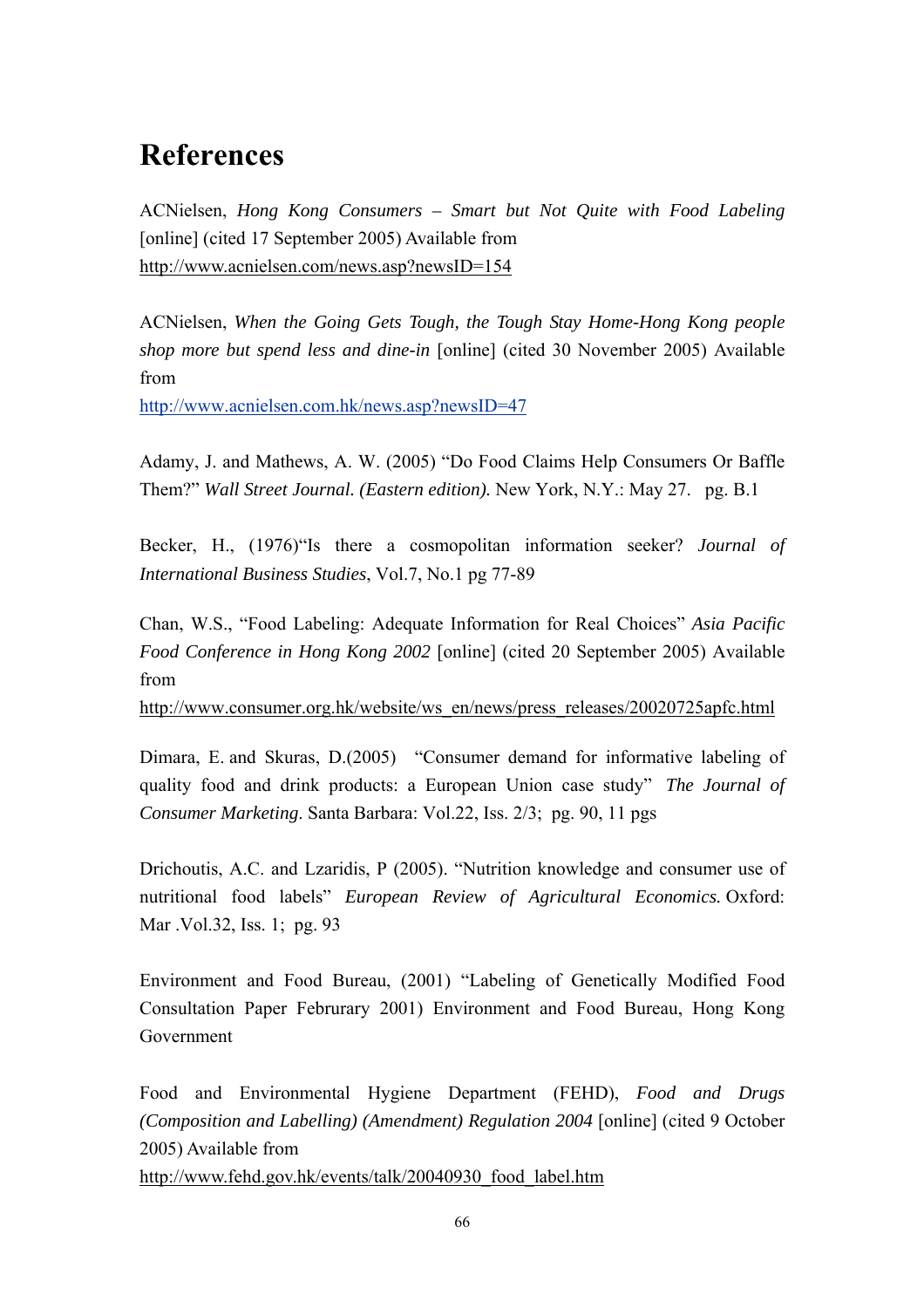Food and Environmental Hygiene Department (FEHD), *Health Education Exhibition & Resource Centre* [online] (cited 10 October 2005) Available from http://www.fehd.gov.hk/research\_education/heerc/exhibition.html

Food and Environmental Hygiene Department (FEHD), *"Read the Food Labels" Pamphlet* [online] (cited 9 October 2005) Available from http://www.fehd.gov.hk/safefood/library/Food\_labelling/1.html

France, K.R. and Bone, P. F. (2005) "Policy Makers' Paradigms and Evidence from Consumer Interpretations of Dietary Supplement Labels." *Journal of Consumer Affairs;* Summer, Vol. 39 Issue 1, p27-51, 25p, 2 charts, 3 diagrams

Freiden, J. B.(1981) "The Effect of Nutrition Information on Brand Rating: Test for a Non-Use Benefit" *The Journal of Consumer Affairs (pre-1986);* Summer; 15, 1; ABI/INFORM Global pg. 106

Health, Welfare and Food Bureau (2003) "Consultation Paper on Labeling Scheme on Nutrition Information" Health, Welfare and Food Bureau, Hong Kong Government

Lai, T.(2004) "Combating deceptive advertisements and labelling on food products an exploratory study on the perceptions of teachers" *International Journal of Consumer Studies.* Mar Vol.28, Iss. 2; pg. 117

Lee, M "HK lagging in labeling of pre-packed food" *The Standard Metro* April 16, 2005

Mazis, M.B. and Raymond M.A. (1997) "Consumer perceptions of health claims in advertisements and on food labels" *The Journal of Consumer Affairs*. Madison: Summer.Vol.31, Iss. 1; pg. 10, 17 pgs

Ng, T. "Food labeling law will have multibillion dollar benefits" *The Standard Metro*  April 9, 2005

NutraIngredients, *Food allergen labels tighten in US* [online] (cited 11 October 2005) Available from http://www.nutraingredients.com/news/ng.asp?id=53664

Raymond, M.(2005) "Packaging Points: A Fresh Perspective on Labels". *Dairy Foods.* Troy: May. Vol.106, Iss. 5; pg. 34, 1 pgs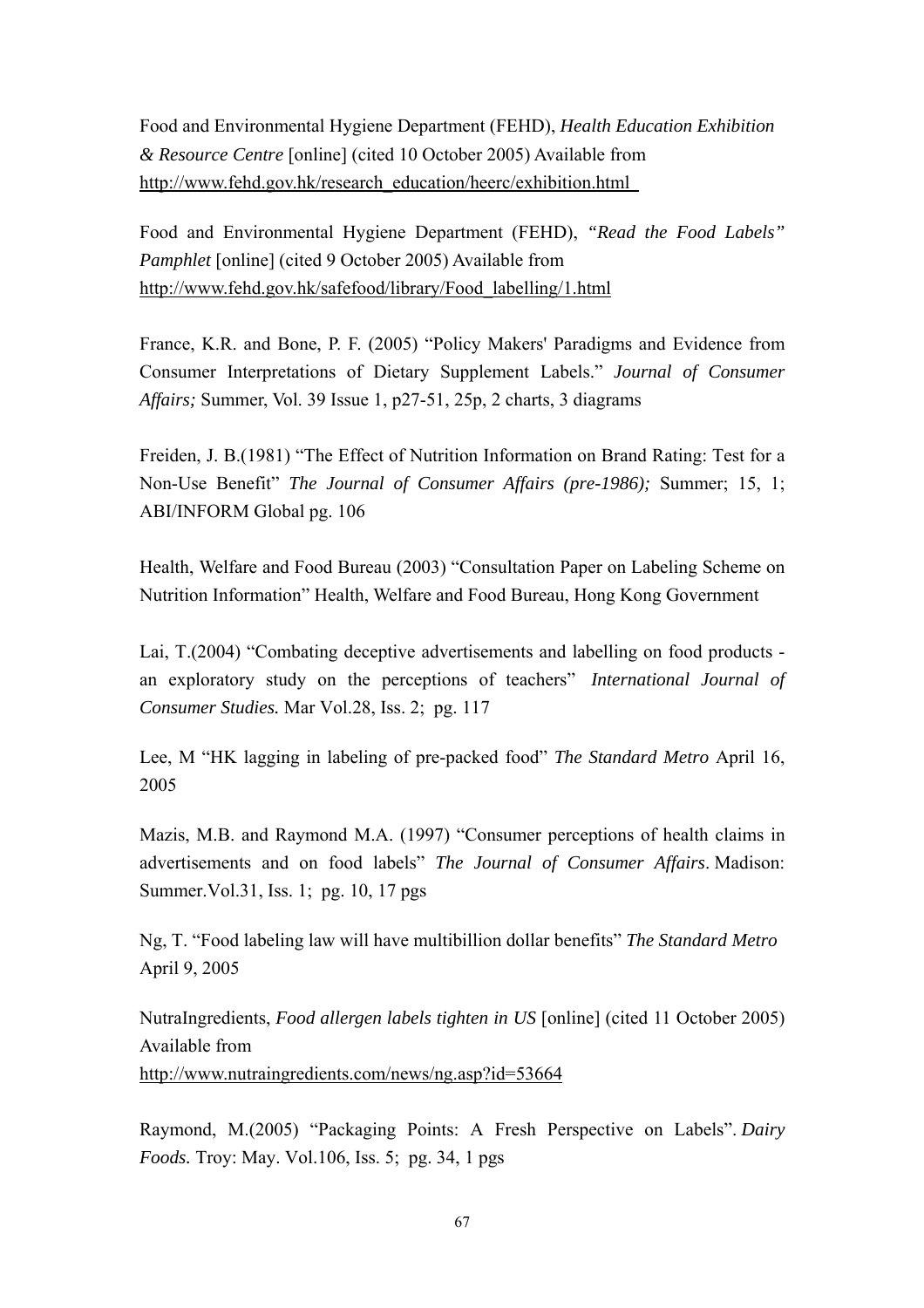Srinivasan, Narasimhan, Ratchford, Brian T. (1991). "An Empirical Test of a Model of External Search for Automobiles" *Journal of Consumer Research*. Gainesville: Sep. Vol. 18, Iss. 2; p. 233, 10 pages

USA Today (2005) "Nutrition labels dampen competition" *USA Today*. New York: Sept.Vol.134, Iss. 2724; pg. 11, 1 pgs

Williams P. (2005) "Consumer Understanding and Use of Health Claims for Foods" *Nutrition Reviews.* Washington: Jul .Vol.63, Iss. 7; pg. 256, 9 pgs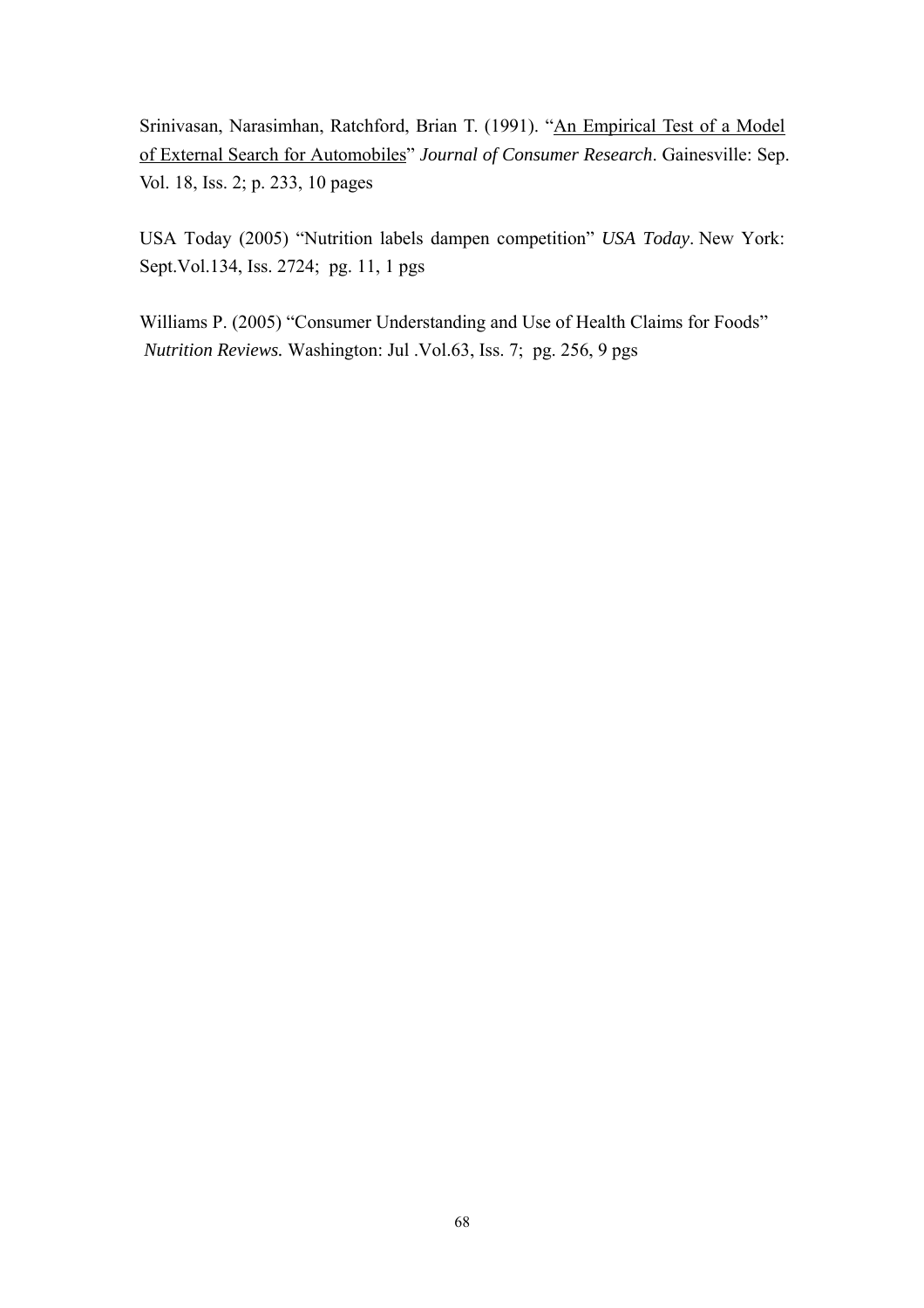# **Appendix**

# **Appendix 1 Questionnaire What makes them ignored?—Hong Kong Consumers' Mindset of Food labels**

Dear respondents:

 Facing the growing trend in health consciousness and food safety, the pressure of consumers to choose the right food has been accelerated even faster with the complexity of and inaccessibility to product information. The increasing practice of food labels may serve as consumers' beacon to sensitive purchase decisions. It is imperative for the manufacturers and the government to understand the perceptions of consumers, to modify the current practices and benefiting the public health. Your assistance is appreciated in filling in the questionnaire, which has 57 questions and needs about 15 minutes. Confidentiality and accessibility to the information are assured for research purpose only.

Year 3 BBA student of Lingnan University

# **Part I General information on consumption pattern Sample of Food Labels (Appendix 2)**

For the following questions, please choose **only one answer** which is most suitable for you in each question except those stated.

**1. Have you bought the following foods in last month? (You may indicate more than one choice).** 

Pre-packaged staple foods: Cereals □ Bread □ Biscuits □ Instant noodles □ Microwave product  $\Box$  Canned food  $\Box$  Others, please specify:

- **2. How frequently do you make the household purchase for the food chosen above?**  Do not purchase  $\Box$  1—3 times a month  $\Box$  4—6 times a month  $\Box$  7—9 times a month  $\Box$  Above 9 times  $\Box$
- **3. To your best knowledge, estimate the average spending of each purchase occasion.**  Below  $20 \Box$   $20 - 340 \Box$   $340 - 560 \Box$   $360 - 380 \Box$  Above  $880 \Box$

# **Part II Information Sensitivity and Perceived Benefits of Food Labels Please circle the ranking that is most appropriate to you.**

|                                                               |             |  |  | 1=Totally Disagree---4=Neutral---7=Totally Agree |
|---------------------------------------------------------------|-------------|--|--|--------------------------------------------------|
| <b>Information Sensitivity (Z1)</b>                           |             |  |  |                                                  |
| 4. I want more product information to make purchase decision. | 2 3 4 5 6 7 |  |  |                                                  |
| (Z 1.1)                                                       |             |  |  |                                                  |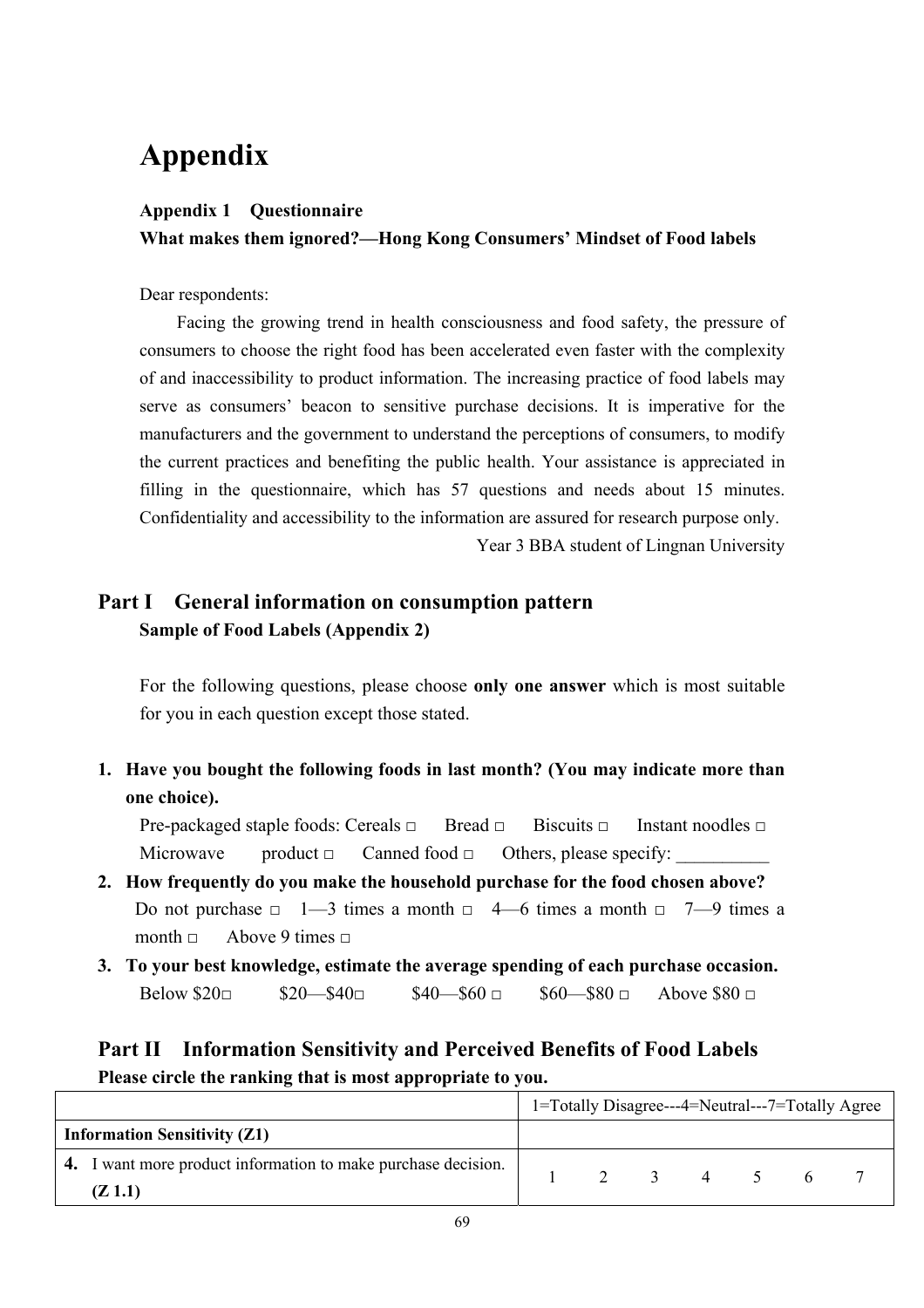| 5. | I will question for the information validity. $(Z 1.2)$                  |   | 2                           | 3 | 4              | 5 | 6 |   |
|----|--------------------------------------------------------------------------|---|-----------------------------|---|----------------|---|---|---|
| 6. | I am interested in information related to food labels. $(Z 1.3)$         |   | 2                           | 3 | 4              | 5 | 6 |   |
|    |                                                                          |   |                             |   |                |   |   |   |
|    | Perceived Benefits of food labels (Z2)                                   |   |                             |   |                |   |   |   |
| 7. | Products with food labels have higher quality. $(Z 2.1)$                 |   | 2                           | 3 | $\overline{4}$ | 5 | 6 | 7 |
| 8. | Provide useful information on the nutritional value. $(Z 2.2)$           | 1 | 2                           | 3 | 4              | 5 | 6 | 7 |
| 9. | Facilitate balanced diet planning. (Z 2.3)                               |   | 2                           | 3 | 4              | 5 | 6 | 7 |
|    | 10. Essential to make appropriate purchase decision. $(Z 2.4)$           |   | 2                           | 3 | 4              | 5 | 6 |   |
|    |                                                                          |   |                             |   |                |   |   |   |
|    | Perceived Ease of using food labels (Z3)                                 |   |                             |   |                |   |   |   |
|    | 11. The information on food labels is easily understood. ( <b>Z3.1</b> ) |   | $\mathcal{D}_{\mathcal{L}}$ | 3 | $\overline{4}$ | 5 | 6 | 7 |
|    | 12. Food labels make purchase decision easier ( <b>Z3.2</b> )            |   | 2                           | 3 | 4              | 5 | 6 | 7 |
|    |                                                                          |   |                             |   |                |   |   |   |

# **Part III Pre-existed Biases related to food labels processing**

|                                                                                                                       | 1=Totally Disagree---4=Neutral---7=Totally Agree |                |                |                |   |   |                |
|-----------------------------------------------------------------------------------------------------------------------|--------------------------------------------------|----------------|----------------|----------------|---|---|----------------|
| <b>Distal Attitudes (X1)</b>                                                                                          |                                                  |                |                |                |   |   |                |
| 13. There are effective regulations on food labels. (X 1.1)                                                           | $\mathbf{1}$                                     | $\overline{2}$ | 3              | $\overline{4}$ | 5 | 6 | 7              |
| 14. All deceptive food labels have been prohibited. (X 1.2)                                                           | $\mathbf{1}$                                     | $\overline{2}$ | $\overline{3}$ | 4              | 5 | 6 | 7              |
| 15. Good quality product always has good food labels as well.<br>(X 1.3)                                              | $\mathbf{1}$                                     | $\overline{2}$ | $\overline{3}$ | $\overline{4}$ | 5 | 6 | 7              |
| <b>Tangential Attitudes (X2)</b>                                                                                      |                                                  |                |                |                |   |   |                |
| 16. I am always among the first group to try the new products.<br>(X 2.1)                                             | $\mathbf{1}$                                     | $\overline{2}$ | $\overline{3}$ | $\overline{4}$ | 5 | 6 | 7              |
|                                                                                                                       | $\mathbf{1}$                                     | $\overline{2}$ | $\overline{3}$ | $\overline{4}$ | 5 | 6 | 7              |
| 17. I am always concerned for healthy diet. (X 2.2)<br>18. I constantly seek information about health issues. (X 2.3) | 1                                                | $\overline{2}$ | 3              | 4              | 5 | 6 | 7              |
| 19. New products lack substantial references on health impacts.<br>(X 2.4)                                            | $\mathbf{1}$                                     | $\overline{2}$ | $\overline{3}$ | $\overline{4}$ | 5 | 6 | $\overline{7}$ |
| <b>20.</b> New products contain more suspicious allergy-causing<br>substances. $(X 2.5)$                              | $\mathbf{1}$                                     | $\overline{2}$ | $\overline{3}$ | $\overline{4}$ | 5 | 6 | 7              |
| <b>Behavioral Factors (X3)</b>                                                                                        |                                                  |                |                |                |   |   |                |
| 21. I always do purchase in large volume. $(X 3.1)$                                                                   | 1                                                | $\overline{2}$ | 3              | $\overline{4}$ | 5 | 6 | 7              |

**Please circle the ranking that is most appropriate to you.**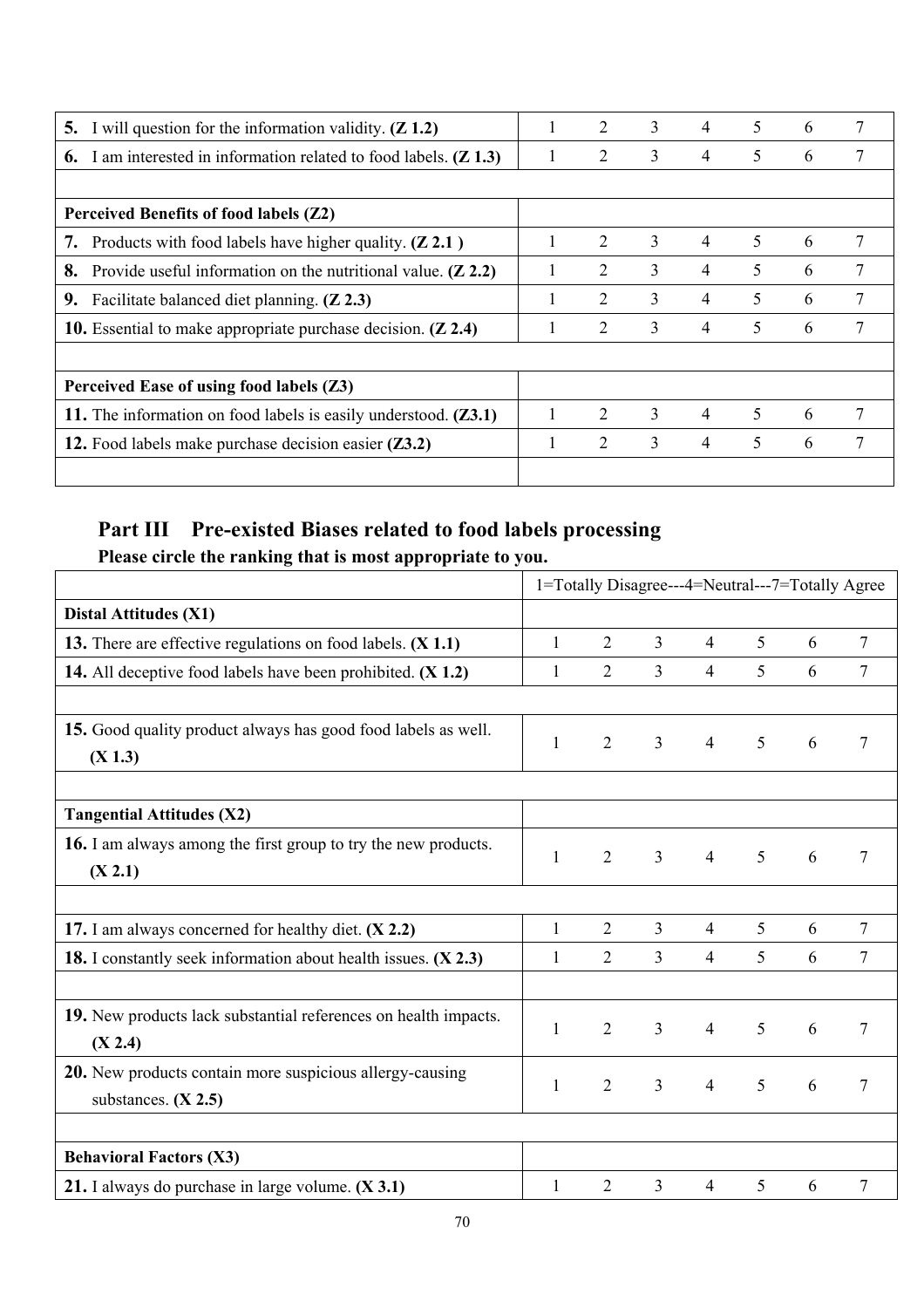| 22. For frequently purchased product, price is the key issue.<br>(X 3.2) | 2 3            |                           | $4 \quad 5 \quad 6$ |                 |                 |   |
|--------------------------------------------------------------------------|----------------|---------------------------|---------------------|-----------------|-----------------|---|
|                                                                          |                |                           |                     |                 |                 |   |
| 23. I am responsible to purchase for family members. (X 3.3)             | 2              | 3                         | $\overline{4}$      | 5               | 6               | 7 |
| 24. I purchase foods for users with health concerns. (X 3.4)             | 2              | 3                         | $\overline{4}$      | 5               | 6               |   |
|                                                                          |                |                           |                     |                 |                 |   |
| 25. I find it difficult to identify suitable foods for planning          | 2 3            |                           | $\overline{4}$      |                 | $6\overline{6}$ |   |
| healthy diet by using food labels. $(X 3.5)$                             |                |                           |                     | $5\overline{)}$ |                 |   |
| 26. I am always confused with the meanings of health claims on           |                |                           |                     |                 |                 |   |
| food products. $(X 3.6)$                                                 | $\overline{2}$ | $\overline{\phantom{a}3}$ | $\overline{4}$      | $5\overline{)}$ | $6\overline{6}$ |   |
|                                                                          |                |                           |                     |                 |                 |   |

# **Part IV Processing practice of food labels.**

# **This part is related to how you will process food labels during purchase, please circle the ranking which is most appropriate to your usual habits.**

|                                                                    | 1=Totally Disagree---4=Neutral---7=Totally Agree |                |                |                |   |   |                 |  |
|--------------------------------------------------------------------|--------------------------------------------------|----------------|----------------|----------------|---|---|-----------------|--|
| <b>Processing Involvement</b>                                      |                                                  |                |                |                |   |   |                 |  |
| A. Frequency (Y1)                                                  |                                                  |                |                |                |   |   |                 |  |
| 27. I always check the food label of new product. (Y 1.1)          | $\mathbf{1}$                                     | $\overline{2}$ | $\overline{3}$ | $\overline{4}$ | 5 | 6 | 7               |  |
| 28. I check for food labels when I am on diet. (Y 1.2)             | $\mathbf{1}$                                     | $\overline{2}$ | $\overline{3}$ | $\overline{4}$ | 5 | 6 | $7\phantom{.0}$ |  |
| 29. I check for food labels every time I do shopping. (Y 1.3)      | $\mathbf{1}$                                     | $\overline{2}$ | $\overline{3}$ | $\overline{4}$ | 5 | 6 | $\overline{7}$  |  |
|                                                                    |                                                  |                |                |                |   |   |                 |  |
| <b>B.</b> Coverage (Y2)                                            |                                                  |                |                |                |   |   |                 |  |
| 30. I always check the product name. $(Y 2.1)$                     | $\mathbf{1}$                                     | $\overline{2}$ | $\overline{3}$ | $\overline{4}$ | 5 | 6 | 7               |  |
| 31. I always check the volume or amount. $(Y 2.2)$                 | $\mathbf{1}$                                     | $\overline{2}$ | 3              | $\overline{4}$ | 5 | 6 | 7               |  |
| 32. I always check the expiry date. $(Y 2.3)$                      | $\mathbf{1}$                                     | $\overline{2}$ | 3              | $\overline{4}$ | 5 | 6 | 7               |  |
| 33. I always check the ingredients. (Y 2.4)                        | $\mathbf{1}$                                     | $\overline{2}$ | 3              | $\overline{4}$ | 5 | 6 | 7               |  |
| 34. I always check the manufacturer's information. (Y 2.5)         | 1                                                | $\overline{2}$ | 3              | $\overline{4}$ | 5 | 6 | 7               |  |
| 35. I always check the special conditions/ instructions. $(Y 2.6)$ | $\mathbf{1}$                                     | $\overline{2}$ | $\overline{3}$ | $\overline{4}$ | 5 | 6 | 7               |  |
|                                                                    |                                                  |                |                |                |   |   |                 |  |
| <b>Information in Nutrition Facts</b>                              |                                                  |                |                |                |   |   |                 |  |
| 36. I always check for the Protein amount. (Y 2.7)                 | $\mathbf{1}$                                     | $\overline{2}$ | $\overline{3}$ | $\overline{4}$ | 5 | 6 | 7               |  |
| 37. I always check for the Available Carbohydrate amount.          | $\mathbf{1}$                                     | $\overline{2}$ | 3              | 4              | 5 | 6 | 7               |  |
| (Y 2.8)                                                            |                                                  |                |                |                |   |   |                 |  |
| 38. I always check for the Total Fat amount (Y 2.9)                | $\mathbf{1}$                                     | $\overline{2}$ | 3              | $\overline{4}$ | 5 | 6 | 7               |  |
| 39. I always check for the Saturated Fat amount. (Y 2.10)          | $\mathbf{1}$                                     | $\overline{2}$ | $\overline{3}$ | $\overline{4}$ | 5 | 6 | 7               |  |
| 40. I always check for the Cholesterol amount. (Y 2.11)            | $\mathbf{1}$                                     | $\overline{2}$ | 3              | $\overline{4}$ | 5 | 6 | 7               |  |
| 41. I always check for the Sugars amount. (Y 2.12)                 | $\mathbf{1}$                                     | $\overline{2}$ | 3              | 4              | 5 | 6 | 7               |  |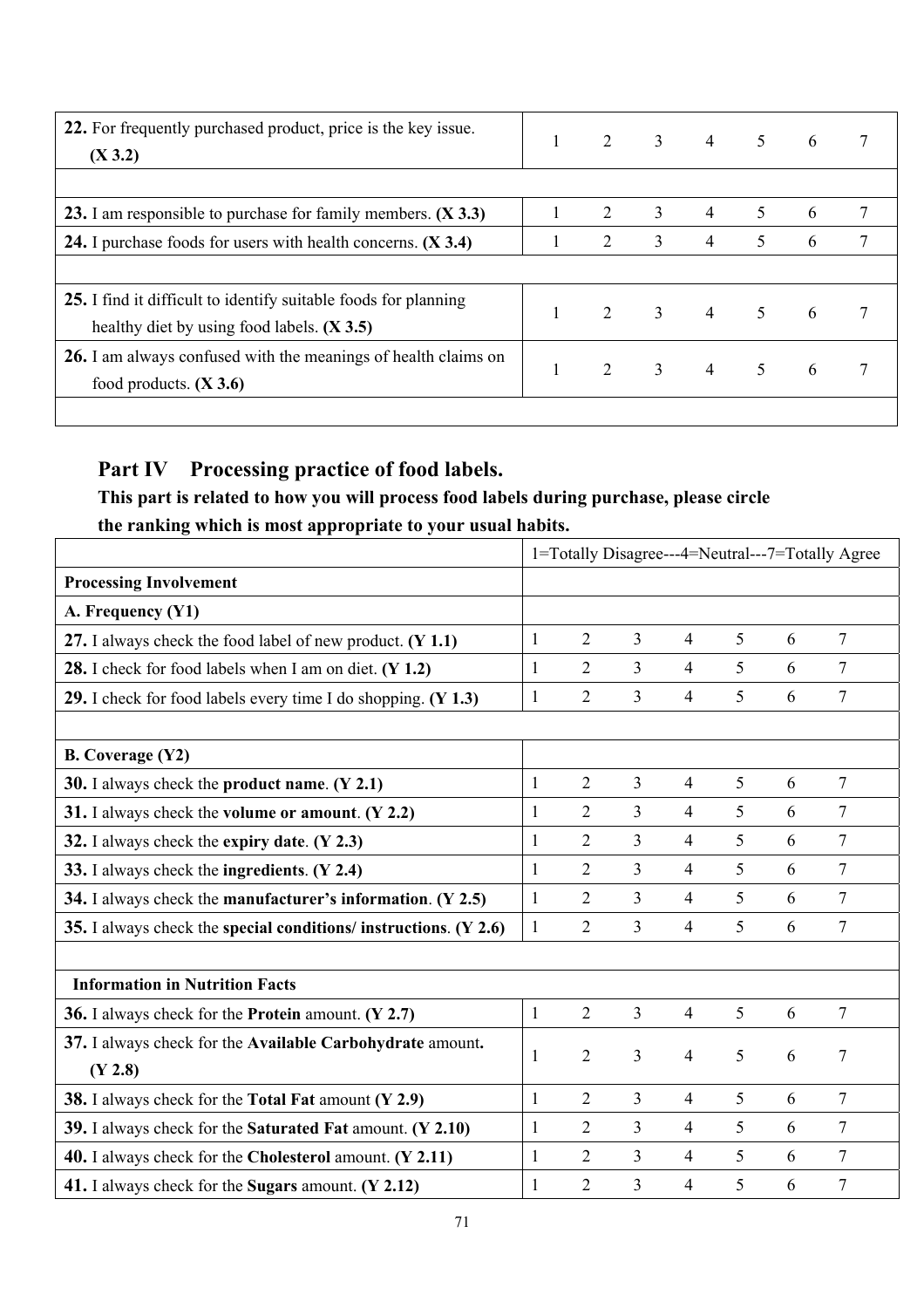| 42. I always check for the <b>Sodium</b> amount. (Y 2.13)                 | 1            | 2              | 3              | 4              | 5 | 6 | 7 |
|---------------------------------------------------------------------------|--------------|----------------|----------------|----------------|---|---|---|
| 43. I always check for the Dietary Fiber amount. (Y 2.14)                 | 1            | 2              | 3              | 4              | 5 | 6 | 7 |
| 44. I always check for the Calcium amount. (Y 2.15)                       | 1            | 2              | 3              | 4              | 5 | 6 | 7 |
| 45. I always check for the Energy amount. (Y 2.16)                        | 1            | $\overline{2}$ | $\overline{3}$ | 4              | 5 | 6 | 7 |
|                                                                           |              |                |                |                |   |   |   |
| C. Standardization requirements of food labels (Y3)                       |              |                |                |                |   |   |   |
| 46. Indications in both Chinese and English. (Y3.1)                       | 1            | 2              | 3              | $\overline{4}$ | 5 | 6 | 7 |
| 47. Standardized measurements for all food labels. (Y3.2)                 | 1            | $\overline{2}$ | $\overline{3}$ | 4              | 5 | 6 | 7 |
| <b>48.</b> Provide clear indication of common allergens. (Y3.3)           | 1            | $\overline{2}$ | 3              | 4              | 5 | 6 | 7 |
| 49. Being placed at the adjacent sides of the package. (Y3.4)             | 1            | 2              | 3              | 4              | 5 | 6 | 7 |
| <b>50.</b> Provide the source of the nutritional information. (Y3.5)      | 1            | $\overline{2}$ | $\overline{3}$ | 4              | 5 | 6 | 7 |
|                                                                           |              |                |                |                |   |   |   |
| <b>Purchase Intention (Y4)</b>                                            |              |                |                |                |   |   |   |
| <b>51.</b> I make purchase decision after processing the labels $(Y 4.1)$ | $\mathbf{1}$ | 2              | 3              | $\overline{4}$ | 5 | 6 | 7 |
| 52. I purchase the products after I understand all the information        |              | $\overline{2}$ | 3              | $\overline{4}$ | 5 |   | 7 |
| on the food label. $(Y 4.2)$                                              | $\mathbf{1}$ |                |                |                |   | 6 |   |
|                                                                           |              |                |                |                |   |   |   |

## **Part V Demographic information of respondents**

**Please check the box of the option that is most appropriate to you.** 

- **53. Gender (X 4.1): Male**  $\Box$  **Female**  $\Box$
- **54. Age (X 4.2): 0-17 □ 18-25 □ 26-35 □ 36-50 □ above 50 □**
- **55. Education (Z 4): Primary school**  $\Box$  **<b>Secondary School**  $\Box$  University  $\Box$  **Other, please specify: \_\_\_\_\_ □**
- **56. Occupation (Z 5): Student□ Service Sector □ Industrial Sector □ Business □ Other, please specify \_\_\_\_\_\_□**
- **57. Personal monthly income (Z 6): \$0-\$5,000 □ \$5001-\$10,000 □ 10,001-\$15,000 □ \$15,000-\$20,000 □ \$20,001-\$25,000 □ Above \$25,000□**

#### **~ The end & Thank you for your valuable opinions!**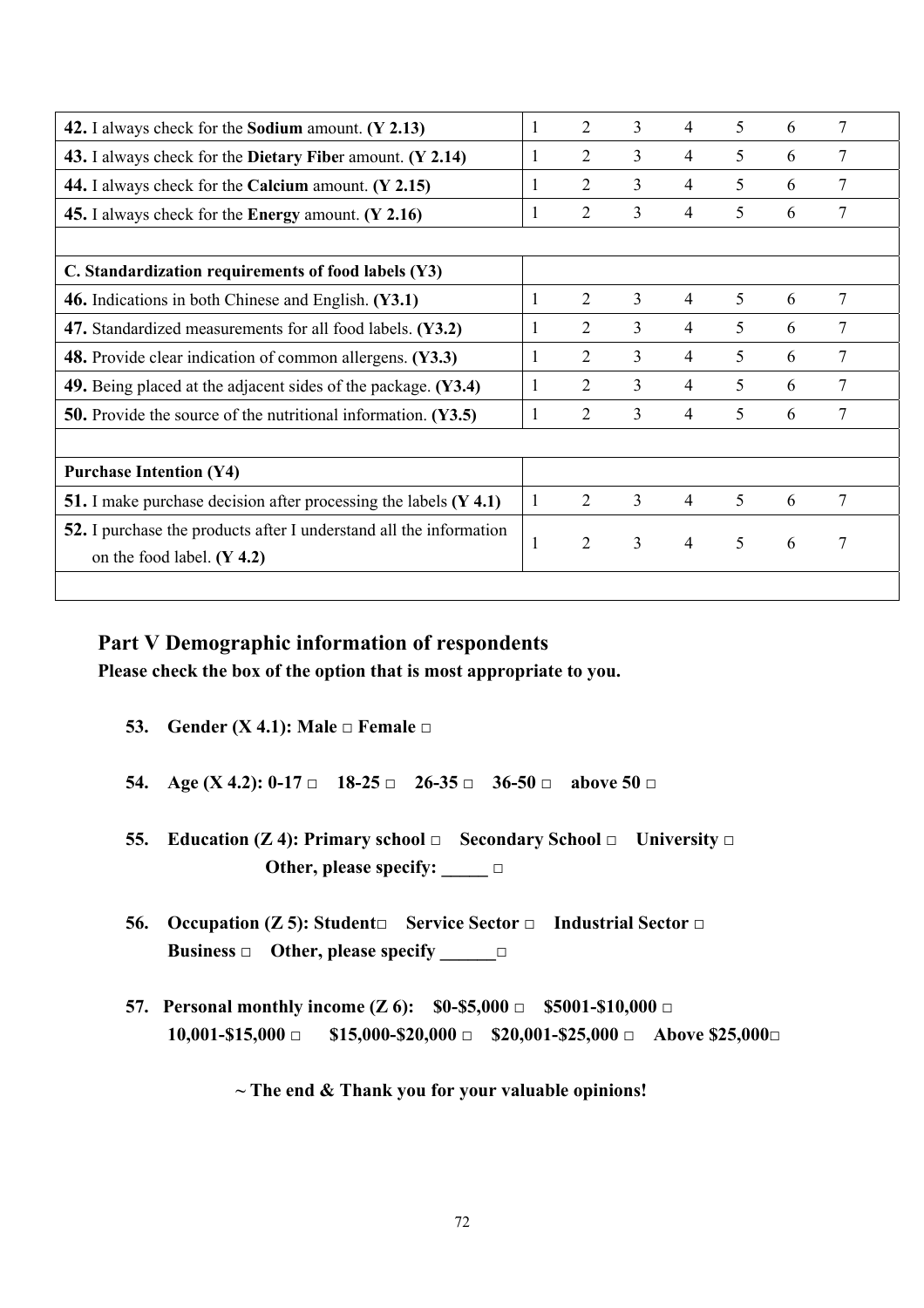# 香港消費者對食物標籤的意見調查

致受訪者:

有鑒於健康意識及食物安全日趨重要,加上產品資料越見複雜且難以獲得,消費者在選購適當食物時 實在面對不少壓力。有意見指加強食物標籤的應用可以引領消費者作出明智的決定。為了改善現有的 行業常規及公眾健康,政府與食物生產商必須了解消費者對食物標籤所持的觀念。希望您能協助回答 問卷中共57題的問題,需時約10分鐘。您所提供的資料會被嚴格保密及僅作研究用途。

嶺南大學工商管理系三年級學生

以下的問題,除特別註明外,每條問題只能選擇一個答案。

## 第一部份消費模式的基本資料

請選出適合的答案,並在□加上∨。

#### **1.** 在最近一個月內,您有否購買過以下的食品? (可選擇多於一個答案)

| 預先包裝的主要食品: □ 穀類加工食品 □ 飽點 □餅食 □ 即食麵 |                           |  |
|------------------------------------|---------------------------|--|
|                                    | □ 微波加熱食品 □ 罐裝食品 □ 其他,請註明: |  |

#### 2. 在上列所選擇的食品,您平均多久會作一次家用購買?

□ 不會購買 □ 每月1-3次 □ 每月4-6次 □ 每月7-9次 □ 每月多於9次

#### **3.** 每次購物中,您平均花費多少在以上所選擇的食品**?**

|  | $\Box$ \$61-\$80<br>$-$ \$41-\$60<br>$\Box$ \$0-\$20<br>$\Box$ \$21-\$40 | □ \$80以上 |
|--|--------------------------------------------------------------------------|----------|
|--|--------------------------------------------------------------------------|----------|

## 第二部分對食物標籤的資訊關注度、認知利益及應用便利性

請圈出最為適合您的序號。

|    |                       | 1=非常不同意---4=中立(不置可否)---7=非常同意 |                |   |                |   |   |   |
|----|-----------------------|-------------------------------|----------------|---|----------------|---|---|---|
|    | 資訊關注度                 |                               |                |   |                |   |   |   |
| 4. | 我希望有多些產品資料來協助選購。      |                               | $\overline{2}$ | 3 | 4              | 5 | 6 | 7 |
| 5. | 我會詢問資料的可靠性。           |                               | $\overline{2}$ | 3 | 4              | 5 | 6 | 7 |
| 6. | 我對有關食物標籤的資料甚感興趣。      |                               | $\overline{2}$ | 3 | 4              | 5 | 6 | 7 |
|    |                       |                               |                |   |                |   |   |   |
|    | 認知利益                  |                               |                |   |                |   |   |   |
| 7. | 擁有食物標籤的食品有較高的質量。      |                               | $\overline{2}$ | 3 | $\overline{4}$ | 5 | 6 | 7 |
| 8. | 食物標籤有效地提供關於食品營養價值的資料。 |                               | $\mathfrak{D}$ | 3 | 4              | 5 | 6 | 7 |
| 9. | 食物標籤能協助消費者制定均衡飲食。     |                               | $\mathfrak{D}$ | 3 | 4              | 5 | 6 | 7 |
|    | 10. 食物標籤對選購合適的食品十分重要。 |                               | $\overline{2}$ | 3 | 4              | 5 | 6 |   |
|    |                       |                               |                |   |                |   |   |   |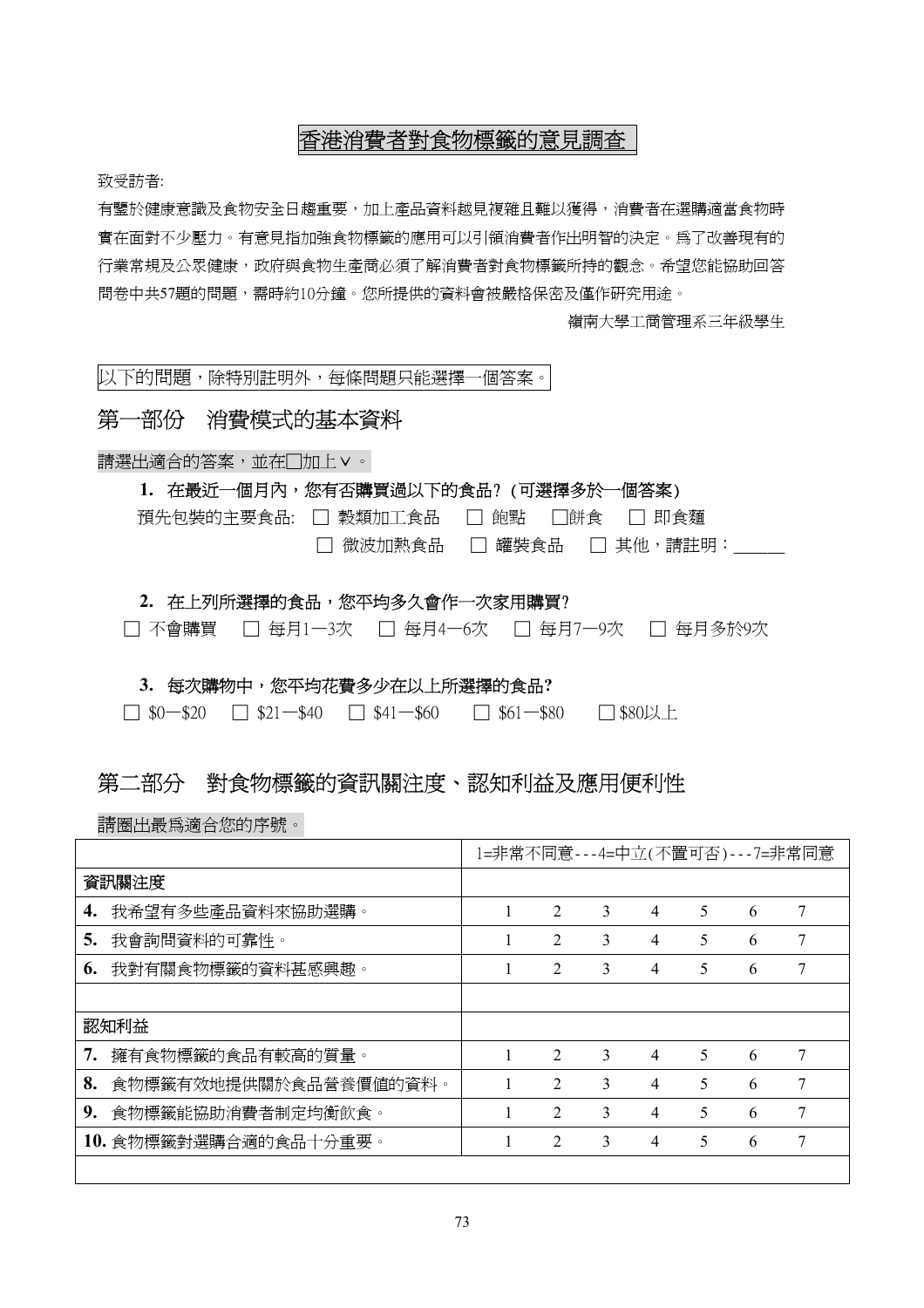| 應用的便利性             |  |  |  |  |
|--------------------|--|--|--|--|
| 11. 食物標籤上的資料很容易理解。 |  |  |  |  |
| 12. 應用食物標籤能令選購變的簡單 |  |  |  |  |
|                    |  |  |  |  |

# 第三部分有關於食物標籤應用的潛在傾向

請圈出最為適合您的序號。

|                            | 1=非常不同意---4=中立(不置可否)---7=非常同意 |                |                |                          |   |   |                          |
|----------------------------|-------------------------------|----------------|----------------|--------------------------|---|---|--------------------------|
| 末端事宜態度                     |                               |                |                |                          |   |   |                          |
| 13. 現有的條例能有效的監管食物標籤的應用。    | $\mathbf{1}$                  | $\overline{2}$ | $\overline{3}$ | $\overline{4}$           | 5 | 6 | $\overline{7}$           |
| 14. 所有具誤導成分的食物標籤都已被禁止。     | $\mathbf{1}$                  | $\overline{2}$ | $\overline{3}$ | $\overline{4}$           | 5 | 6 | $\overline{\mathcal{I}}$ |
|                            |                               |                |                |                          |   |   |                          |
| 15. 高質素食品一定具有優良的食物標籤。      | $\mathbf{1}$                  | $\overline{2}$ | $\overline{3}$ | $\overline{4}$           | 5 | 6 | $\overline{7}$           |
|                            |                               |                |                |                          |   |   |                          |
| 關聯事項態度                     |                               |                |                |                          |   |   |                          |
| 16. 我總是搶先嘗試新產品。            | 1                             | $\overline{2}$ | 3              | $\overline{4}$           | 5 | 6 | 7                        |
|                            |                               |                |                |                          |   |   |                          |
| 17. 我一直都非常重視健康飲食。          | 1                             | $\overline{2}$ | $\overline{3}$ | $\overline{4}$           | 5 | 6 | 7                        |
| 18. 我時常收集有關保健的資料。          | 1                             | 2              | $\overline{3}$ | $\overline{4}$           | 5 | 6 | 7                        |
|                            |                               |                |                |                          |   |   |                          |
| 19. 新產品缺乏有關健康影響的參考資料。      | $\mathbf{1}$                  | $\overline{2}$ | $\overline{3}$ | $\overline{4}$           | 5 | 6 | $\tau$                   |
| 20. 我認爲新產品會有較多的致敏物質。       | $\mathbf{1}$                  | $\overline{2}$ | $\overline{3}$ | $\overline{4}$           | 5 | 6 | $\overline{7}$           |
|                            |                               |                |                |                          |   |   |                          |
| 行爲因素                       |                               |                |                |                          |   |   |                          |
| 21. 我總是選擇作大量的購買。           | $\mathbf{1}$                  | $\overline{2}$ | 3              | $\overline{4}$           | 5 | 6 | 7                        |
| 22. 對於經常購買的食品,價錢是最重要的考慮因素。 | 1                             | $\overline{2}$ | $\overline{3}$ | $\overline{4}$           | 5 | 6 | 7                        |
|                            |                               |                |                |                          |   |   |                          |
| 23. 我經常負責爲家人購買平日所需的食物。     | 1                             | $\overline{2}$ | $\overline{3}$ | $\overline{4}$           | 5 | 6 | 7                        |
| 24. 我為身體需要特殊照料的人購買食物。      | 1                             | $\overline{2}$ | $\overline{3}$ | $\overline{\mathcal{A}}$ | 5 | 6 | 7                        |
|                            |                               |                |                |                          |   |   |                          |
| 25. 我適合的食物來調配均衡飲食十分困難。     | $\mathbf{1}$                  | $\overline{2}$ | $\overline{3}$ | 4                        | 5 | 6 | $\overline{7}$           |
| 26. 我常對保健食品的功效聲稱的真正含意感到困惑。 | 1                             | $\overline{2}$ | $\overline{3}$ | $\overline{4}$           | 5 | 6 | $\overline{7}$           |
|                            |                               |                |                |                          |   |   |                          |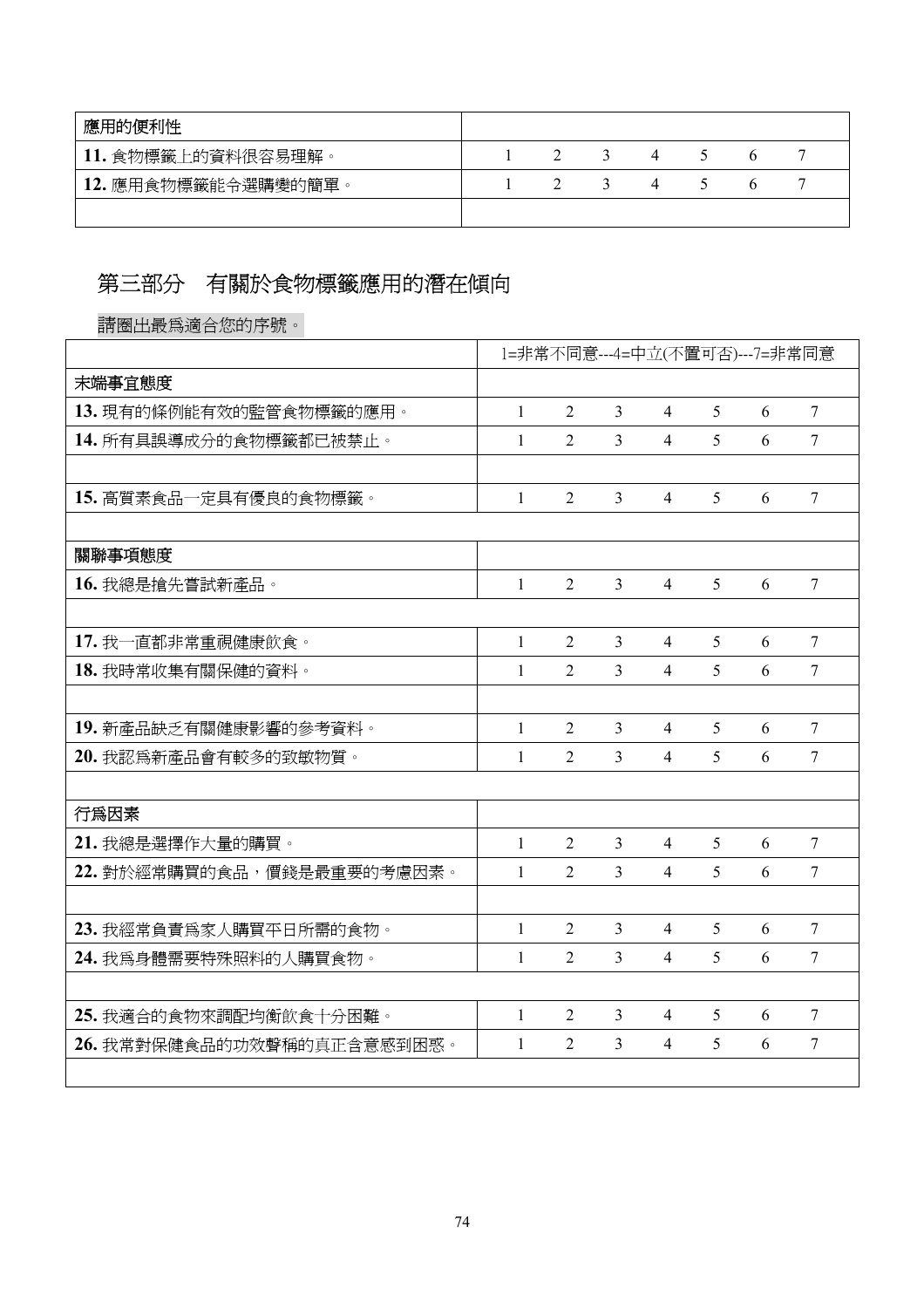# 第四部份食物標籤的慣常應用

請圈出與您日常習慣最一致的序號。

|                                 | 1=非常不同意---4=中立(不置可否)---7=非常同意 |                |                |                |   |   |                |
|---------------------------------|-------------------------------|----------------|----------------|----------------|---|---|----------------|
| 處理及應用的程度                        |                               |                |                |                |   |   |                |
| 甲. 檢查次數                         |                               |                |                |                |   |   |                |
| 27. 我每次都檢查新產品的食物標籤。             | $\mathbf{1}$                  | $\overline{2}$ | 3              | 4              | 5 | 6 | $\overline{7}$ |
| 28. 在節食期間我會選擇檢查食物標籤。            | $\mathbf{1}$                  | $\overline{2}$ | 3              | $\overline{4}$ | 5 | 6 | $\overline{7}$ |
| 29. 每次購物時我都會檢查食物標籤。             | $\mathbf{1}$                  | $\overline{2}$ | 3              | $\overline{4}$ | 5 | 6 | $\overline{7}$ |
|                                 |                               |                |                |                |   |   |                |
| 乙. 覆蓋範圍                         |                               |                |                |                |   |   |                |
| 30. 我總是會檢查產品名稱。                 | $\mathbf{1}$                  | $\overline{2}$ | 3              | $\overline{4}$ | 5 | 6 | 7              |
| 31. 我總是會檢查產品的數量、重量或體積。          | 1                             | $\overline{2}$ | 3              | $\overline{4}$ | 5 | 6 | $\tau$         |
| 32. 我總是會檢查食物保質期。                | $\mathbf{1}$                  | $\overline{2}$ | 3              | $\overline{4}$ | 5 | 6 | 7              |
| 33. 我總是會檢查食物配料表。                | 1                             | $\overline{2}$ | $\overline{3}$ | 4              | 5 | 6 | $\overline{7}$ |
| 34. 我總是會檢查生產商的資料。               | 1                             | $\overline{2}$ | 3              | 4              | 5 | 6 | $\tau$         |
| 35. 我總是會檢查特定的貯存方法及使用指示。         | 1                             | $\overline{2}$ | 3              | 4              | 5 | 6 | 7              |
|                                 |                               |                |                |                |   |   |                |
| 營養標籤的資料                         |                               |                |                |                |   |   |                |
| 36. 我總是會檢查蛋白質的含量。               | $\mathbf{1}$                  | $\overline{2}$ | 3              | $\overline{4}$ | 5 | 6 | $\tau$         |
| 37. 我總是會檢查碳水化合物的含量。             | $\mathbf{1}$                  | $\overline{2}$ | 3              | 4              | 5 | 6 | $\overline{7}$ |
| 38. 我總是會檢查脂肪的總量。                | 1                             | $\overline{2}$ | 3              | $\overline{4}$ | 5 | 6 | $\overline{7}$ |
| 39. 我總是會檢查飽和脂肪的含量。              | $\mathbf{1}$                  | $\overline{2}$ | 3              | $\overline{4}$ | 5 | 6 | $\tau$         |
| 40. 我總是會檢查膽固醇的含量。               | 1                             | $\overline{2}$ | 3              | $\overline{4}$ | 5 | 6 | 7              |
| 41. 我總是會檢查 <b>糖</b> 的含量。        | $\mathbf{1}$                  | $\overline{2}$ | 3              | $\overline{4}$ | 5 | 6 | 7              |
| 42. 我總是會檢查鈉的含量。                 | 1                             | $\overline{2}$ | 3              | 4              | 5 | 6 | 7              |
| 43. 我總是會檢查膳食纖維的含量。              | 1                             | 2              | 3              | 4              | 5 | 6 | 7              |
| <b>44.</b> 我總是會檢查 <b>鈣</b> 的含量。 |                               | 2              | 3              | 4              | 5 | 6 | 7              |
| 45. 我總是會檢查食物的熱量。                | 1                             | $\overline{2}$ | $\overline{3}$ | $\overline{4}$ | 5 | 6 | $\tau$         |
|                                 |                               |                |                |                |   |   |                |
| 丙. 對食物標籤統一標準化的要求                |                               |                |                |                |   |   |                |
| 46. 產品要附有中英文的食物標籤。              | $\mathbf{1}$                  | $\overline{2}$ | $\overline{3}$ | 4              | 5 | 6 | $\overline{7}$ |
| 47. 所有食物標籤要應用一致的量度單位。           | $\mathbf{1}$                  | $\overline{2}$ | $\overline{3}$ | $\overline{4}$ | 5 | 6 | $\tau$         |
| 48. 標明食物中的常見過敏原。                | $\mathbf{1}$                  | $\overline{2}$ | $\overline{3}$ | $\overline{4}$ | 5 | 6 | $\overline{7}$ |
| 49. 食物標籤要在包裝的兩邊。                | $\mathbf{1}$                  | 2              | $\overline{3}$ | $\overline{4}$ | 5 | 6 | $\overline{7}$ |
| 50. 提供標籤上的資料來源。                 | 1                             | $\overline{2}$ | $\overline{3}$ | $\overline{4}$ | 5 | 6 | $\tau$         |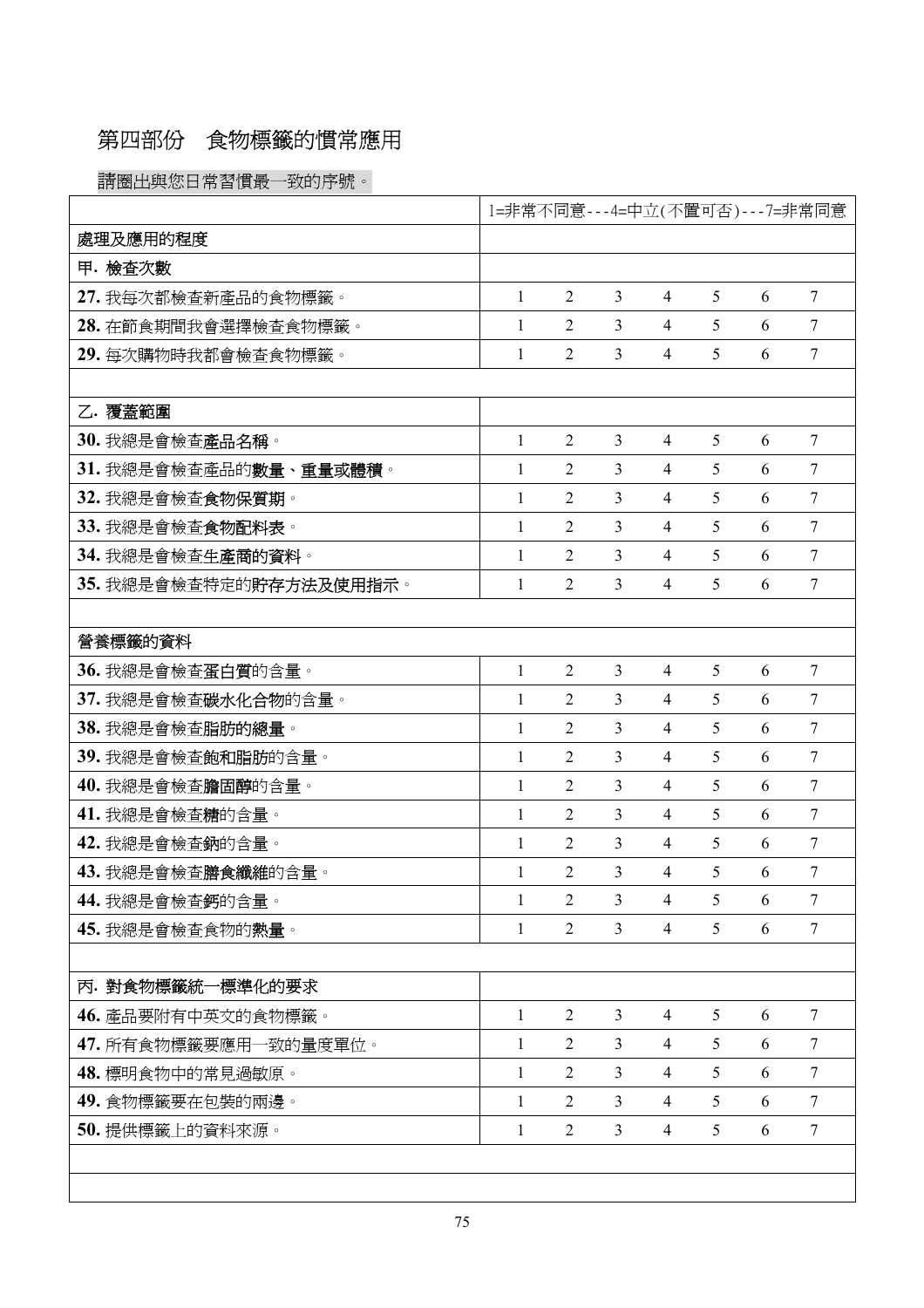| 購買意願                      |  |  |  |  |
|---------------------------|--|--|--|--|
| 51. 我會先檢查標籤上的資料才決定選購那種食品。 |  |  |  |  |
| 52. 我只選購我能完全明瞭其食物標籤的食品。   |  |  |  |  |
|                           |  |  |  |  |

# 第五部分 個人資料

資料絕對保密,請在□加上∨。

53. 性別: □男 □女

54. 年齡: □0-17歲 □18-25歲 □26-35歲 □36-50歲 □50 歲以上

55. 最高學歷: □小學畢業 □中學畢業 □大學畢業 □其他,請註明\_\_

56. 職業: □學生 □服務業 □工業 □商業 □其他,請註明: \_\_\_\_

57. 個人月收入:□\$0-\$5,000 □\$5001-\$10,000 □\$10,001-\$15,000 □15,001-\$20,000 □\$20,001-\$25,000 □\$25,000 以上

~問卷完畢,多謝閣下抽空提供寶貴的意見!~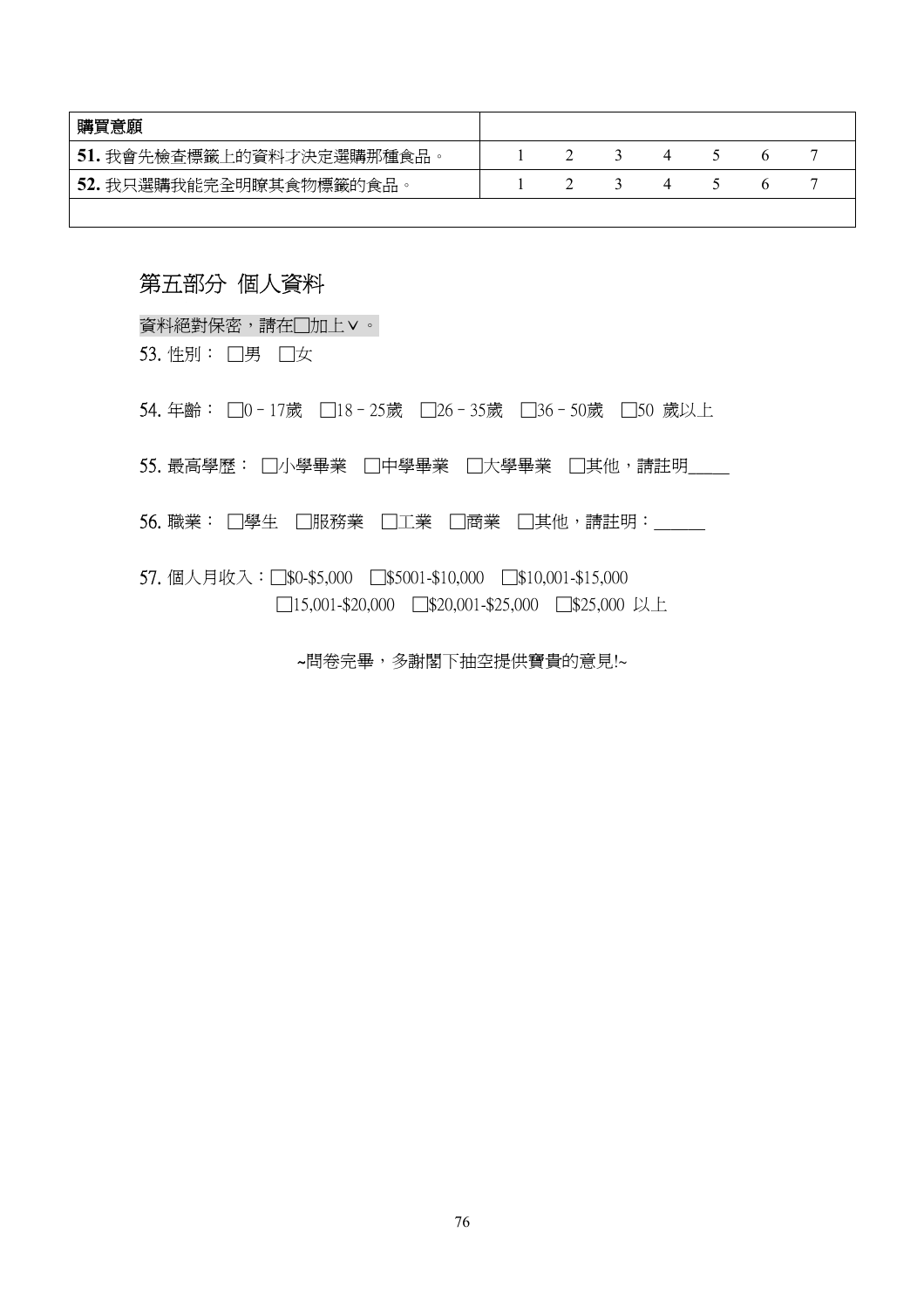**Appendix 2 Samples of food labels** 

**Six Basic Elements** 

# **READ THE FOOD LABELS**